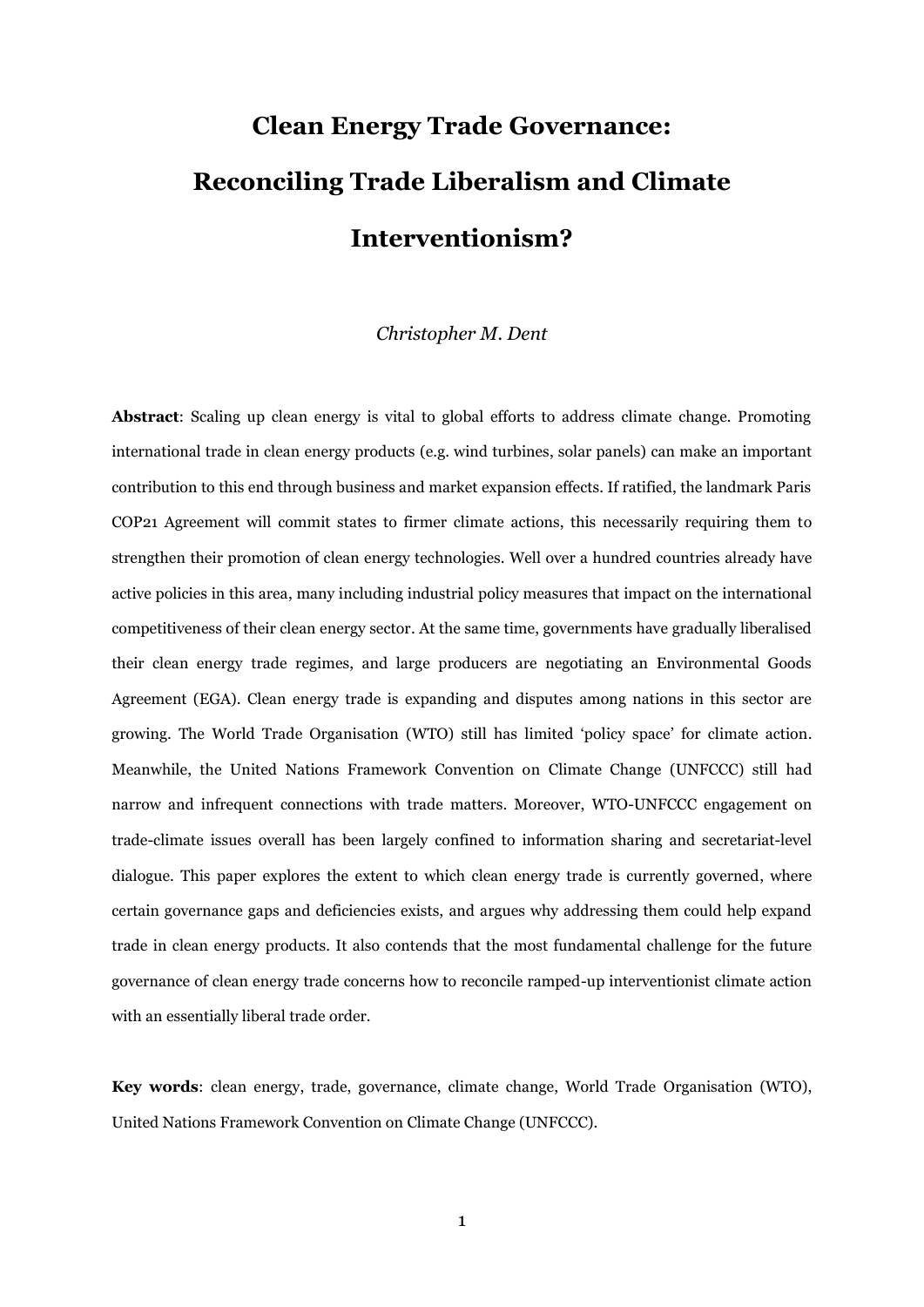# **1. Introduction**

Clean energy comprises of a number of decarbonising and other environmentally friendly technologies that are vital to global efforts at tackling climate change. International trade can make a very important contribution to scaling-up clean energy through its business and market expansion effects. Trade not only allows firms to increase production and sell to larger markets but also diffuse clean energy technologies internationally.<sup>1</sup> This is especially important for developing countries where the scope for achieving marginal gains in environmental welfare and energy efficiency are generally greatest. Although internationally transporting products cause higher-level carbon emissions, it is widely acknowledged that trade-generated increases in clean energy applications have significant net emission-saving benefits (E15 Initiative 2013, 2016). The landmark December 2015 Paris COP21 Agreement commits signatory states to embark on faster paced transitions to a low carbon global economy. Although the Paris Agreement does not explicitly state so, its signatory states cannot in effect fulfil their treaty obligations without further promoting clean energy development. This is because fossil fuel combustion accounts for around 80 percent of total carbon emissions and other greenhouse gas emissions (IEA 2013), and therefore decarbonising (i.e. 'cleaning') the world's energy systems is by far the primary method of stabilising global temperatures and tackling climate change. Relevant global governance institutions are also expected to play their part. Regarding clean energy trade this primarily concerns the World Trade Organisation (WTO) and United Nations Framework Convention on Climate Change (UNFCCC).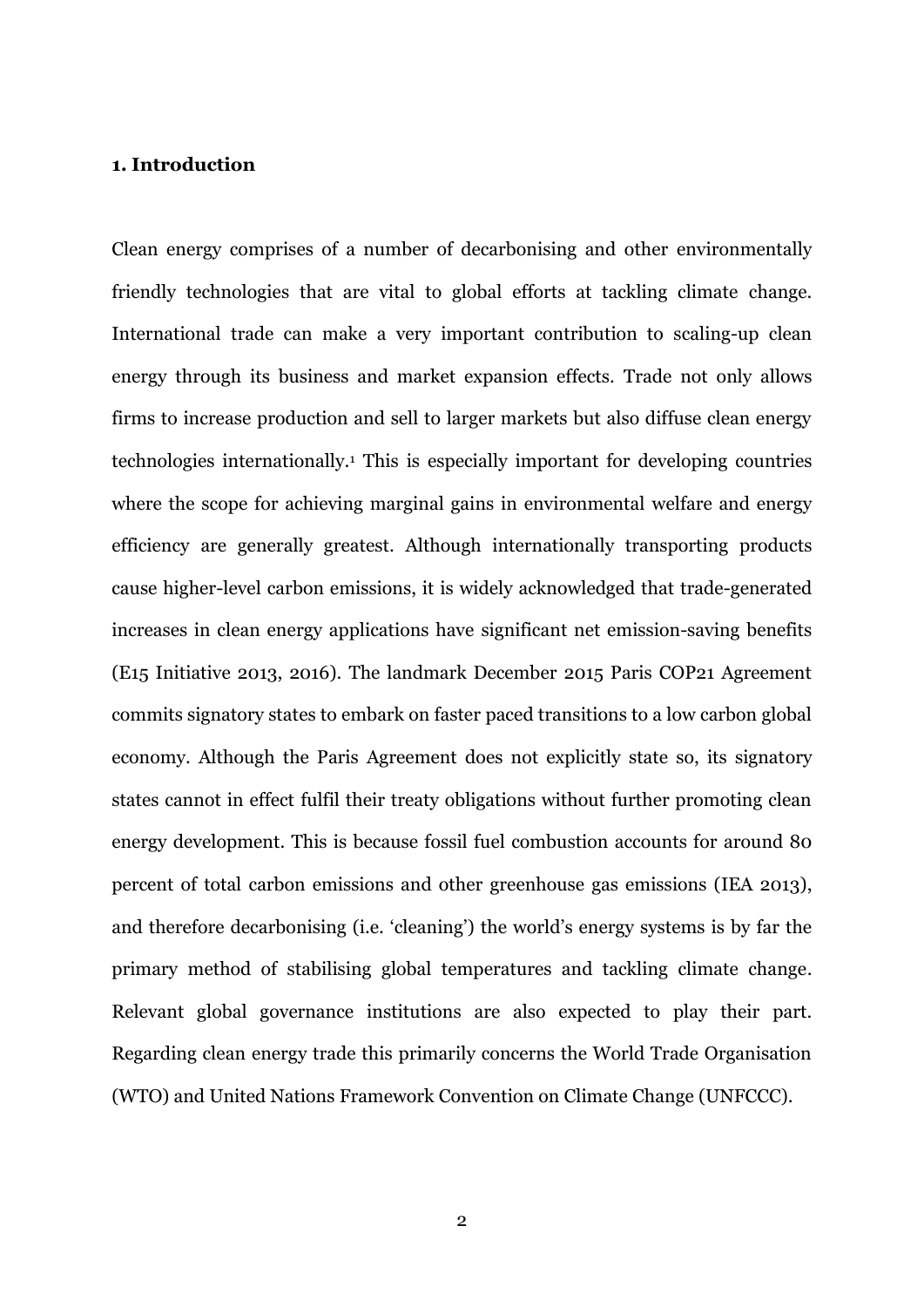Most analyses on clean energy trade to date have either been from the trade law field or technical think-tank reports largely devoid of theoretical or conceptual content. Both have very rarely ventured into deep political economic analysis, and have not situated clean energy development in the modern historical context of strategic industry trade competition and governance. This paper discusses the extent to which clean energy trade is currently governed by existing institutions, rules, policies, coalitions, networks and other relevant factors. It argues that certain governance gaps and deficiencies are evident, which if left unchecked could notably constrain the potential for trade to expand clean energy technologies worldwide. Furthermore, at the core of this issue are theoretical and technical debates on reconciling interventionist climate action and an essentially liberal trade order.

The first section examines the nature of the clean energy sector including product classification issues and recent trade trends. The economic theoretical approaches of economic liberalism and interventionism are then applied to debates on promoting clean energy trade. The nature of trade governance is then examined generally and then more specifically from a number of governance task aspects. These frame the analysis that follows on the evolution of policies, governance structures and institutions that have hitherto shaped clean energy trade, allowing us to identify where governance gaps and deficiencies exist. This in turn prefaces considerations of future ways forward for governing clean energy trade as well as obstacles that lay in the path ahead.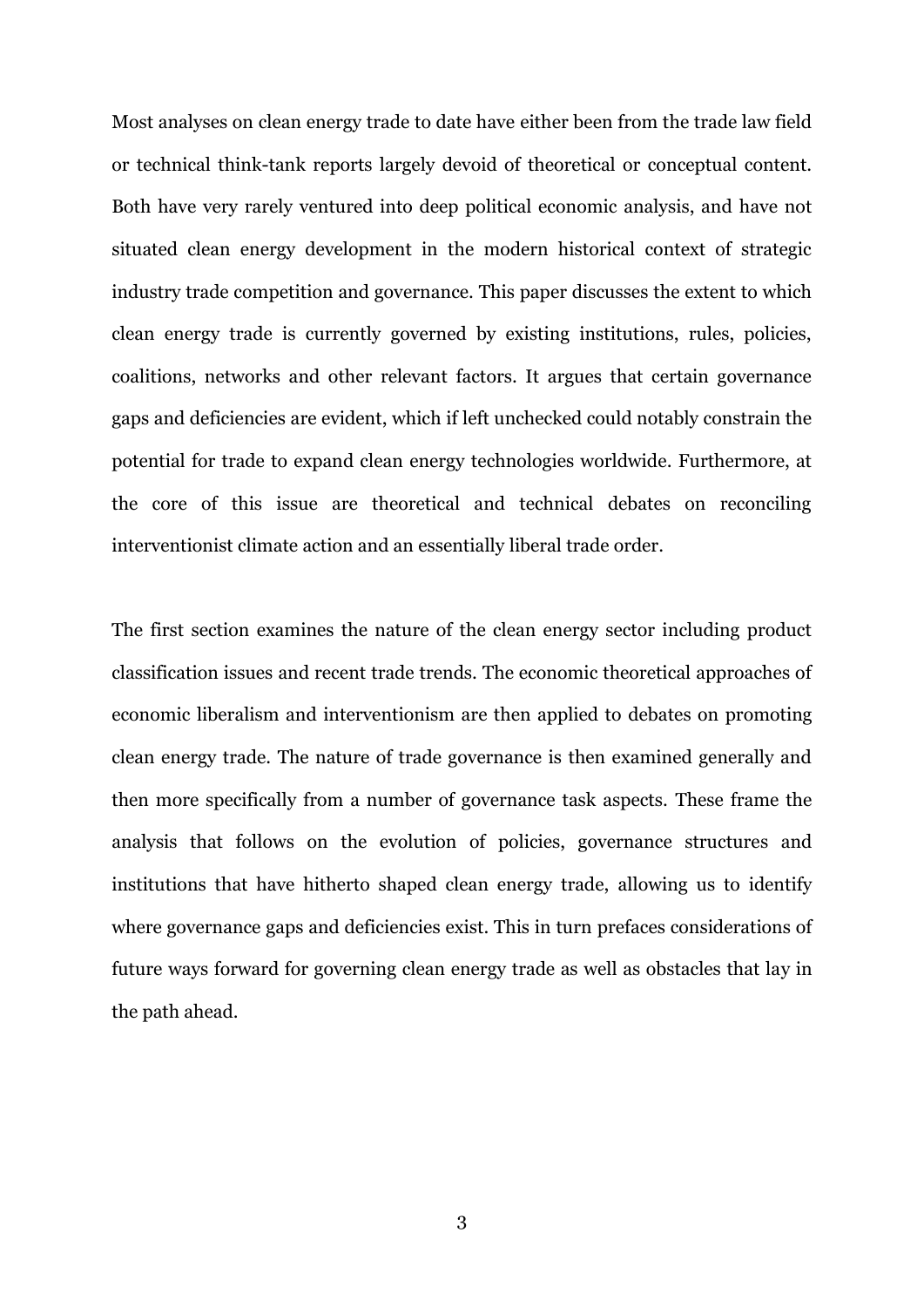# **2. Clean Energy Trade: Definitions, Significance and Theoretical Perspectives**

#### 2.1 Defining Clean Energy Trade and its Growth

A key problem for governing clean energy trade is that the empirical demarcations of the sector itself are somewhat contestable. While the qualification of renewable energy, energy efficiency applications, electric vehicles, pollution abatement equipment and other core sub-sectors are generally indisputable, the case for others (e.g. nuclear power) can be highly contentious. Beyond industry-level considerations there are deeper technical 'product classification' issues regarding Harmonised System (HS) codes<sup>2</sup>, dual/multi-use products<sup>3</sup>, and relativity issues<sup>4</sup> that as we later note complicate the boundaries of clean energy trade negotiations and governance more broadly. Notwithstanding these empirical domain challenges, clean energy is widely acknowledged as a set of mostly fast emerging and technologically dynamic industries.<sup>5</sup> Empirical trade flow analysis has primarily focused on renewables, not just due to their sub-sectoral significance but also because these possess relatively distinct classifiable products at the 6-digit HS code level. According to the E15 Initiative (2016), 14 major economies<sup>6</sup> dominate renewable energy trade, accounting for 96 percent of total world exports in wind-powered generating sets and 90 percent for solar photovoltaic (PV) equipment in the early 2010s. An earlier E15 Initiative (2013) study revealed that solar PV exports increased over fivefold from 2004 (US\$10.3 billion) to 2011 (US\$57.6 billion), and that China was the star performer, its exports rising from just US\$0.6 billion to US\$27.9 billion over this period. 7 Dynamic changes in this industry's trading structure has created tensions. The US and EU's disputes with China during this time led to dramatic falls in the country's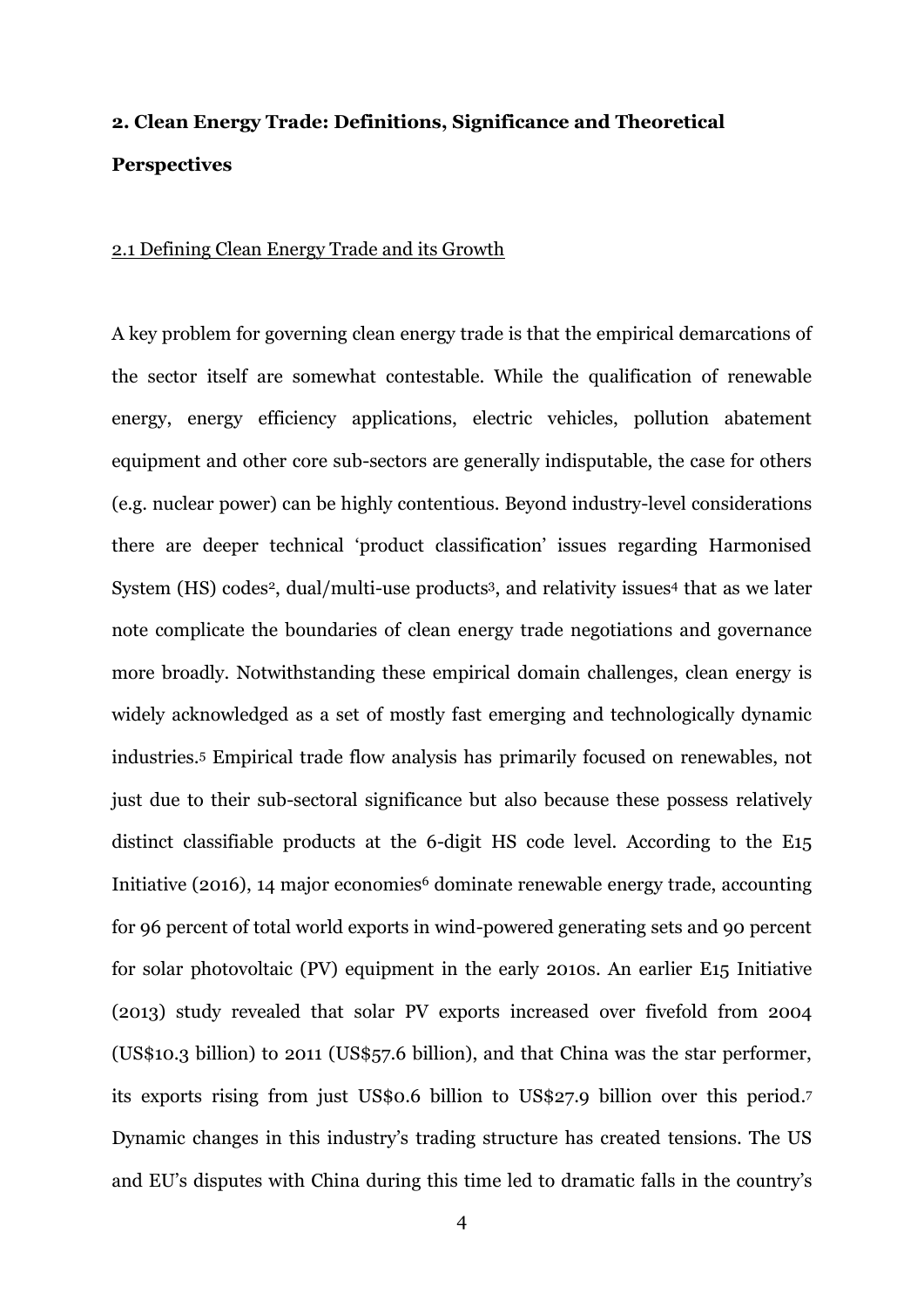PV exports8, and worldwide solar energy trade more generally as the dispute spilled over to encompass other countries, including India, Malaysia, South Korea, Taiwan and Vietnam<sup>9</sup> (E15 Initiative 2016, UNEP 2013, Pew Charitable Trusts 2013, Wu and Salzman 2014).

Wind energy sector trade has also increased markedly, exports of wind generating set components almost fivefold from 2004 (US\$561 million) to 2011 (US\$2.5 billion), and reported imports almost sevenfold from US\$588 million to US\$3.9 billion<sup>10</sup> (E15 Initiative 2013). In other renewable energy sectors, international goods trade in the hydropower, tidal energy and geothermal industries is primarily in generator turbines and other power generation equipment. Installation development here (e.g. dams, barrages) mainly involves local-sourced construction materials. Meanwhile, the biofuel and biomass sub-sectors entail trade in agricultural and forestry feedstocks (e.g. corn, bagasse, wood pellets) as well as bio-chemical processed products (e.g. biodiesel). Clean energy trade also involves exported renewablesgenerated electricity across neighbouring states, this being considered more a tradeable service rather than a good.<sup>11</sup> Problems over product classification and the paucity of survey work on sector trade flows has meant that the empirical contours of clean energy trade remain quite weak. It is still an emerging area of study in virtually all aspects.

# 2.2 Economic Theoretical Perspectives on Clean Energy Trade

Governance institutions and structures are, to varying degrees, founded on certain ideational principles that are in some way derivative from, or closely associated with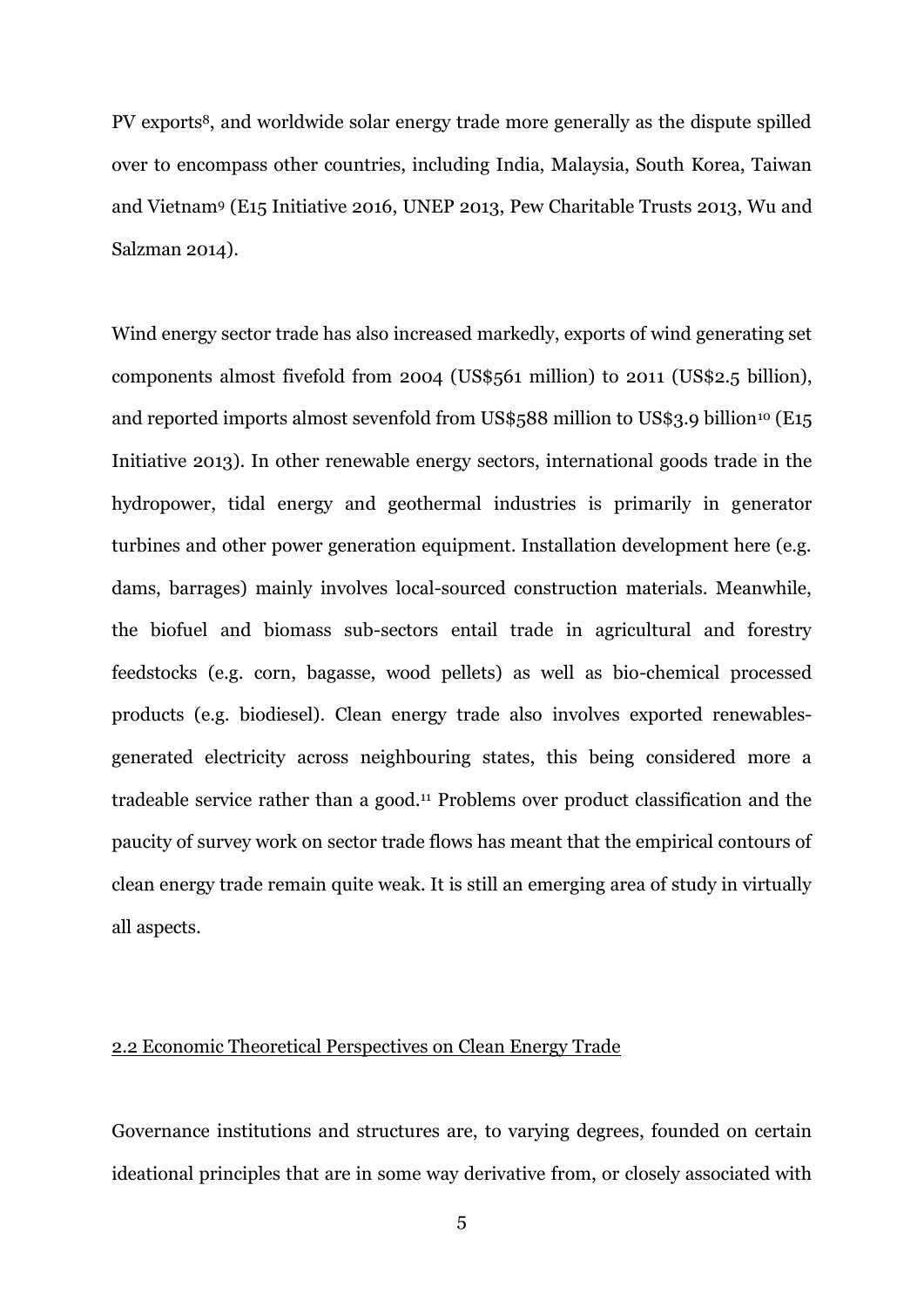a particular social science theory or theories (Bevir 2013, Hoppe 2011). Of special relevance here is are governance goals and their method(s) of realisation. Economic theoretical debates on governing clean energy trade have typically focused on two main schools of thought, the first being the economic liberalist tradition that champions the idea of 'free trade', the second is the interventionist approach involving state actions aimed at both correcting and developing markets. The case for liberalising clean energy trade is grounded in comparative advantage theory. This posits that removing barriers to international trade allows the most efficient, competitive producers to prevail in the market, displacing inefficient rivals that were hitherto protected by import tariffs and other policy measures. Free trade would, it is argued, subsequently lead to increased efficient production in clean energy industries in accordance to each country's specialised comparative (i.e. competitive) advantage. It is fundamentally a market-led process, where states are 'passive' agents, only acting to remove trade barriers they originally erected. Sole responsibility for trade capacity-building (i.e. the aggregated international trading capabilities of firms in an industry or nation) is therefore assigned to private enterprise. Market forces also determine all distributional issues relating to trade-generated welfare gains and losses, e.g. profits, income and employment.

However, free trade theory was originally a 'country-based' trade model, and is premised on assumptions of perfect or near-perfect competition where each world market is composed of very many firms of relatively similar size. When British economist David Ricardo first published his treatise on comparative advantage 200 years ago, world trade was based on very different forms of organised production compared to today. Our ever more functionally integrated global economy is characterised by international supply-chain configured production linked together by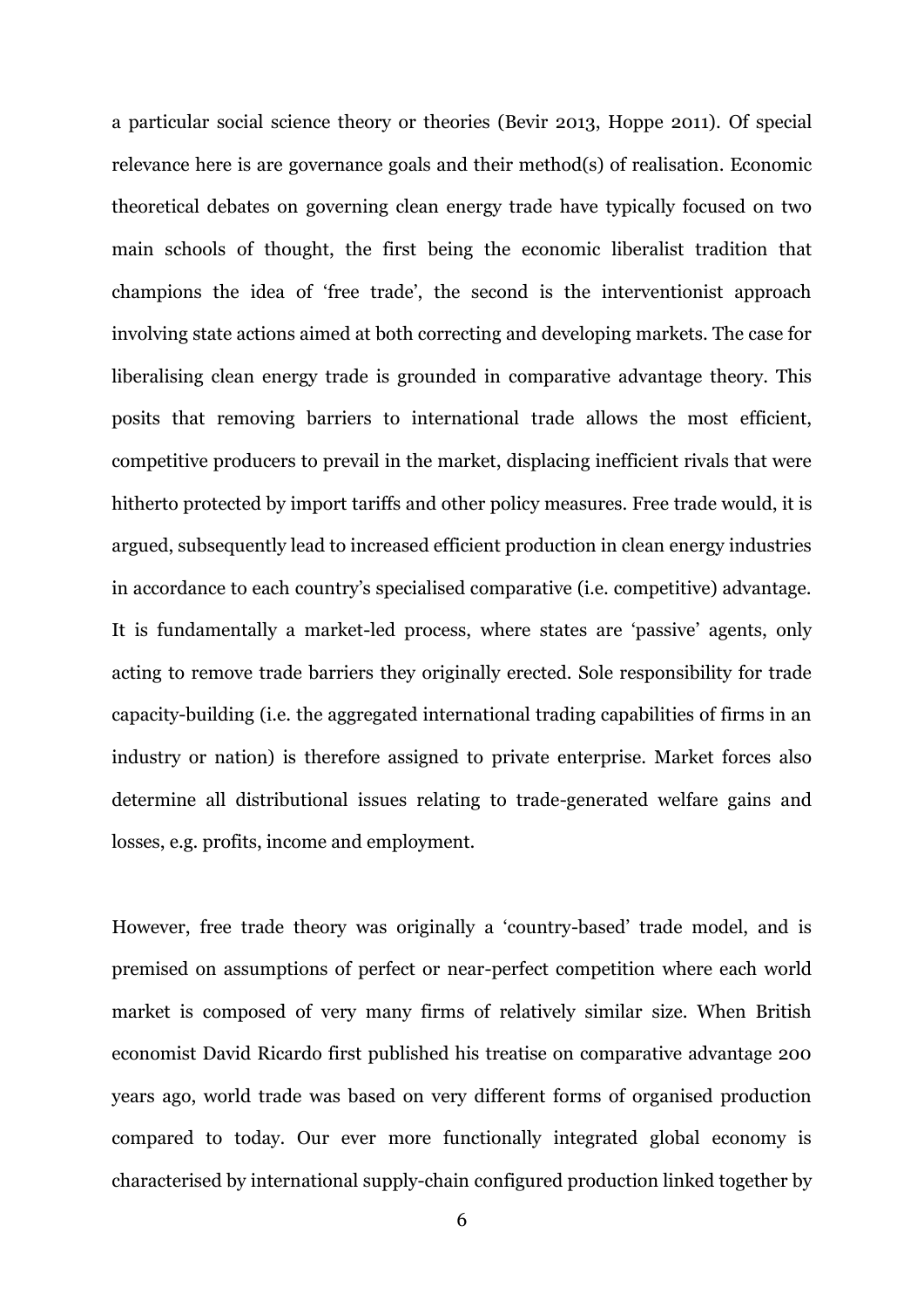dense intra- and inter-firm networked relationships. The idea of an international trade order based on countries simply exporting and importing purely nation-made whole products is now very outdated. Trade today can be best understood as a function of transnational business and industry organisation. Free trade theory has adapted accordingly, and contemporary economic liberals emphasise how trade liberalisation reduces transaction costs of cross-border supply chain operations. The theory's assumptions on market structure nevertheless became increasingly questionable given that most global industries closely fit models of imperfect competition, where a few firms dominate due to exploiting increasing returns to scale advantages. As Krugman (1987: 21) aptly remarked, ''free trade is not passé, but it is an idea that has irretrievably lost its innocence''. Around the time Krugman made this comment, he and other scholars (Brander and Spencer 1985, Krugman 1986, Tyson 1992) proposed strategic trade theories in the 1980s and 1990s premised on oligopolistic market structures. They presented a rationale for active state trade and industrial policy support of 'home champion' firms in strategic 'high-tech' industries in particular to help establish dominant positions and extract profits in excess of the original public investments by capturing increasing returns of scale (Stegemann 1996).

Strategic trade theory's roots lay in much earlier ideas on trade-industrial policy linkage first articulated by the late 18th and early 19th centuries thinkers of Alexander Hamilton (1791 'Report on the Subject of Manufactures' essay in the US) and Friedrich List (1841 'Natural System of Political Economy'). Both advocated state intervention to promote domestic manufacturing and trading capacity to compete with then dominant British industry in international trade markets. These ideas found later resonance with German Historical School social scientists and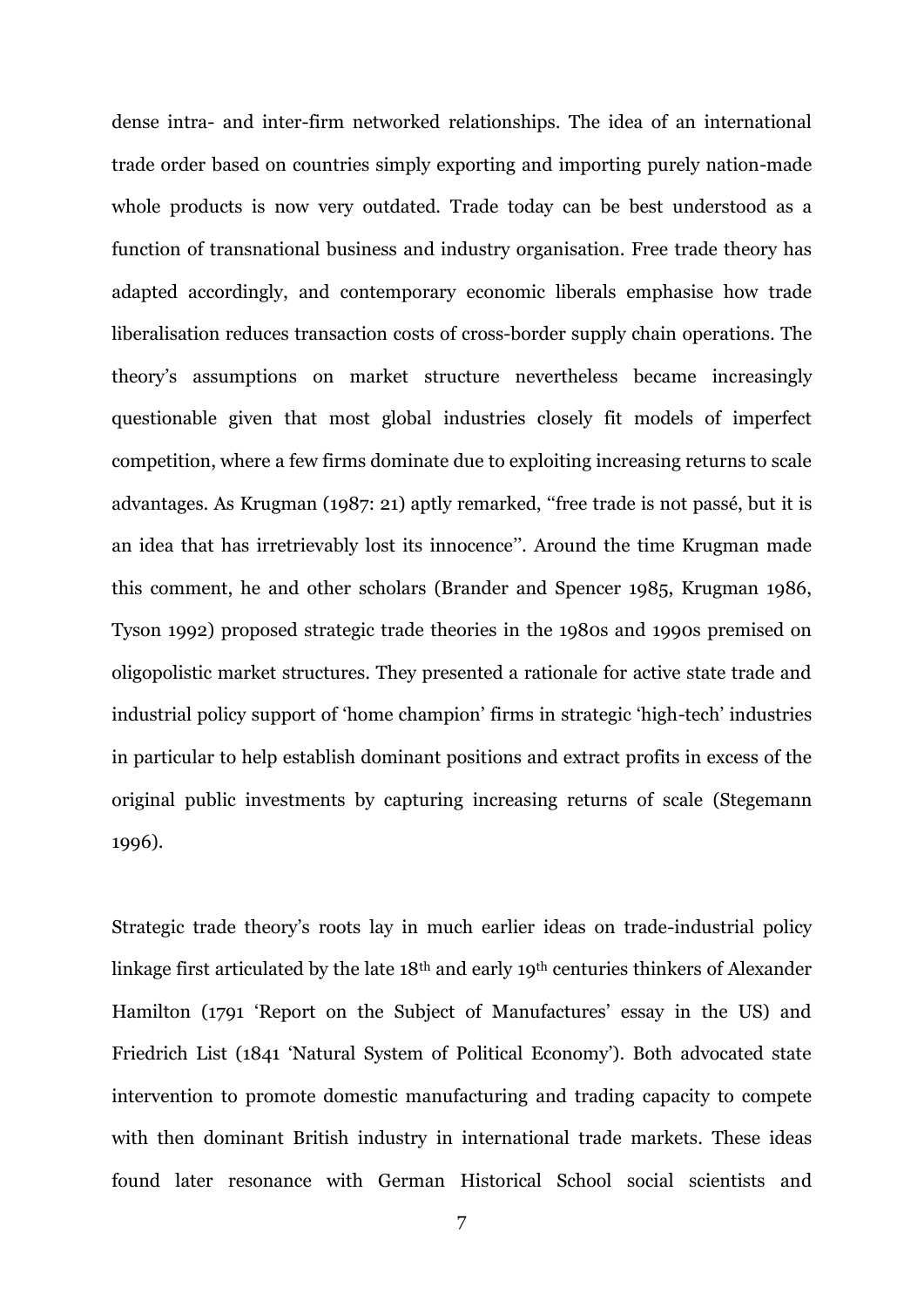'institutional economists' of the 19th and 20th century theorising on the pivotal role of the state and other institutions in shaping market and industry development. Special attention has been afforded to 'strategic industries', which possess at least one of the following attributes:

- (i) *future growth*: new and fast emerging sectors, usually based on cuttingedge technology, having substantial growth potential and therefore important to generating future prosperity, income and welfare
- (ii) *functional*: sectors performing essential functions in the economy such energy and material supply, and thus can have close connections with national security interests
- (iii) *foundational*: industries providing a upstream material, process or other kind of foundation on which related downstream sectors are based, for example steel and chemicals for various manufactured products.

What makes an industry 'strategic' is its significant contribution to an economy's underlying long-term development and structural integrity. *Future growth* new technology industries especially generate positive spillovers in the economy not fully captured by market mechanisms, such as cross-firm externalities, inter-industry learning and new skills development (Rodrik 2014). The interventionist approach especially makes a case for state support for strategic industries at their 'infant' stage, when there are various start-up challenges to overcome such as large initial capital costs, establishing research and development (R&D) capacity, and the creation of enabling infrastructures (Chang 1996; Lall 2003; Rodrik 2004, 2007, 2014; Schmitz 2007). Here, the state essentially provides the necessary public goods to facilitate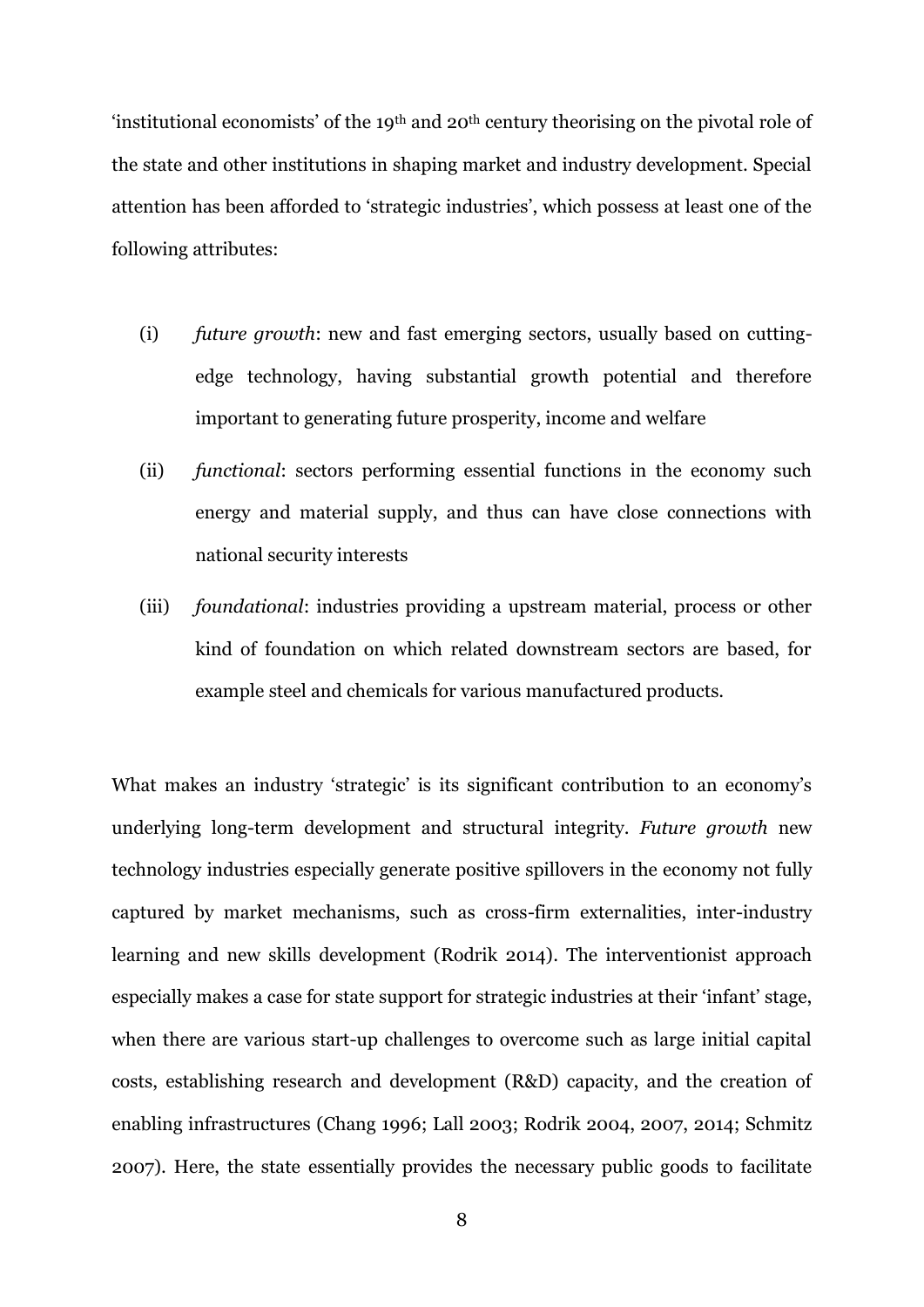industry formation to compensate the market mechanism's shortcomings in this respect. This same argument lay the basis for state industrialisation policies across the developing world from the 1950s with often a strong emphasis on exportorientation, especially in East Asia. During the 1970s and 1980s, developed countries had themselves embarked on increasingly ambitious strategic high-tech industry policies, e.g. semiconductors, aerospace and flat screen displays (Hart and Prakash 2000, Krugman and Obstfeld 2000). Strategic trade theorists utilised the empirics of these trade-industry policies (e.g. Airbus in the EU, Sematech in the US, and Japan's VLSI<sup>12</sup> programme) and lent scholarly credence to similar policies pursued into the 1990s and 2000s. Here, interventionism essentially involved (supply-side) trade capacity-building rather than trade protectionism, thus fostering competitive new industry development rather than safeguarding inefficient producers.

Strategic trade theory was predicated on the pursuit of well-defined and integral national economic interests. However, this has become less tenable in a world of transnational business. For example, Chinese state support for its solar PV industry has significantly benefitted foreign supplier firms such as US-based polysilicon producers Strategic trade theory subsequently fell out of favour but ideas of strategic industry promotion remained popular, shifting now towards developing more locally embedded, high value-added activity 'clustered' in home territory (Dicken 2011). Industrial policies on clean energy have been primarily motivated by the first strategic industry attribute (*future growth*) <sup>13</sup>, and to a lesser degree the second attribute (*functional*) by addressing the long-term energy security predicament of reliance on depleting fossil fuels. There are some grounds on which clean energy can claim the third attribute (*foundational*) but the evolution of its foundational technologies is bound together with broader innovatory developments, e.g. battery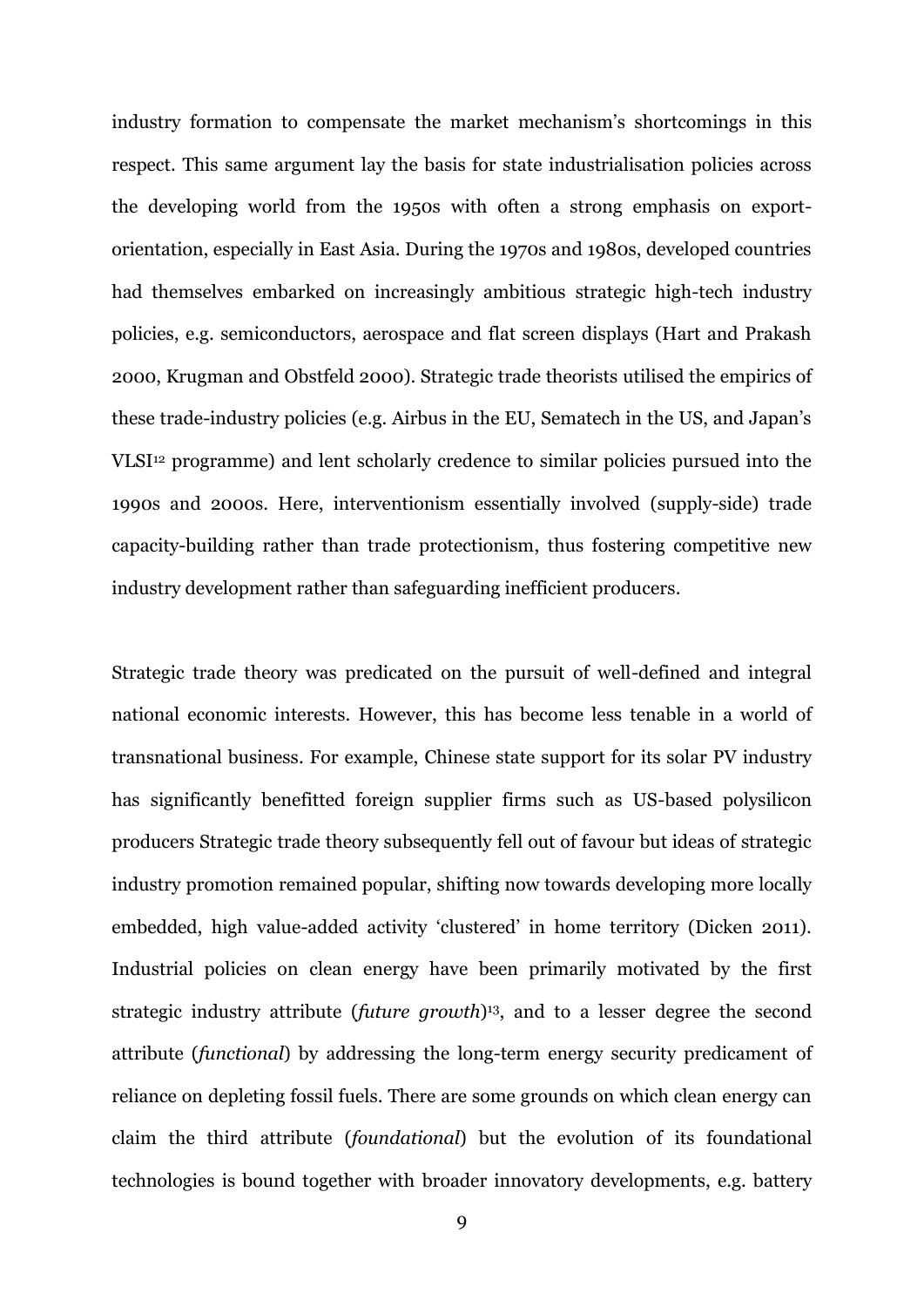storage technology, new material science. Even in a world of transnationalised business, governments remain fixated on 'inter-national' competition in clean energy based on strategic industry motives, with trade the key domain of rivalry. 14

State interventionism on clean energy development is also legitimised on environmental public good and externality grounds. Markets inherently under-price the 'social cost' externalities of GHG emissions, air pollution and other deleterious ecological effects caused by fossil fuel combustion, and conversely do not capture the 'social benefit' externalities of clean energy utilisation. Interventions are therefore required to correct such market failures, assisting clean energy's paths to technological advancement and commercialisation and more broadly address climate change challenges (Cosbey and Mavroidis 2014, Rubini 2012). The economic liberalist counter-argument is that state intervention leaves markets open to political 'rent-seeking' manipulations, confers 'unfair' trade competitive advantages to protagonist states, and leads to sub-optimal welfare outcomes generally, what Stepp and Atkinson (2012) refer to as 'green mercantilism'.

Well over a hundred nations now actively promote clean energy development (REN21 2015, 2016), many deploying industrial policy measures to strengthen the domestic production and technological capacities of home producers, yet most have only indirect trade competitiveness-enhancing effects. Examples include investment subsidies and grants, production tax-credits, soft loans for purchasing equipment, and various forms of support for R&D activity (E15 Initiative 2013). Some countries have used more recognisable trade policy instruments to overtly strengthen the competitiveness of domestic clean energy industries, typically export promotion measures. However, the demarcations between 'industrial policy' and 'trade policy'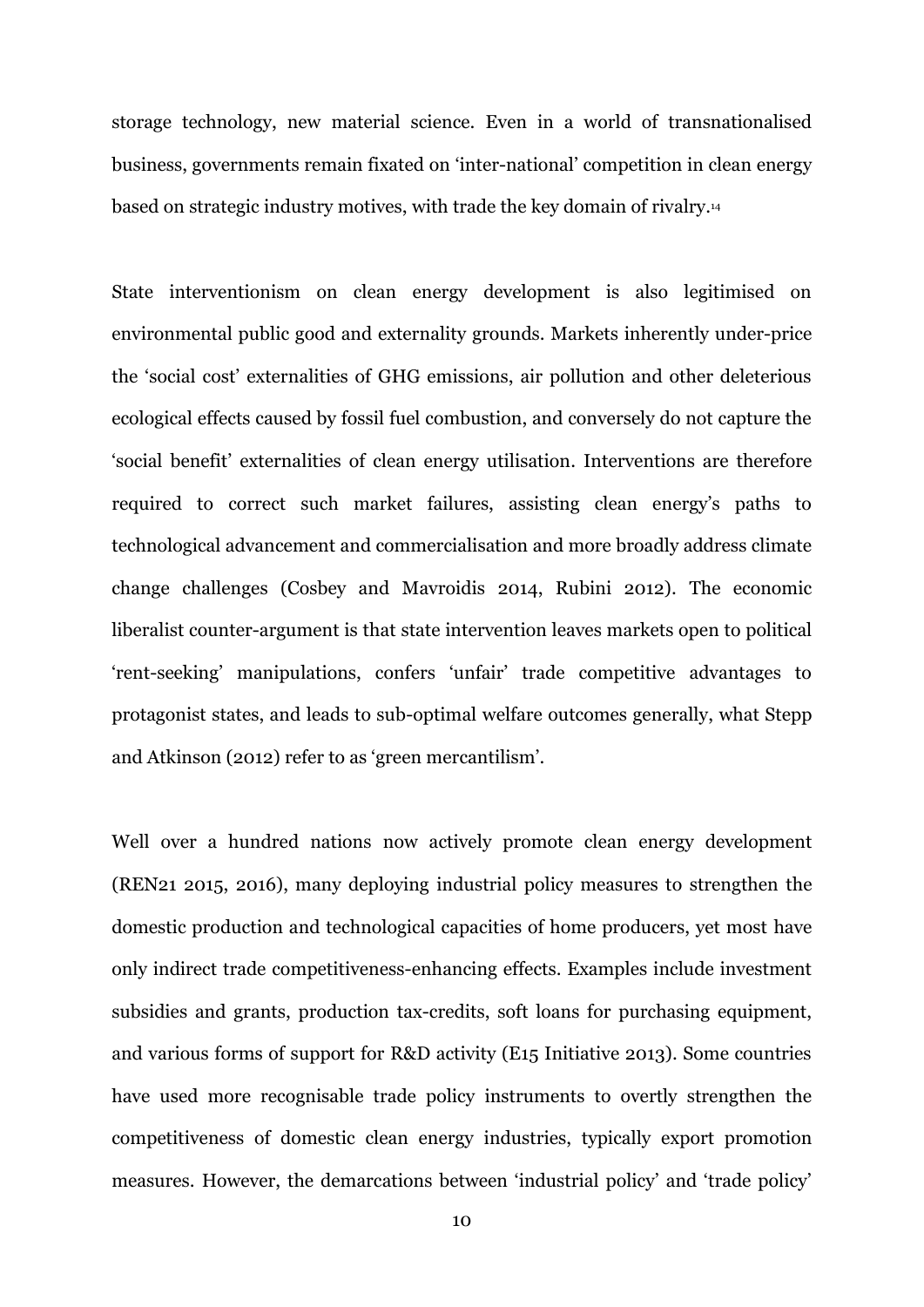can be blurred, not least because policies on industry capacity-building invariably have trade capacity-building effects. This especially applies in internationalised economies where firms are export-oriented and have strong international supplychain linkages. Consequently, trade disputes frequently arise over industrial policy actions that in some way boost export competitiveness.

Economic liberalism and interventionism may be in theoretical binary opposition to the other but they co-exist in actual policy practice, with most states adopting a pragmatic combination of trade liberalisation and trade capacity-building intervention measures in clean energy sectors. Cheaper clean energy imports and state support for developing competitive domestic clean energy industries both serve similar climate action ends, and both approaches can be pursued simultaneously. Moreover, industrial policy can include lower import tariffs for vital foreign-sourced material and component goods required for domestic production. Here, then, liberalism and interventionism are reconcilable at the national or sub-national (e.g. city or local government) policy level where no international rivalry arises. Completely different circumstances apply when governing the global order of clean energy trade, where tensions and conflicts between competing producers must to be managed. Relatedly, this can prove difficult if relevant governance institutions and structures themselves have dissimilar ideational, ideological or philosophical orientations. As is discussed, WTO governance is largely premised on economic liberalist goals of global free trade, and hence essentially minimising state interference unless this involves fortifying regulations to improve market competition. Conversely, climate change is viewed as an extreme case of market failure (Charnovitz 2003, Hufbauer and Kim 2009). In this context, UNFCCC governance essentially advocates 'market correcting' state and institutional activism.

11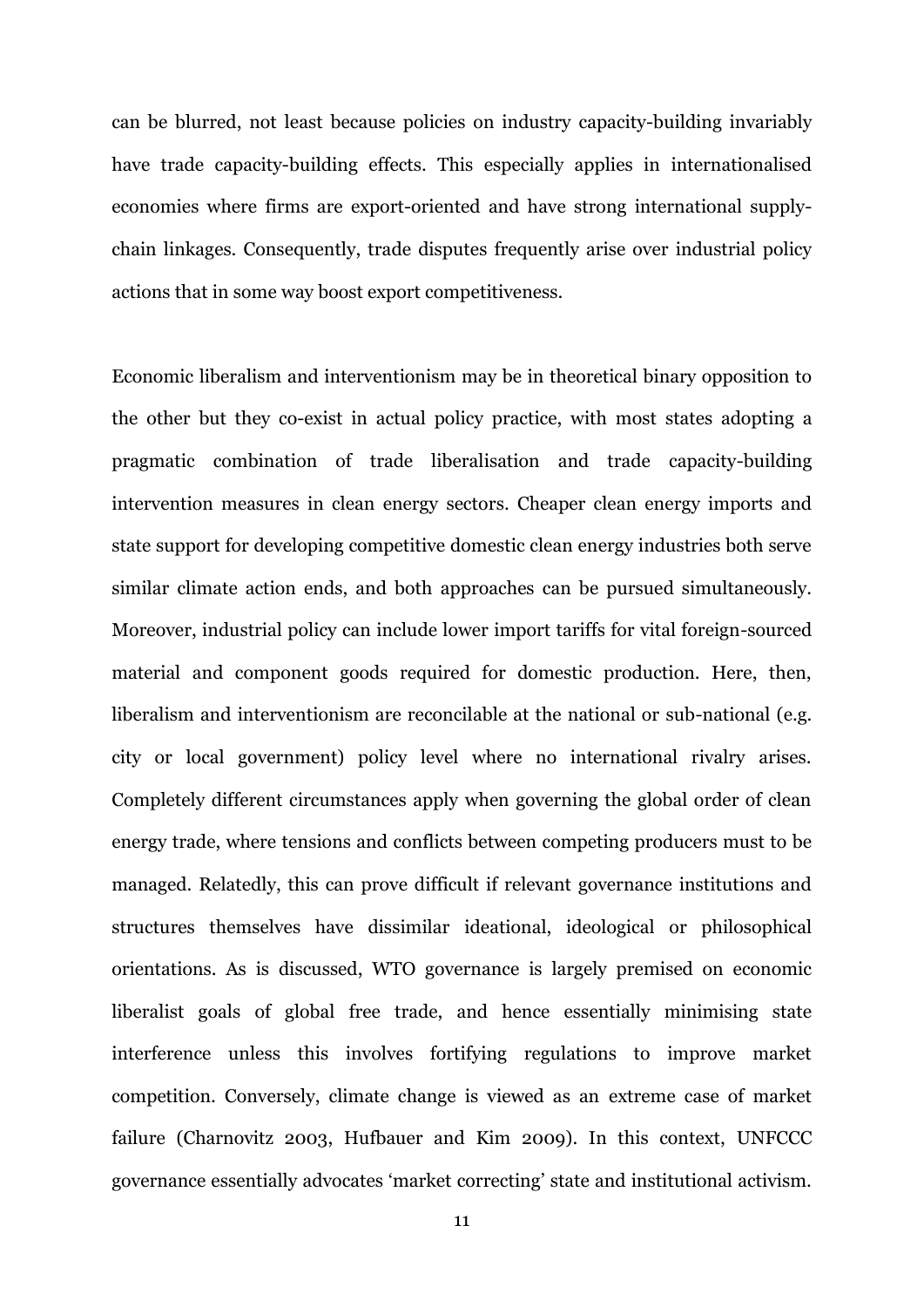Reconciling these two broad theoretical-ideological approaches is key to understanding the future path of clean energy trade governance.

#### **3. Governing Clean Energy Trade**

### 3.1 Governance in Context

Both liberalism and interventionism are concerned with matters of economic governance, especially state (or institution) – market relations. Governance can be generally understood as the governing actions, processes and structures of organisational forms when discharging their responsibilities, whether upholding the interests of their represented groups and societies, managing particular entities (e.g. markets, companies), or realising a set of core goals and objectives. As Stoker (1998) summarises: "Governance is ultimately concerned with creating the conditions for ordered rule and collective action'' (page 17). As well as conceived in 'act of governing' verb terms, governance can describe particular structures or frameworks, and in turn their norms of common conduct, ideological and operational principles, decision-making mechanisms and rules-based systems. Governance is often perceived synonymously with its own organisational form, most frequently national governments: their 'policies' are essentially specific governance actions or devices (Bevir 2013, Hoppe 2011, Williamson 1996). However, in both national and international contexts, a governance 'architecture' may comprise various forms of agency – including institutions, networks, enterprises and coalitions – that may compete or co-operate with each other, and where overlapping and multi-level organisational governance is exercised.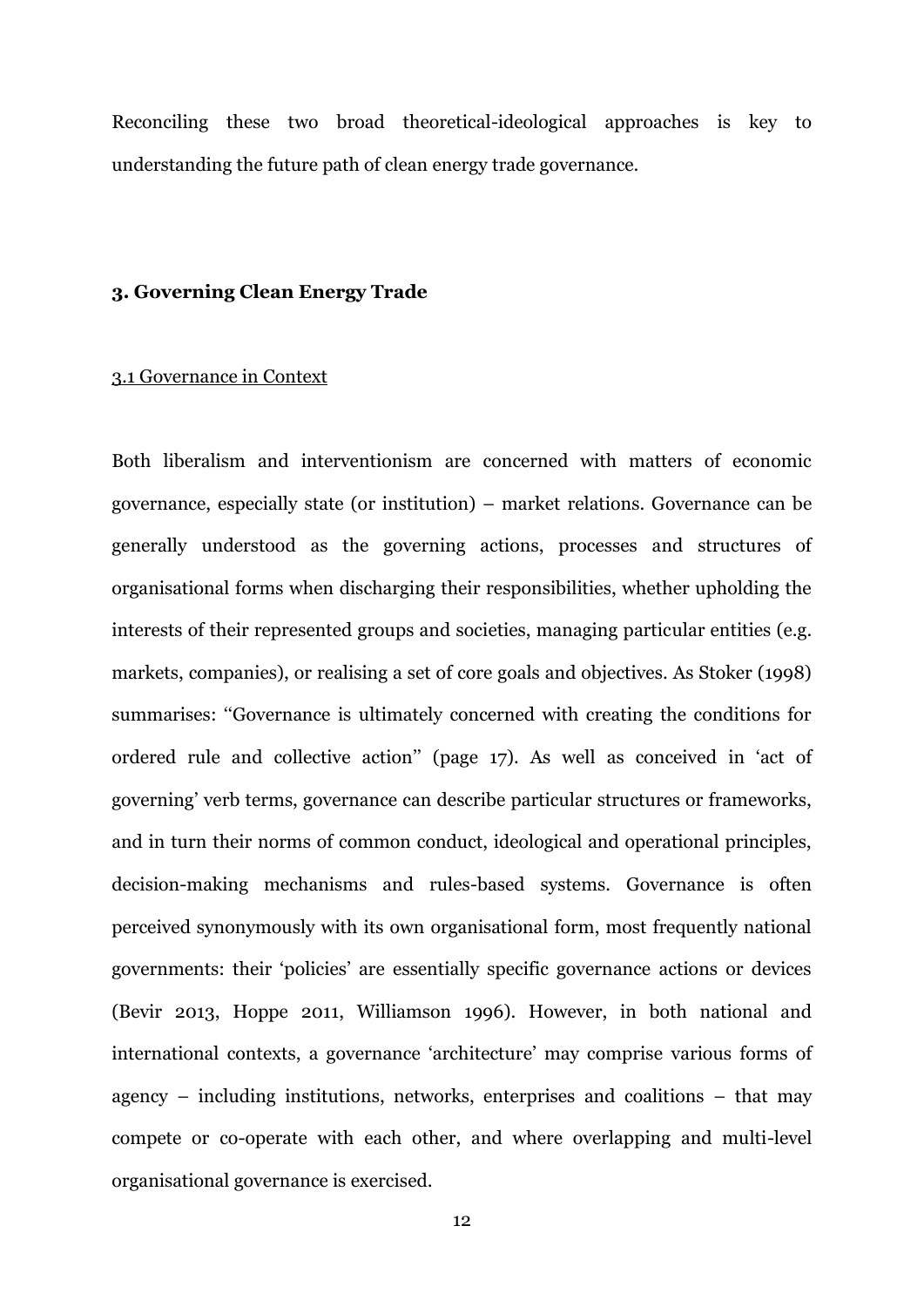Relatedly, governance 'domains' exist in terms of geo-spatial scale (e.g. nation, region, global) as well as defined interests or issues, e.g. trade, security, health, environment. The gradual thickening of global governance over recent decades is closely associated with addressing increasingly acute global-level challenges or collective problems facing humanity (Weiss 2013, Whitman 2009, Wilkinson and Hughes 2002). Governing international trade is most strongly connected with the challenge of globalisation and poverty alleviation, and clean energy with climate change (Evans 2012, Vatn 2015) – widely acknowledged as the most critical challenge. Distinct global governance domains have taken shape around these, and the demarcations tend to be clearest where they involve global-multilateral institutions, such as the WTO and trade (Wilkinson 2000, 2006). Yet challenge issue-linkage requires these institutions to co-operate and co-ordinate to bring about optimal governance outcomes. Problems arise when conflicting goals and objectives are present in the global governance architecture, or where a lack of institutionalisation and inter-institutional co-operation create certain governance 'gaps'.

Clean energy trade which intersects two prime domains of global governance: trade and climate change. We later examine inter-institutional engagements between the WTO and UNFCCC on trade-climate action issues generally, which hitherto have been somewhat weak. The extent which this has posed a governance gap is discussed, including the relevance of other agencies working within and across both institutionalised governance spaces. <sup>15</sup> Both the WTO and UNFCCC exercise governance mechanisms that in turn shape national, sub-national and sometimes regional level (e.g. the EU) policies. The WTO is a more established governance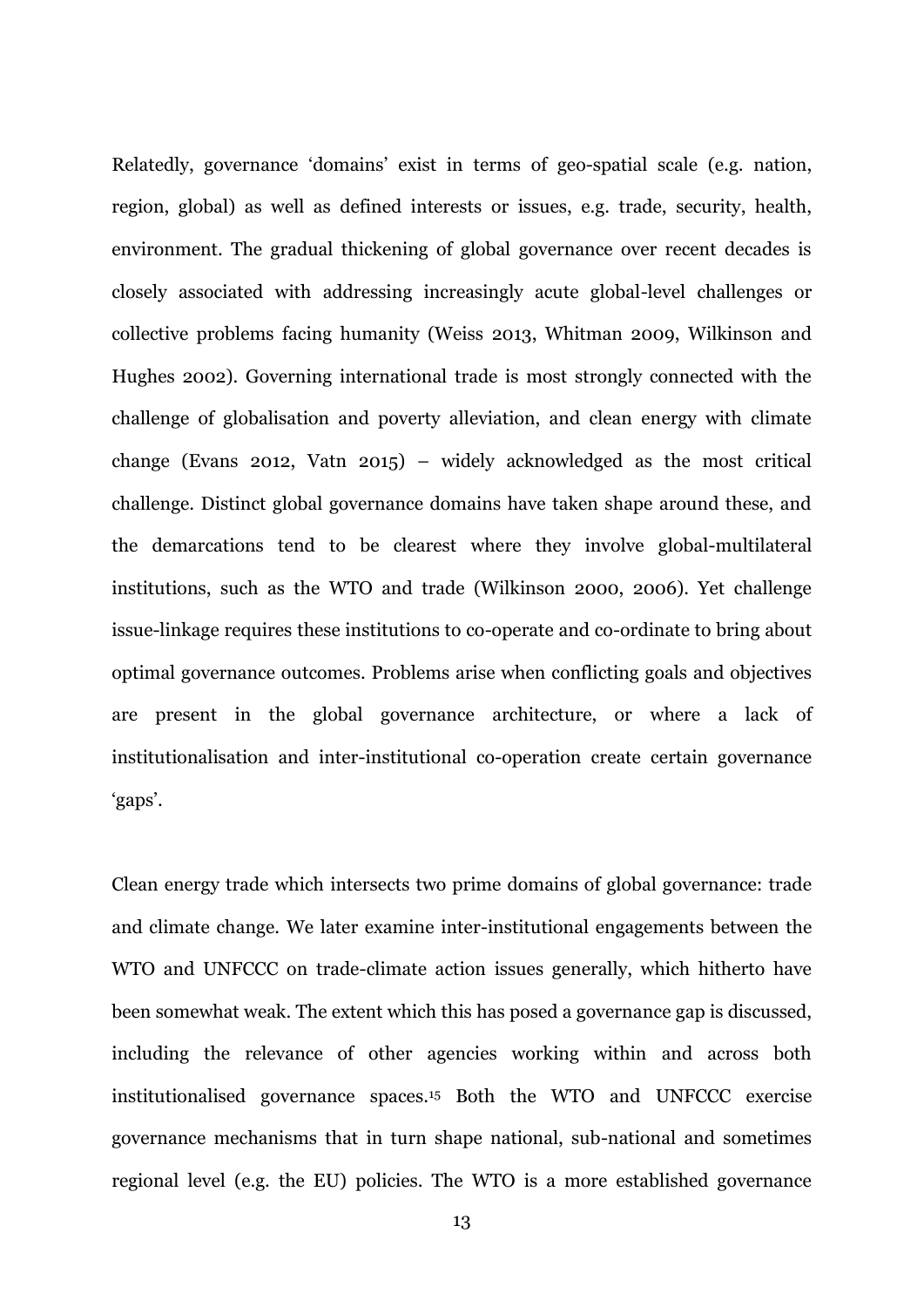structure that operates a multilateral rules-based system and operational mechanisms, e.g. disputes settlement. UNFCCC governance is founded on landmark multilateral treaties ratified into domestic legislatures that facilitate concerted national level actions on climate change. The GATT/WTO 'rounds' of global trade talks have worked on a similar basis for advancing trade liberalisation. The respective governance domains presided over by both institutions are complex polities where multiple types of agency shape outcomes. This is particularly evident in climate change governance, which Dyer (2014) characterises as 'anarchic' but in positively constructive, 'bottom-up' participative and innovatory way. Others similarly stress how in the vacuum created by a relatively weak 'state-centric' UNFCCC, various non-nation-state actors (i.e. including local governments) have established their own global climate governance structures of sorts (Corry 2013; Jagers and Stripple 2003; Okereke *et al* 2009; Schreurs 2008, 2010), such as the International Council for Local Environmental Initiatives (ICLEI) and the C40 Cities Climate Leadership Group both at the city government policy level.

Governing clean energy trade essentially involves the same general tasks of trade governance *per se*, which can be summarised as:

- 1. *Advancing trade liberalisation*: removing barriers that in some way impede or tax (e.g. application of import tariffs) the flow of traded goods and services across borders.
- 2. *Promoting trade capacity-building*: helping enterprises raise export production levels and compete in international markets.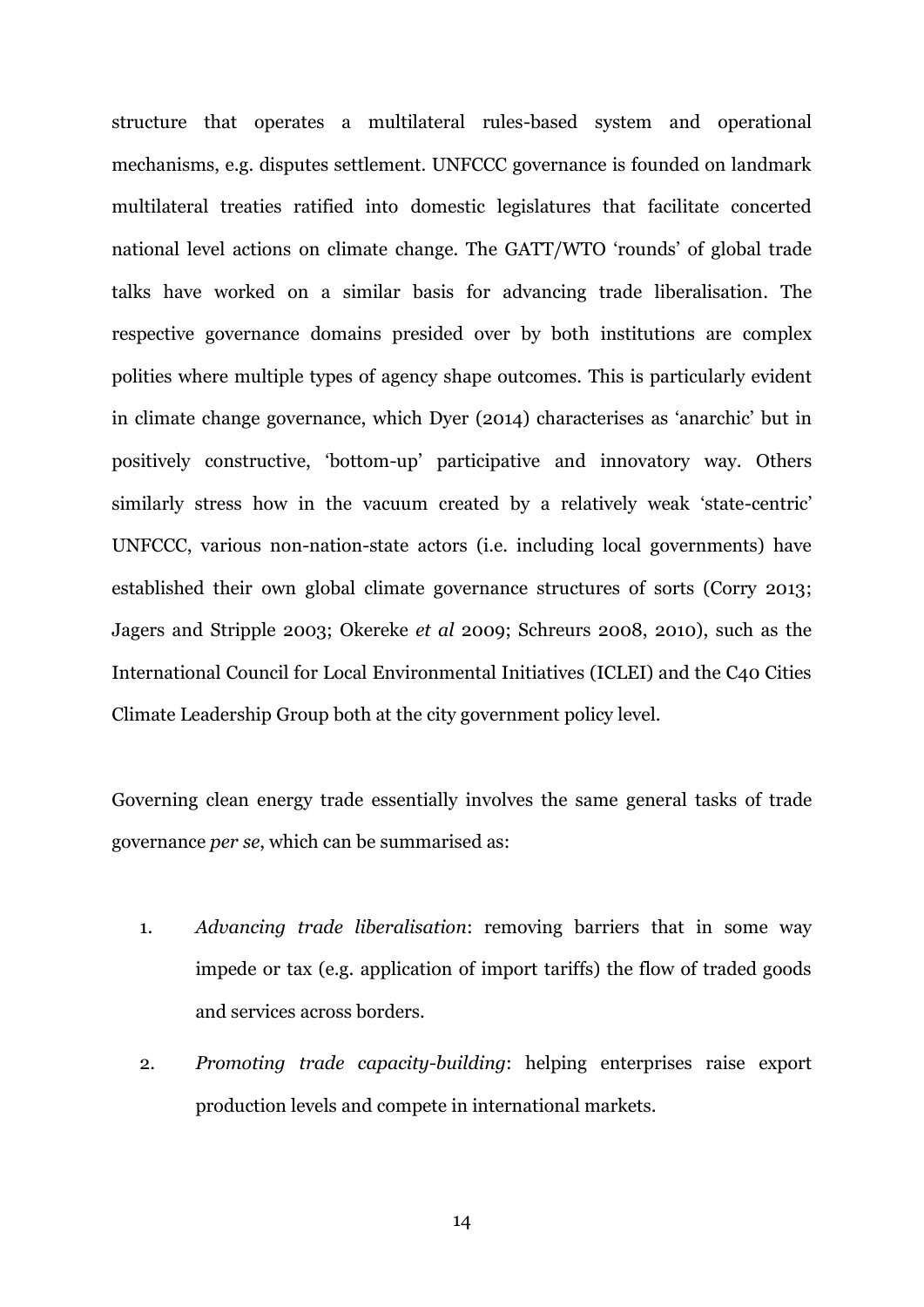- 3. *Upholding trade remedies, safeguards and other 'defensive' measures*: applied against 'unfair' trade practices, most commonly when these are deemed to contravene accepted international rules.
- 4. *Resolving trade disputes*: deploying established rules and resolution mechanisms to bring about brokered agreements between disputing parties.
- 5. *Establishing and upholding international norms of trade policy conduct, and the realisation of common goals for the trade system*: to help create and maintain a stable, predictable international trade environment
- 6. *Managing a rules-based order and other operational governing mechanisms, e.g. dialogue and negotiation processes*: the technical governance mechanics that help serve the above

The first four tasks are issue-specific and the last two of a more general, systemic nature. Conflict can arise between certain tasks, for instance where unilateral trade remedy actions (task 3) are applied by one country against another's industrial policy subsidy support on trade capacity-building (task 2). Most tasks of governing clean energy trade are undertaken through national policies and the WTO. We explore the reasons why the UNFCCC has been largely limited to facilitating background dialogue on trade-climate issues, thus leaving the global-level governance of clean energy trade primarily to the WTO. This governance task structure serves as an analytical tool for exploring the extent to which clean energy trade is being governed, and where gaps and deficiencies arguably exist.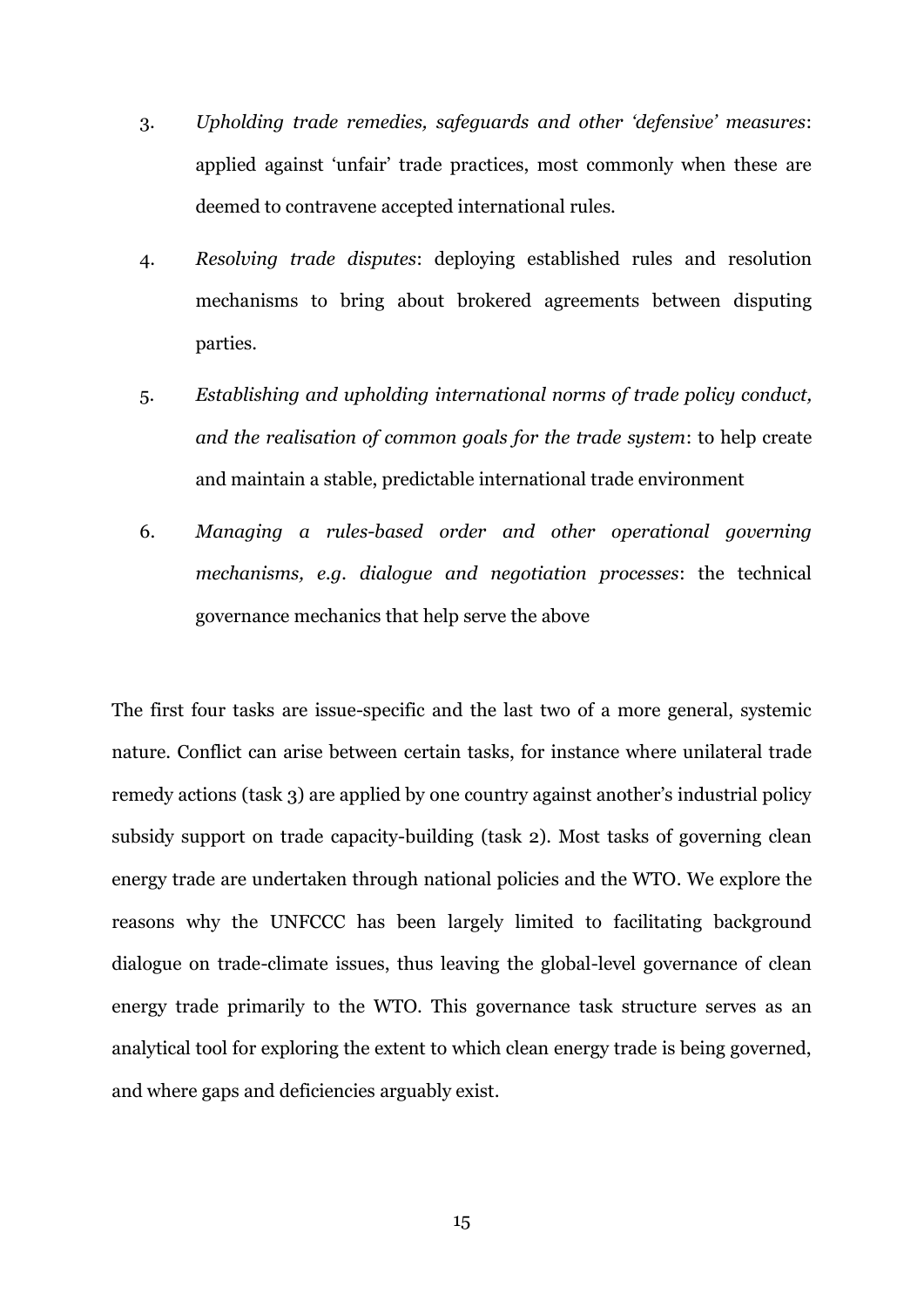#### 3.2 National Policies and Governance

National policies mainly connect with above governance tasks (1), (2) and (3). Over the last decade or so, governments of most large clean energy producer nations have simultaneously eliminated many conventional trade barriers in this sector (task 1) and built up their governance support structures for clean energy development through industrial policy measures (task 2). Whereas trade liberalisation can help expand clean energy trade through essentially demand-side effects, as noted earlier industrial policies can achieve the same primarily through supply side capacitybuilding, though not all clean energy policy measures fall into this category. Feed-in tariffs (FiT) are, for example, market-incentive instruments designed to mainly stimulate domestic consumption of clean (renewable) energy that subsequently spur the development of domestic clean energy industry, or indeed that of competitive foreign rivals, with trade effects: a recent German FiT scheme was blamed by some for stimulating a huge influx of affordable Chinese solar panel imports into the country.<sup>16</sup>

National import tariff levels on clean energy products vary enormously, indicative of the sector's inherent diversity. Duty levels on key goods like renewable energy and energy efficiency equipment have steadily decreased to relatively low single-digit figures in major producers including developing countries. They are somewhat higher in more politically sensitive sub-sectors such as biomass feedstock goods (E15 Initiative 2013, Olawuyi 2014).<sup>17</sup> A few years ago, Jha (2009) presented results of a regression analysis on the sensitivity of renewable energy product imports and exports to four variables, namely tariff duty changes, renewables share of the electricity grid, patents registered, and state financial support (i.e. subsidies) for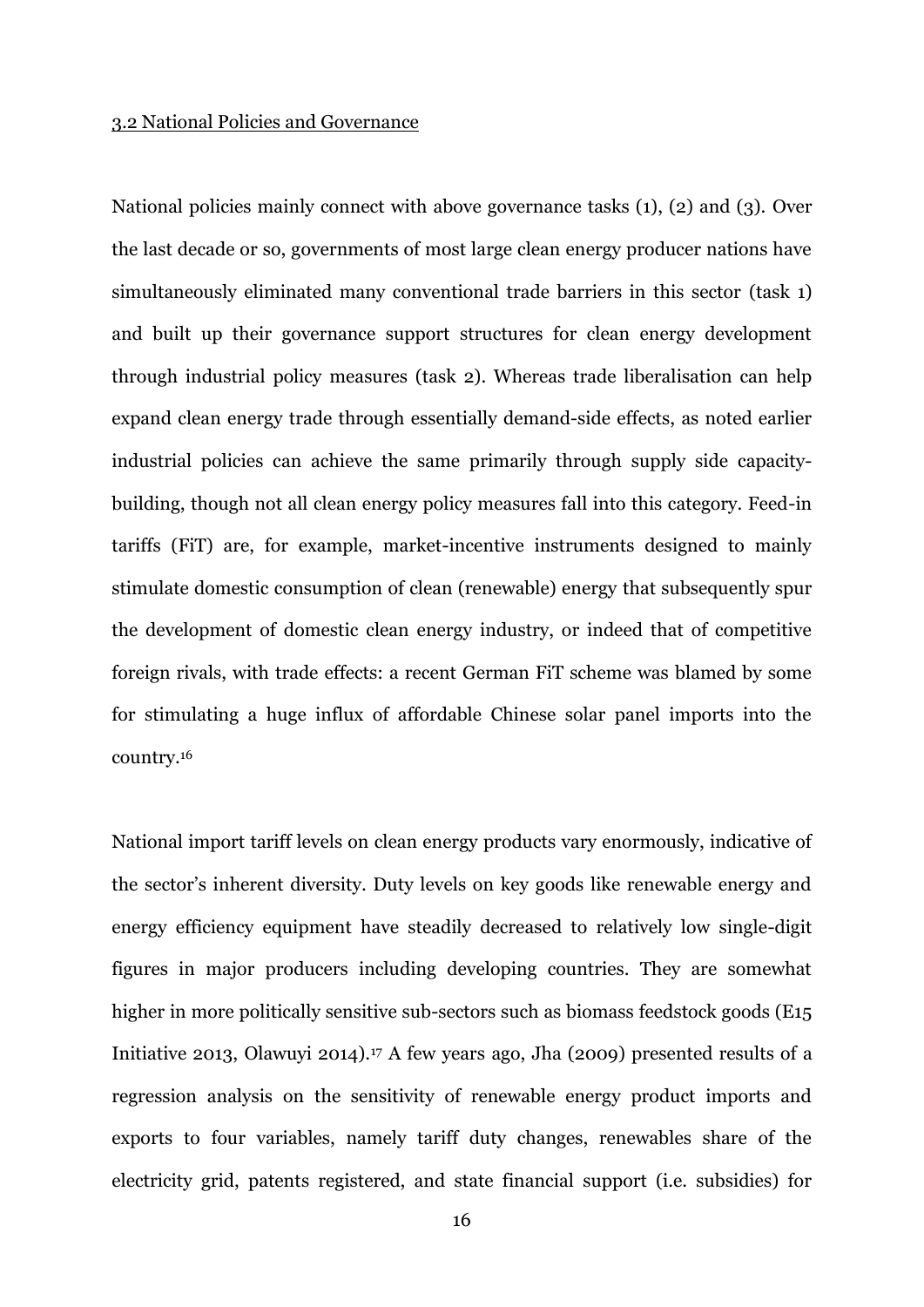domestic renewables development. The research revealed that import duty reductions were less significant in comparison to grid share and development subsidy factors in stimulating clean energy trade. It was thus argued that tariff liberalisation alone was insufficient to boost import and export flows: state interventionist policies were also critical. There is a more general point here that liberalism can in certain circumstances lead to climate action but it is not enough.

As previously noted, most industrial policy measures aimed at promoting clean energy development have indirect trade competitiveness-enhancing effects, being principally conceived in domestic production capacity-building terms (task 2 related). Measures with a more direct trade effect are often problematic due to contravening certain WTO rules. This especially concerns local content requirement (LCRs) and various subsidy instruments, which together with alleged export price 'dumping' practices form the main basis of clean energy trade disputes. LCRs are often used for strategic infant industry development purposes, mandating producers to locally source value-added inputs to certain percentage thresholds. They necessitate home and foreign-investing firms alike to work with domestic suppliers rather than overseas counterparts, with potential trade diversion impacts. Of all the industrial policies studied, they could be considered the closest to explicit trade protectionism. Clean energy LCRs disputes first emerged in the early 2000s.<sup>18</sup> Their use is prohibited under WTO laws19, its Disputes Settlement Body (DSB) being consequently invoked five times over 2009 to 2015 against the use of this measure. Ang (2015) reports over the same period a total of 21 countries had implemented LCRs in the clean energy sector.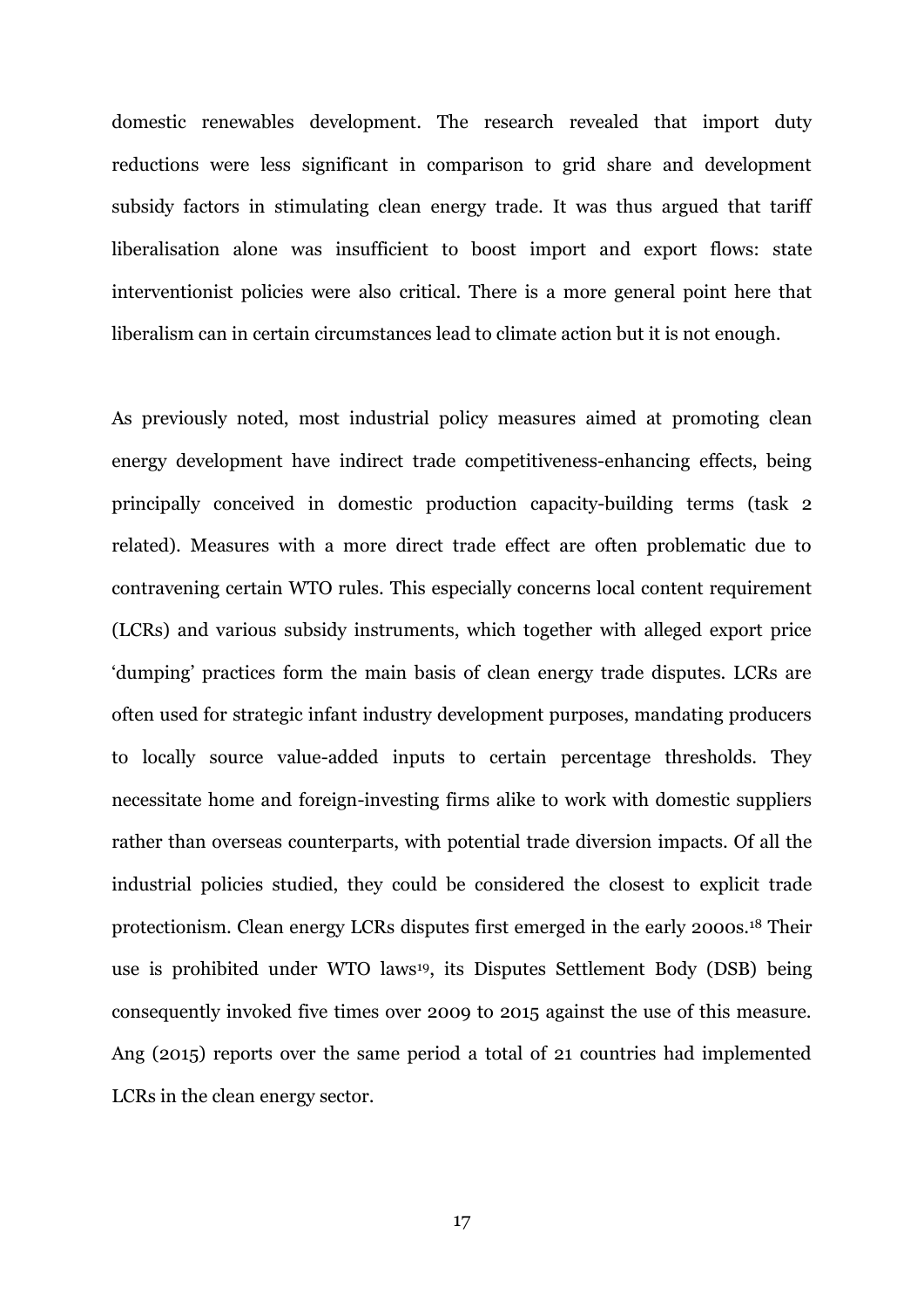Disputes over alleged subsidisation and price dumping of clean energy products have been much greater in number and significance (Espa and Rolland 2015). The two issues are often linked: state subsidy support can enable exporting firms to 'dump' cheap products in overseas markets.<sup>20</sup> Anti-dumping duties (ADDs) and countervailing duties  $(CVDs<sup>21</sup>)$  are the most commonly applied trade remedy counter-measures permitted under WTO rules (tasks 3 and 6). <sup>22</sup> 'Remedy' actions are themselves problematic in that they represent a form of protectionism, albeit in a compensatory manner to uphold the principles of 'fair' trade. Research conducted by Cimino and Hufbauer (2014) found that 41 trade remedy cases (26 ADD, and 15 parallel CVD investigations<sup>23</sup>) were initiated on clean energy exports from 2008 to early 2014 on annual average trade valued at US\$32 billion.<sup>24</sup> After the US government applied trade barriers of alleged state-subsidised exports of Chinese solar PV products<sup>25</sup> in 2012, the Chinese government responded the following year by imposing its own barriers on polysilicon imports from US producers.<sup>26</sup> The governance task of resolving clean energy trade disputes (task 4) is mainly assigned to the WTO rules-based system, which more generally seeks to converge national trade policy behaviour to the organisation's norms of conduct (task 5).

#### 3.3 WTO Governance

The WTO is the prime actor responsible for governing clean energy trade globally. It does this in accordance to its cardinal principles of trade liberalism, multilateralism and maintaining trade system stability. Although the organisation's legal framework has no *energy*-specific trade disciplines (task 6), it does cover the field indirectly through generically applied rules, the most relevant of which concern export policy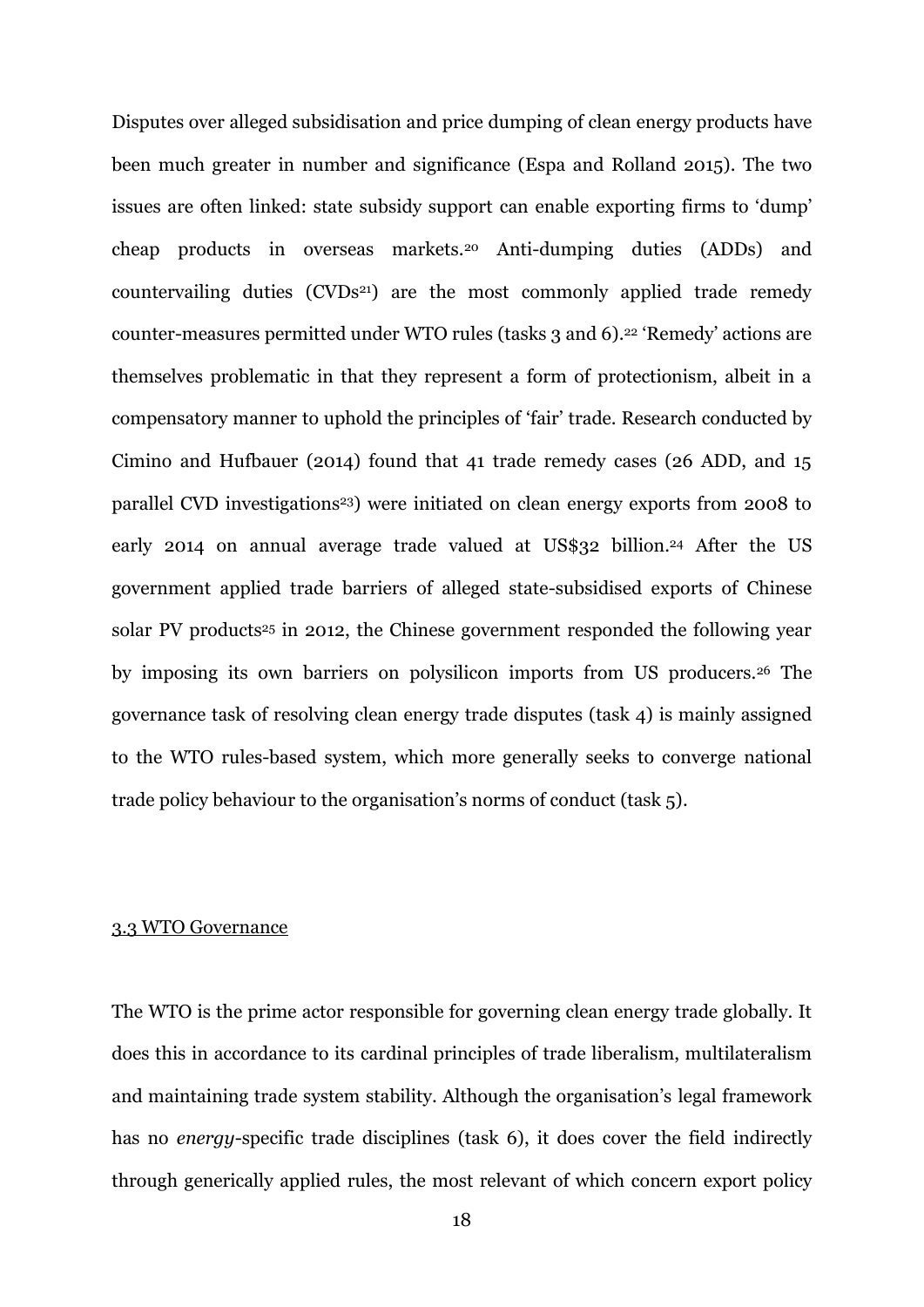practice (Cottier *et al* 2009, Selivanova 2011). In the fossil fuel sector, this has typically involved the prohibited use of duties and quantitative restrictions on fossil fuel exports<sup>27</sup>, often deployed by countries for revenue generation and energy security motives respectively (ICTSD 2006). As indicated earlier, most clean energy trade disputes centre on alleged export promotion rather than restriction, although in 2012 the EU, Japan and US invoked DSB cases against China's export restrictions of rare earths, mineral elements vital in the production of various clean energy products. <sup>28</sup> Article V of the WTO's rules covers services trade but with no explicit reference to energy or environmental services. Instead, as with trade in goods, these areas are covered by generic disciplines. Moreover, as Marceau (2012) noted, any new energy-specific rules introduced at the WTO would have to be reconciled with existing rules, potentially over multiple disciplines. Cross-border exports of electricity (e.g. Laos' hydroelectric power sales to Thailand) are considered a 'service' by certain states and a 'good' by others, making its trade status under the WTO somewhat ambiguous. Furthermore, WTO governance has no specific rules on thirdcountry transiting of internationally traded electricity, whether produced by renewables, nuclear or fossil fuel combustion (E15 Initiative 2016, Selivanova 2015).<sup>29</sup> In a world where cross-border energy infrastructure links are growing and international 'super-grid' projects are increasingly proposed, this could become a notable gap in the WTO's rules order, governed instead by *ad hoc* international agreements.

Over time, the GATT/WTO has attempted to govern trade-*environment* issue linkages. Article XX allows members to apply 'WTO inconsistent' measures if deemed necessary to protect human, animal or plant life or on health grounds, or in the interests of environmental conservation. Under its provisions, the environmental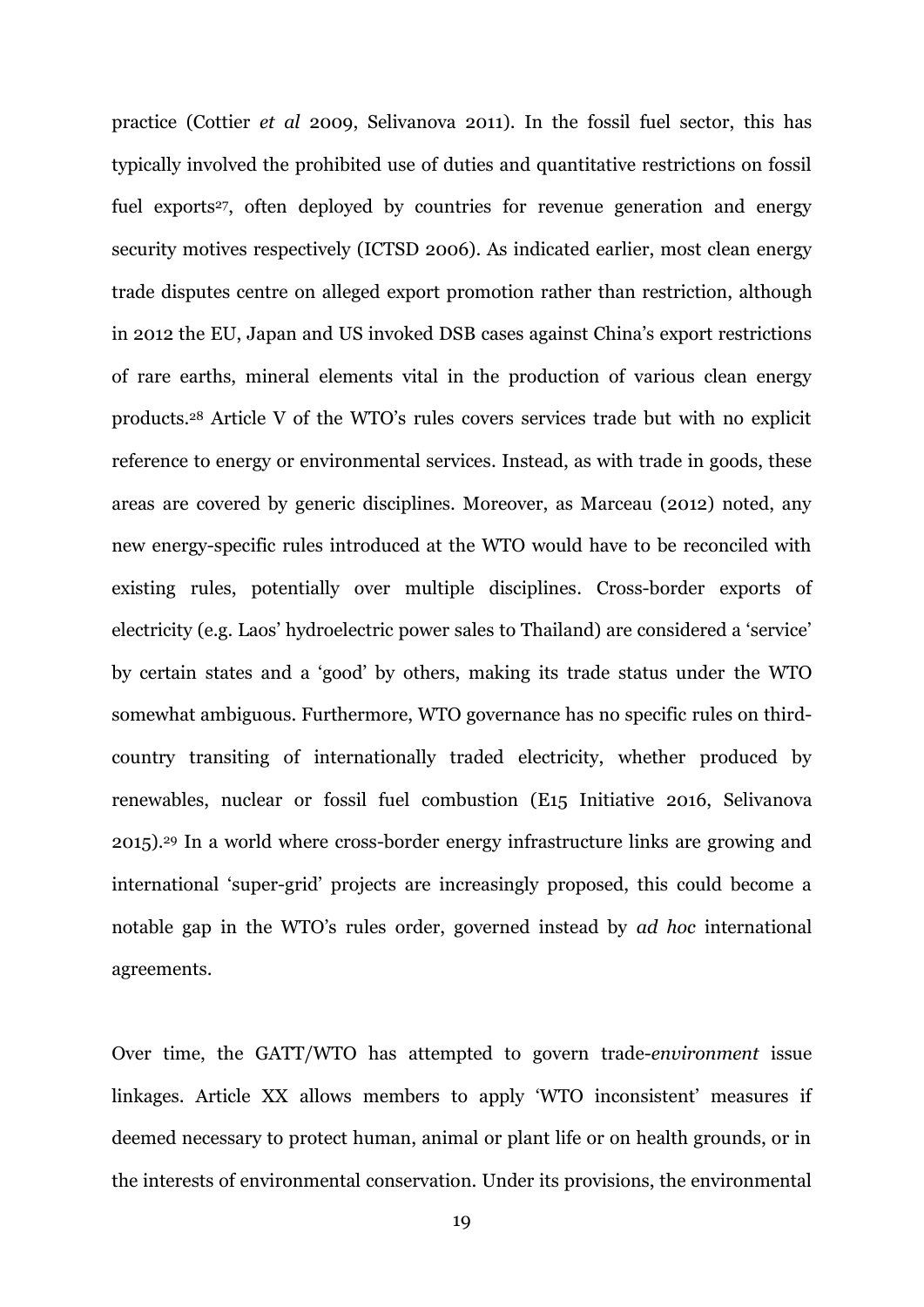welfare gain is weighed against the trade welfare loss in a balancing test, and a ruling made. While environmental policy measures come under Article XX's purview<sup>30</sup>, industrial policy measures do not, these being instead covered by other WTO rules discussed later.<sup>31</sup> The 1994 Uruguay Round treaty established the WTO Committee on Trade and Environment (CTE). Negotiations on Environmental Goods and Services (EGS) became part of the Doha Development Round initiated in 2001. Under the CTE's aegis, the EGS was conceived as a sectoral liberalisation agreement akin to the Information Technology Agreement (ITA) brokered in the mid-1990s. By 2005, WTO members had collectively proposed almost 500 products– substantively represented by clean energy goods – for inclusion. Disagreements over aforementioned product classification issues, though, led to a much reduced list of around 150 products by 2007 (World Bank 2008), and into the early 2010s the EGS' progress suffered from ongoing disagreements on product eligibility and general inertia in Doha Round talks.

However, fresh impetus came from the Asia-Pacific Economic Co-operation (APEC) group at their 2011 summit in Honolulu that launched a plurilateral Environmental Goods Agreement (EGA) initiative. The EGA's original aim was to reduce import tariffs to 5 percent or less on a starting list of 54 products on a non-discriminatory, WTO-based 'most favoured nation' (MFN) basis. In July 2014, the EGA was subsumed into the WTO process and its negotiating membership duly expanded to 18 parties (46 countries from the Asia-Pacific and Europe in total, the EU-28 acting as one party32), these accounting by then an estimated 86 percent of globally traded environmental goods (E15 Initiative 2016).<sup>33</sup> After 18 rounds of talks by December 2016, negotiating parties had not settled on the final list of clean energy and other environmental goods due to unresolved product classification issues, and talks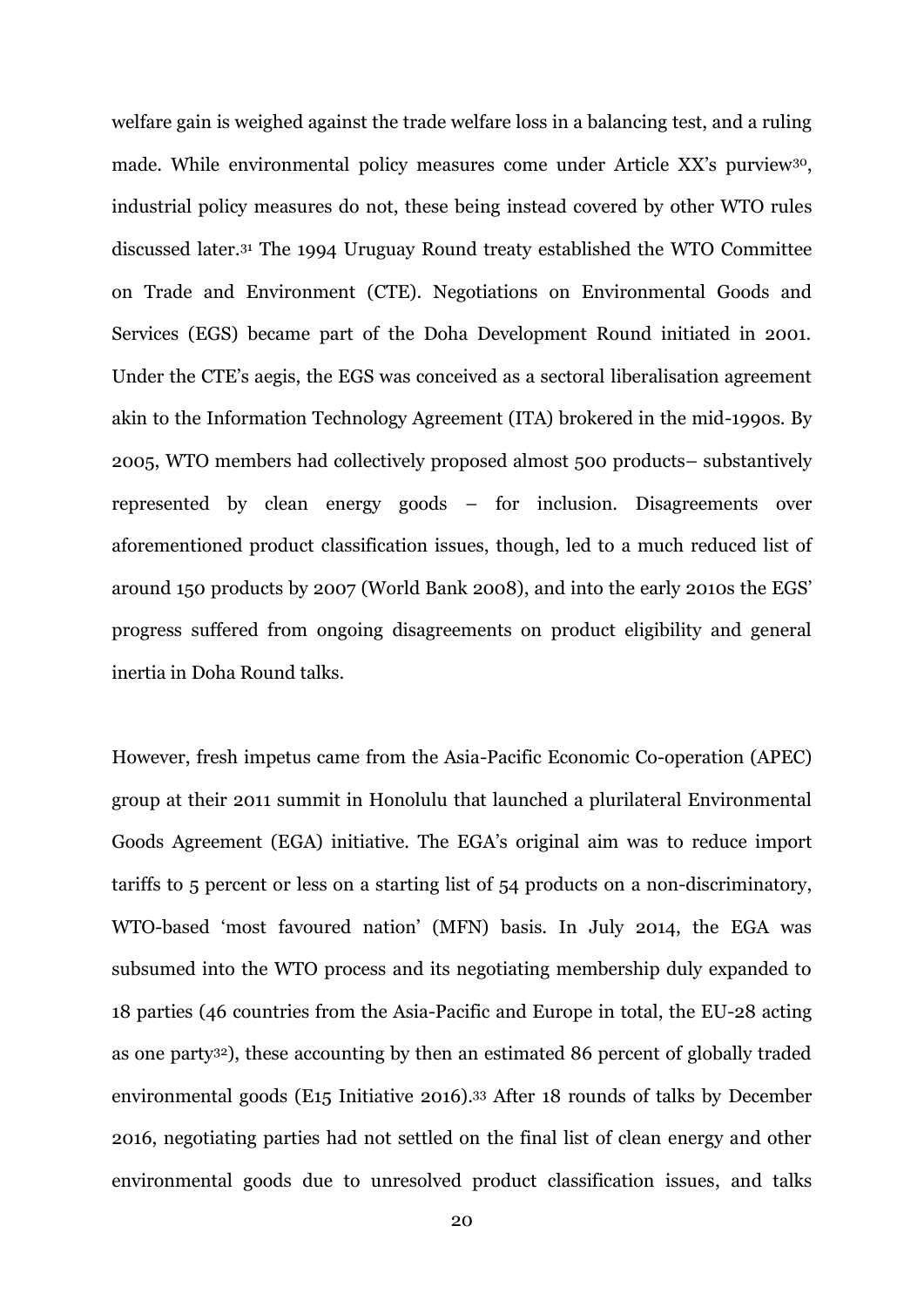stalled thereafter. If ever finalised, an EGA would eventually establish a core consensus on clean energy product classification and thereby help define the empirical domain (and governance) of clean energy trade, as well as represent a landmark trade liberalisation agreement (task 1). Yet the WTO would still have trade rules with no explicit links to climate action.

Introduced in the mid-2000s, the WTO's 'Aid for Trade' programme monitors and share good practice on trade capacity-building (task 2) support in developing countries but this is a general scheme, an any connection here with clean energy trade is coincidental. The WTO's Agreement on Subsidies and Countervailing Measures (ASCM) and Agreement on Anti-Dumping (ADA)<sup>34</sup> – both signed as part of the 1994 GATT Uruguay Round treaty – provide the main legal basis for applying trade remedy measures (principally tasks 3 and 6). The ASCM established the first agreed definition of 'subsidy' among WTO members, this being somewhat broad, including both direct forms of state support (grants and loans) and indirect (e.g. foregoing of tax revenue, preferential terms for supplied inputs) assistance. The connections here with industrial policy make this area governance task 2 related. The ASCM explicitly forbids the use of export subsidies, and subsidies linked to export performance or LCR criteria ('prohibited subsidies'). Most state subsidy support for clean energy development fall into the permissible 'actionable subsidies' category in the ASCM, where support is limited to specific industry sectors and there is no intended 'adverse trade' impact (UNCTAD 2008, Wilke 2011). These can, as previously noted, be challenged by trade partners either through invoking the DSB mechanism (task 4) or applying CVDs and ADDs where relevant evidence of 'injurious competition' on domestic industry can be clearly demonstrated (task 3). A third 'non-actionable' subsidy category once existed (ASCM Article 8) but was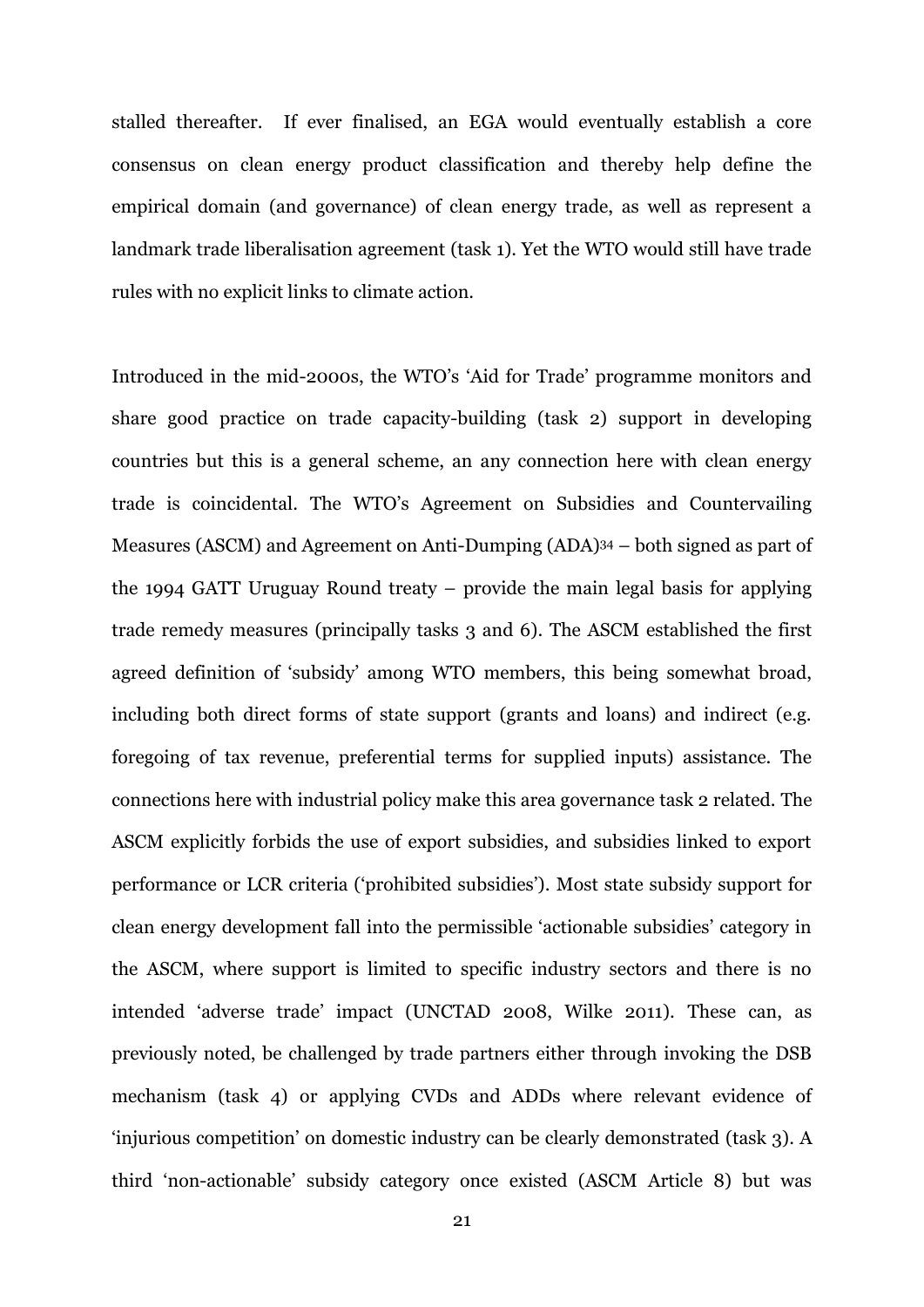withdrawn in 2000. This had allowed for non-challengeable state support in 'economically disadvantaged regions', for R&D activity and adaptation to environmental requirements (Cosbey and Mavroidis 2014). The new stricter disciplines of the ASCM from 2000 onwards thus made it more difficult in theory to subsidise clean energy development with implications for the sector's trade. Many have argued for the restoration, redrafting and/or expansion of this subsidy category based on 'public good' climate action grounds, although conceding that this could prove very difficult given differences of position taken by key WTO members on the matter, and alternative green industrial policy measures would help avoid trade conflict (Bigdeli 2011, Cosbey 2011, Cosbey and Mavroidis 2014, Epps and Green 2010, Green 2006, Howse 2010, ICTSD 2006, Janzen 2010, Rubini 2012). Furthermore, both the ASCM and ADA have no Article XX-type 'balancing test' that take into account the environmental welfare benefits of industrial policy measures. Thus, if any trade welfare cost is proven under ASCM and ADA rulings then trade remedy counter-measures are deemed permissible. In addition, the DSB's slow elaborate review processes (task 4) are seen as the principal reason why WTO members have instead initiated unilateral trade remedy actions on clean energy and other green industrial policy measures (task 3), which has noted earlier have recently grown in number (Cimino and Hufbauer 2014, Simmons 2014, Wu and Salzman 2014). The first clean energy related DSB case was in 2010 and by mid-2017 a total of 13 cases had been brought the WTO, the last being in September 2016. 35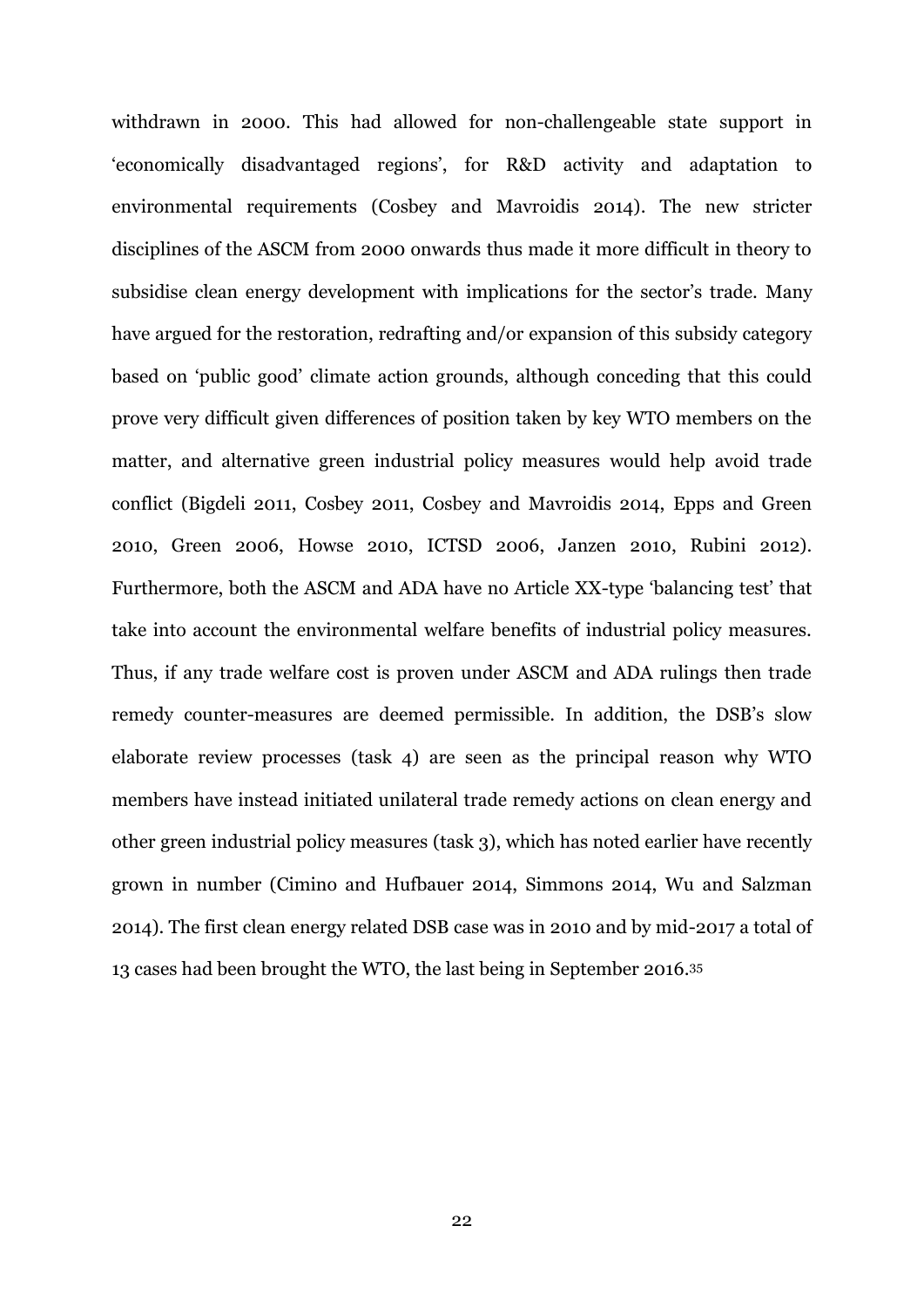#### 3.4 Free Trade Agreements (FTAs)

Whereas a concluded EGA will be a non-discriminatory (MFN) trade treaty, free trade agreements (FTAs) are preferential and *quid-pro-quo* liberalisation based. Their recent rapid proliferation – from around 20 in force in 1990 to around 400 today – make them increasingly relevant to governing clean energy trade because they create, to varying degrees, their own rules regime outside the WTO. Moreover, FTAs may confer market access preferences to relatively inefficient clean energy sector producers over more efficient ones, resulting in trade diversion. Tariff liberalisation has, though, become less significant in modern-era FTAs, which are now centred more on commercial regulation, e.g. investment rules, IPR, government procurement. They have also included environment-related provisions since the 1990s36, and from the early 2000s some have included energy security provisions (Dent 2010, Wilson 2012). Certain newer agreements contain provisions on clean, sustainable and renewable energy, although these are generally non-legally binding statements of aspirational intent amongst signatory parties to both remove existing, or avoid future use of trade and investment barriers, and to establish new mechanisms devised to mutually promote clean energy trade and development (ICTSD 2015). While FTAs create their own trade governance regimes (potentially across all six task areas), they are nevertheless obliged by international norms of conduct to demonstrate their compatibility and conformity with core WTO trade disciplines.<sup>37</sup> Yet, they could nevertheless undermine efforts to establish coherent multilateral governance of clean energy trade if they establish stronger particularistic rules-based structures here in the future.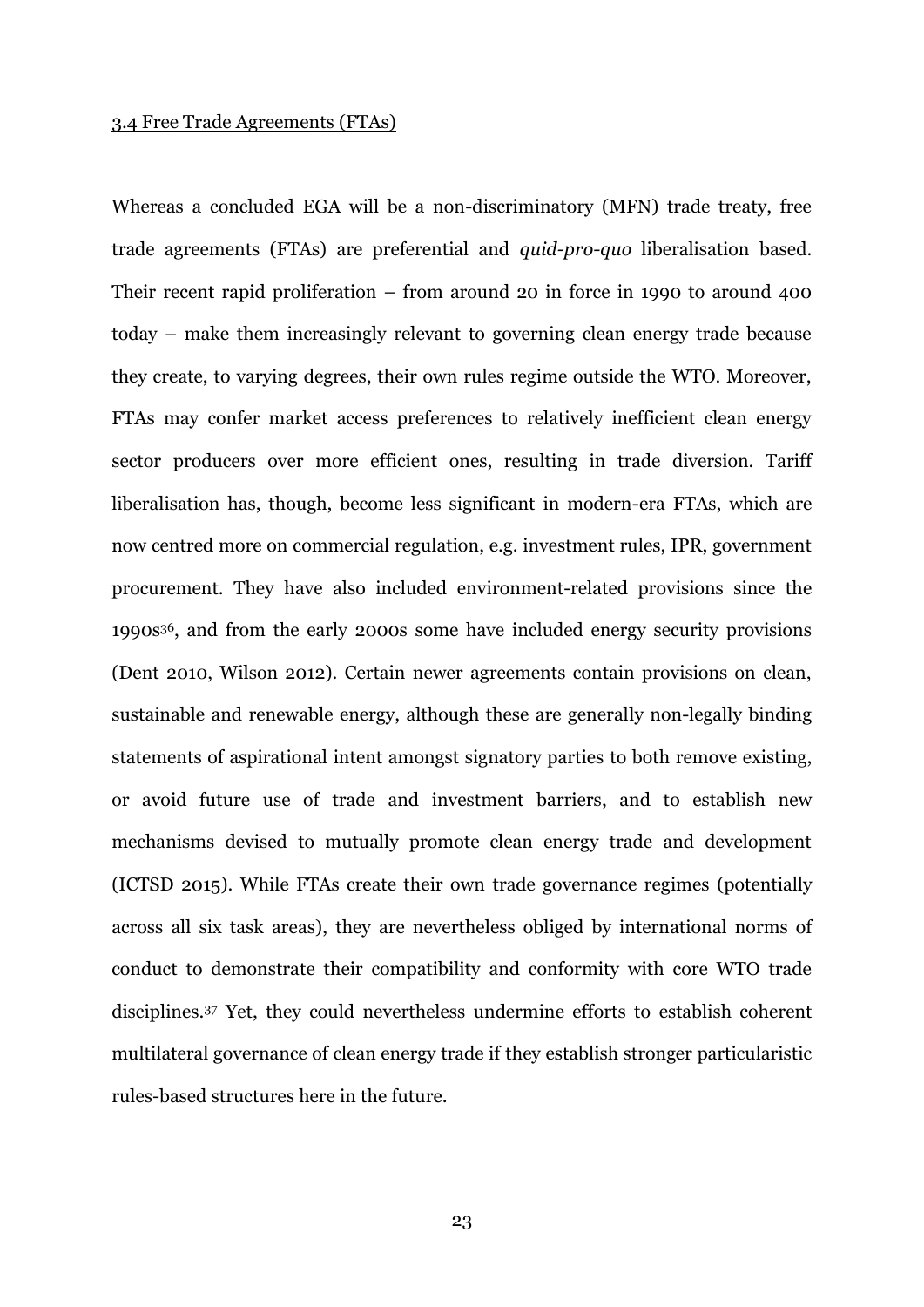#### 3.5 UNFCCC Governance and Trade

Around 20 of the 250 or so multilateral environmental agreements (MEAs) currently in force have provisions affecting trade<sup>38</sup> (WTO 2016). Most of the 20 agreements are on very specific issues, such as endangered species (e.g. CITES39), sustainable forestry (ITTO40) and aquaculture (e.g. ICCAT<sup>41</sup> , CCAMLR42), and toxic chemicals (e.g. Basel, Rotterdam and Stockholm Conventions; Montreal Protocol). By addressing climate change – the most potent existential threat facing humanity - the UNFCCC is arguably the most important MEA and global environmental governance institution. It began as an international environment treaty signed at the 1992 UN Conference for Environment and Development (first 'Earth Summit') in Rio de Janeiro that now has 197 signatories (United Nations 1992, 2017). The UNFCCC essentially seeks to broker global agreements on state climate action, thus the introduction of new policy interventions or strengthening existing ones to this effect. While this is conducive to clean energy industry and trade capacity-building (task 2), its connection with trade is largely indirect, and to date has only really engaged in dialogues on international norms of general trade-climate practice (task 5) that have not led to any effective change outcomes.

On coming into force in 1994, the UNFCCC became the main legal framework for global action on climate change, establishing annual Conference of the Parties (COP) meetings and other derivative forms of governance to advance its agenda. Japan's hosting of the 1997 COP3 led to the adoption of the Kyoto Protocol (United Nations 1997), the first global-level endeavour to reduce GHG emissions. Its 'Clean Development Mechanism' established over 6,000 new clean energy installation projects in developing countries by 2013 based on investment valued at almost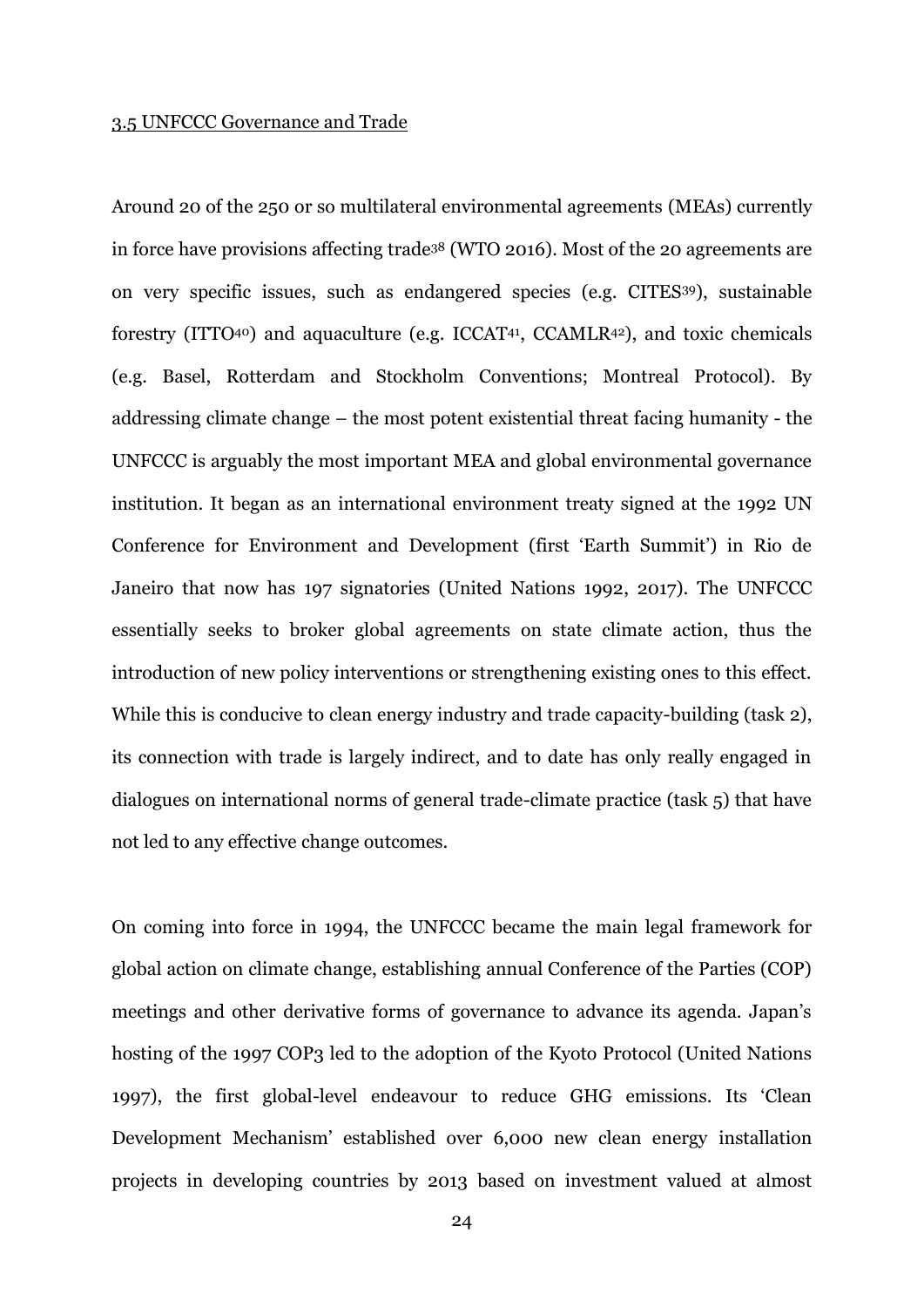US\$200 billion (Dent 2014). The Protocol will continue to operate up to 2020 and possibly beyond, thus overlapping with the COP21 Paris Agreement, talks on which were concluded in December 2015. This new UNFCCC treaty became legally binding in November 2016, when at least 55 nations representing a minimum 55 percent of global GHG emissions had ratified the accord in their domestic legislatures. Article 2 of the 'Paris Agreement' (United Nations 2015) sets the goal of limiting ''the increase in the global average temperature to well below 2°C above pre-industrial levels and to pursue efforts to limit the temperature increase to 1.5°C above pre-industrial levels'' . 43

The only explicit reference to clean energy in the original *1992 UNFCCC Treaty* can be found in its preamble, where it reads: ''Recognizing that all countries, especially developing countries, need access to resources required to achieve sustainable social and economic development and that, in order for developing countries to progress towards that goal, their energy consumption will need to grow taking into account the possibilities for achieving greater energy efficiency and for controlling greenhouse gas emissions in general, including through the application of new technologies on terms which make such an application economically and socially beneficial'' (page 6). There is also just one explicit reference to trade, found in Article 3.5 that states ''measures taken to combat climate change, including unilateral ones, should not constitute a means of arbitrary or unjustifiable discrimination or a disguised restriction on international trade'' (page 10)44.

As Chan (2016) observed, this Article 3.5 provision became increasingly relevant in the UNFCCC's 'response measures forum', where signatory states have for some time discussed how the climate action policies generally of one country can impact on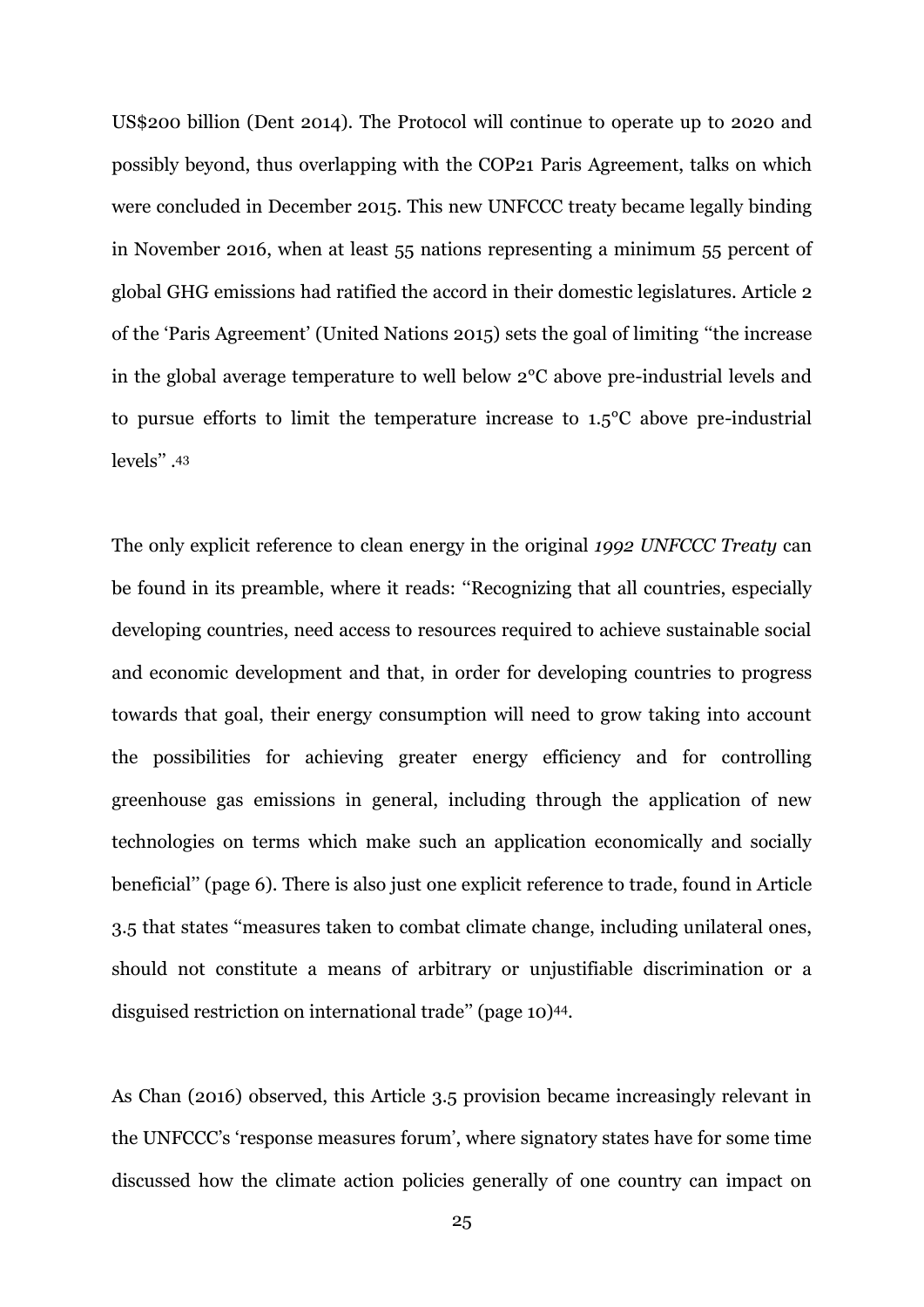others. Trade-related matters discussed here have concentrated on border carbon adjustments, carbon labelling and higher import tariffs on fossil fuels, and the prime focus of the forum's debate on trade-climate issues have centred on the extent to which such measures – especially deployed by developed countries – constitute green trade protectionism. Chan notes in that sharp disagreements have arisen in these discussions, where developed countries have generally expressed a norms preference for these matters to be addressed solely within the WTO whereas many developing countries have argued that any trade-climate conflicts are best resolved within the UNFCCC process and in accordance with its norms of common but differentiated responsibilities and respective capabilities. Consequently, there has been no international consensus on which global governance institution should best address trade-climate issues. Furthermore, despite greater attention this forum has afforded to trade-related matters, the UNFCCC's work in this area does not appear to have substantively addressed clean energy trade.

The *1997 Kyoto Protocol* may have more direct references to the role of state policies and energy on climate change action but is also weak on trade, with only one minor direct reference to the subject.<sup>45</sup> "The *2015 Paris Agreement* contains just a singular explicit note on energy – 'Acknowledging the need to promote universal access to sustainable energy in developing countries, in particular in Africa, through the enhanced deployment of renewable energy' (preamble, page 2) – and is completely devoid of any reference to trade for reasons later discussed. The agreement has, moreover, been criticised for its lack of governing mechanisms to realise its goals and being mainly preoccupied with setting flexible conditions for coordinating national policy actions.<sup>46</sup> Nevertheless, the Paris Agreement calls for a much faster transition to a lower carbon economy that ultimately depends on more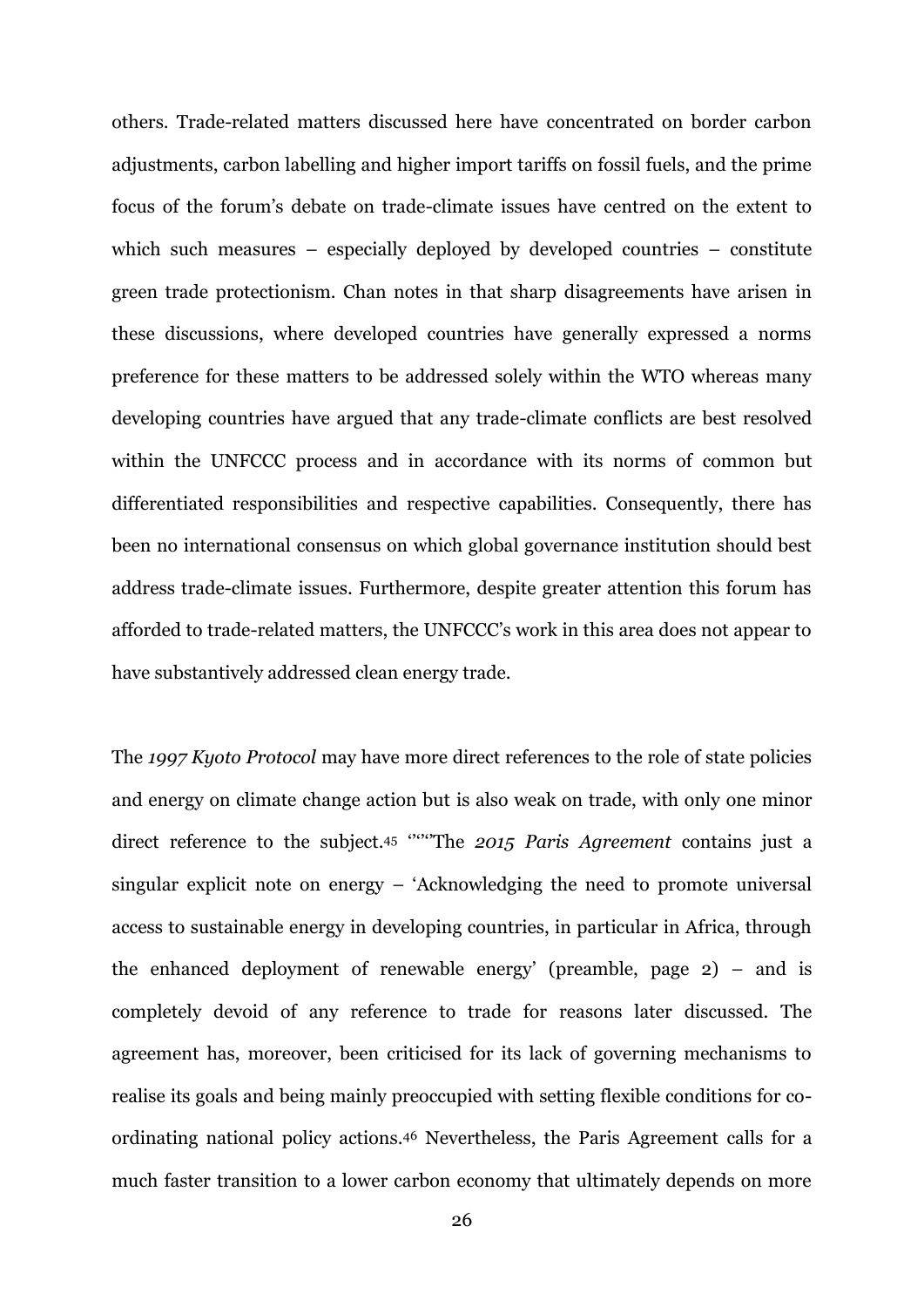ambitious state interventions on climate action, and by default will include tradeindustrial policy related measures (task 2 related) concerning clean energy development.

#### 3.6 Climate Change and Trade Governance

When there are intersections between two prime global governance domains such as trade and climate change, to what extent does close co-operation between the main international institutions responsible for governing those domains matter? For example, does a lack of co-operation and co-ordination of joint institutional efforts constitute a governance gap, leading to sub-optimal outcomes? Is it better for global institutions to work independently and in accordance to their own agenda, norms and operational mechanisms? Where duplication of governance tasks or even conflict arises between institutions over such linked domains, is this necessarily problematic? Furthermore, what is be done when an apparent conflict of cardinal principles and agendas exists between those institutions? These are important questions to consider regarding the governance of clean energy trade. Thus far, the two most relevant institutional protagonists, the WTO and UNFCCC, have engaged in low-level dialogue for the last two decades or so with reportedly limited outcomes. There have also been long-standing concerns over the compatibility of their global governance agendas (E15 Initiative 2016). For example, the ICTSD (2006) highlighted how WTO rules affecting clean energy trade, such as the ASCM and ADA, may restrict climate action, connecting with the potential wider clash of principles between WTO liberalism and UNFCCC interventionism.

27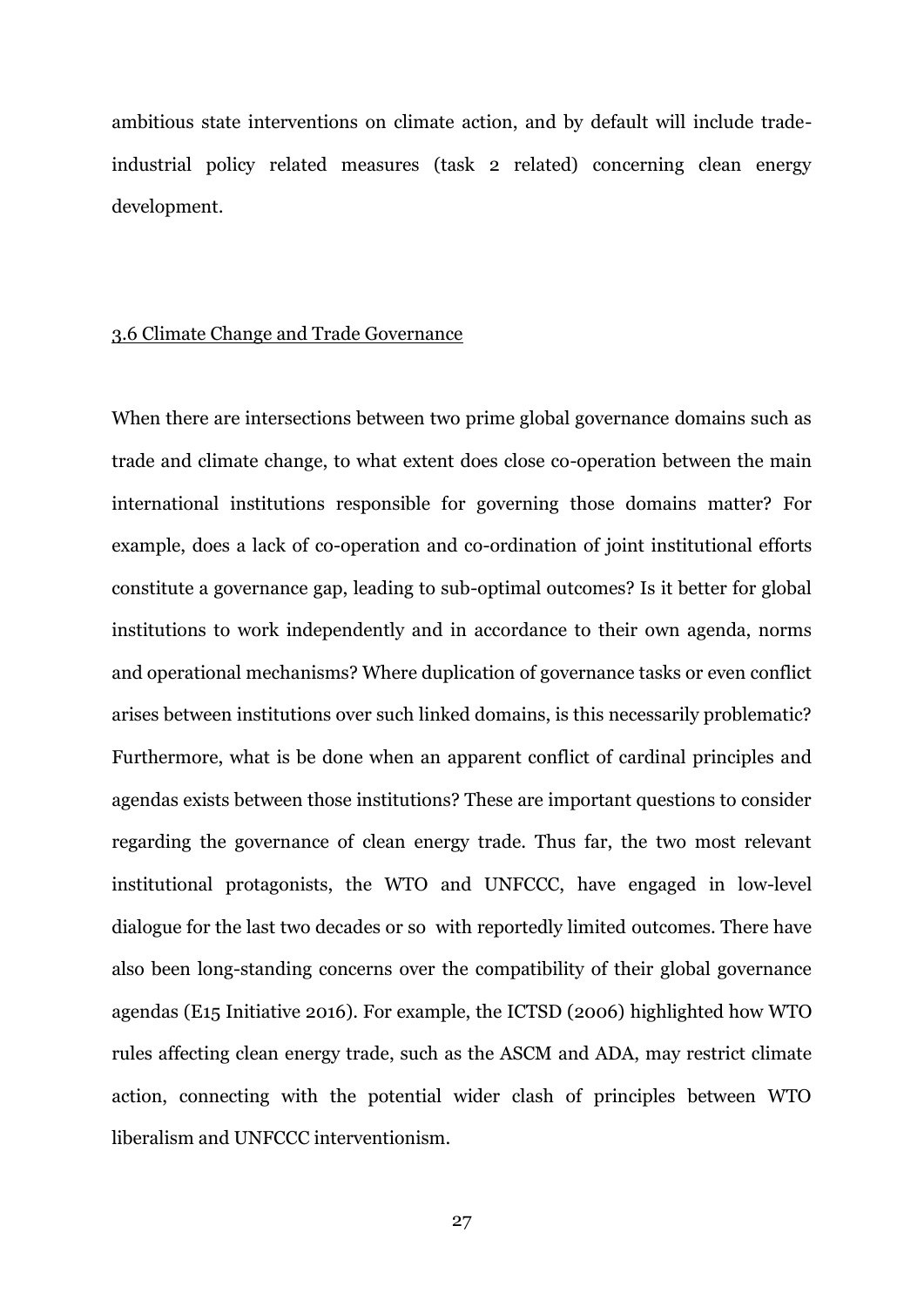Thus far, governing clean energy trade is viewed more as a trade than a climate change issue from a global institutional perspective. The WTO furthermore has incumbency and functionality advantages over the UNFCCC. The former's institutional history dates back to GATT's creation in 1947, and has functioned as a rules-based governance system for decades. In contrast, the relatively junior UNFCCC still remains a somewhat unproven global governance structure focused primarily on establishing a norms consensus among its parties, and trying to coordinate national-level actions on climate change rather than create (as yet) a globalmultilateral regulatory framework. It is not institutionally equipped to make globallevel rules on climate-related trade or indeed other matters, nor is this on the foreseeable horizon. <sup>47</sup> In the overarching global governance architecture, the WTO's primary competence on all trade-related matters is still widely acknowledged, notwithstanding stalled Doha Round progress and FTA proliferation. Economic liberals would perhaps also argue that the WTO's legitimacy to lead-govern on clean energy trade derives from it being a purely economic institution, making 'rational' economic decisions that result in optimal global welfare outcomes. This, of course, has been critically contested from an international political economy perspective (Wilkinson and Hughes 2002, Wilkinson 2006), this connecting with our earlier debate on wider public good and welfare considerations. The UNFCCC is comparatively a more multi-sector framework charged with co-ordinating actions across a broader policy spectrum, not just on trade and economics despite their centrality to tackling climate change.

Notwithstanding its limitations and weaknesses, the UNFCCC is still relatively speaking the best positioned and most relevant multilateral environmental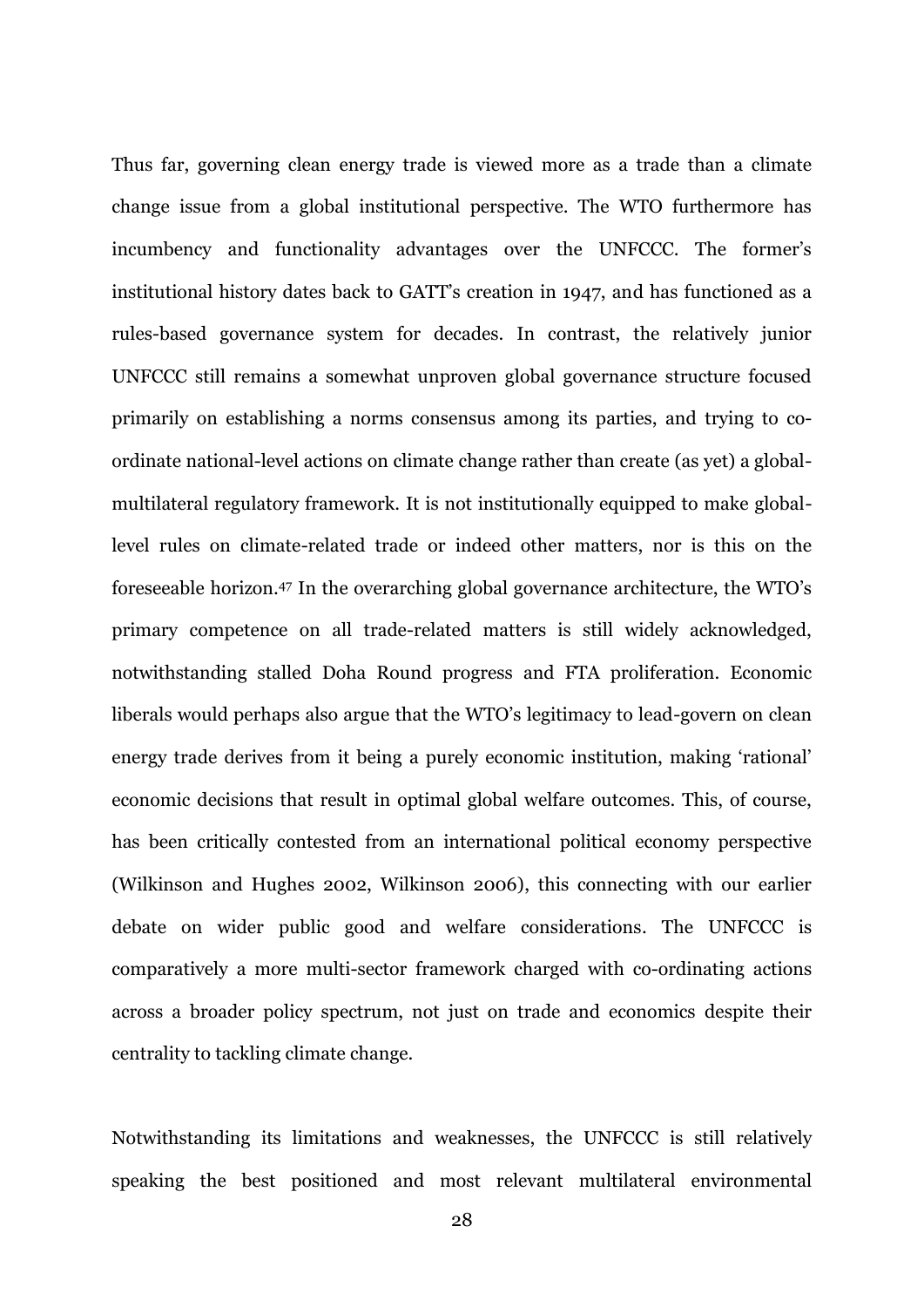institution to work with the WTO on clean energy trade given its primary responsibility on climate action and co-ordinating international efforts on decarbonising economic activity. '' '' However, UNFCCC-WTO co-operation appears to be mainly confined to information sharing on relevant developments arising independently within each body. <sup>48</sup> There appears to be no agenda for proactive cooperation on forging new forms of governance on trade–climate issues, for example on the possible introduction of new climate-relevant trade rules, strengthening dialogue channels between both institutions, or working in closer co-ordination with mutual stakeholder networks and coalitions. As, Olawuyi (2014: 14) generally observed: 'As lofty as the objectives of the WTO and the UNFCCC are, the practical reality is that adequate multi-institutional measures have not been put in place to ensure coherent compliance and enforcement of the trade and climate change requirements under both regimes. The result is the proliferation of several international obligations, standards, procedures, and requirements which make international trade more difficult and which also make efforts to combat climate change less concerted' (page 14).

Trade-related provisions were apparently included in the negotiation texts of the Paris Agreement but parties were in the end unwilling to include any such reference, most likely due to the aforementioned disagreements already evident in the UNFCCC's response measures forum, and that including any provision that would not repeat the status of quo of Article 3 of the UNFCCC would be impossible. This may be more relevant than weak inter-institutional co-operation between the WTO and UNFCCC over the last 20 years.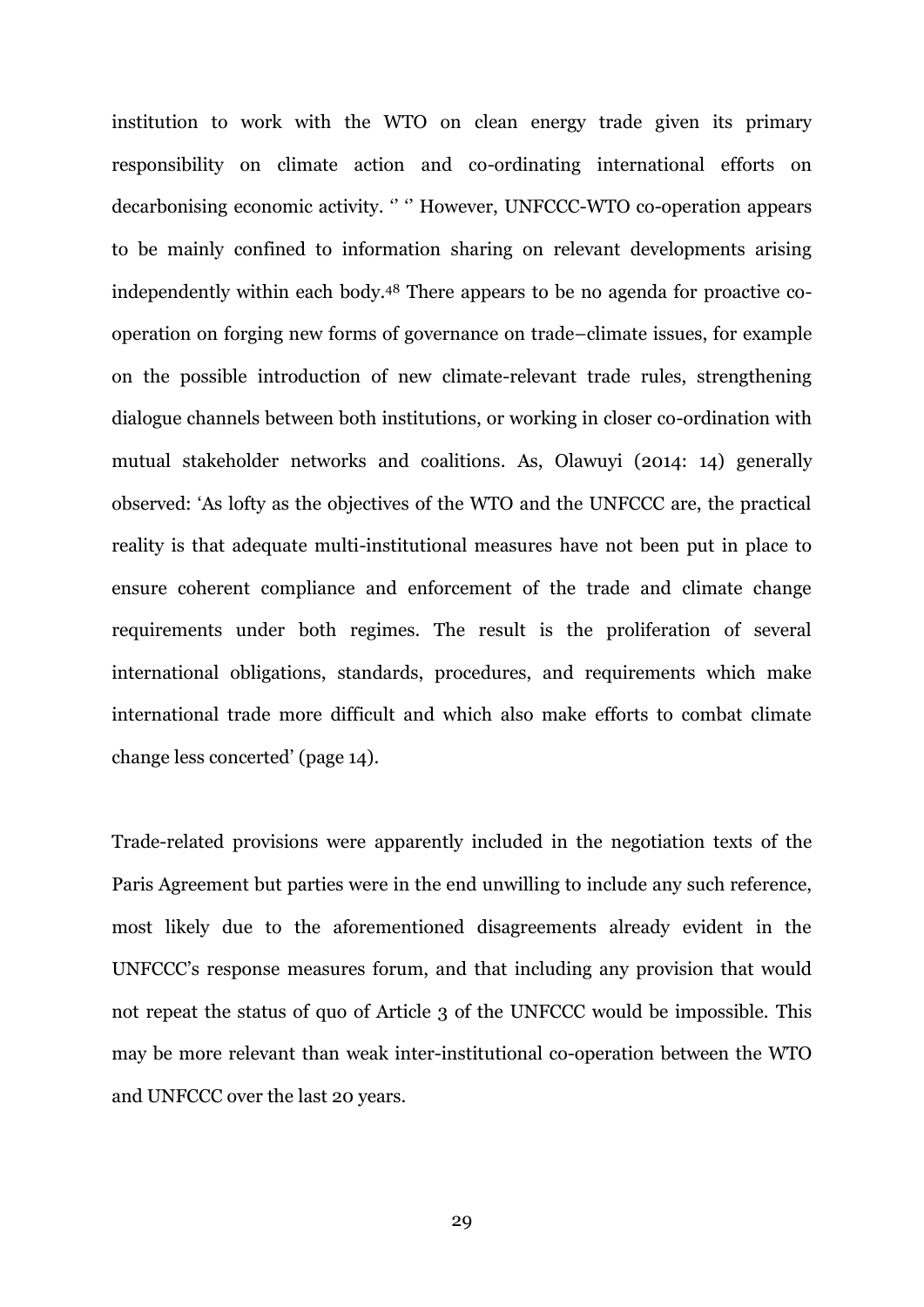#### **4. Conclusion: Future Ways Forward for Clean Energy Trade Governance**

This paper has examined the extent to which clean energy trade is governed, where certain gaps and deficiencies are apparent, the reasons or causes for these, and has argued why addressing these gaps and deficiencies is important. The nature and forms of trade governance has been discussed, and how this applies to clean energy industries using the outlined six 'governance task' analytical framework. Most nations now have clean energy policies where states have actively intervened to promote the industry based on strategic industry and environmental motives. This has consequently strengthened clean energy trade governance at the national level, where policy actions have had both direct and indirect impacts on trade. The nature of state interventions on promoting clean energy development has varied, and this has been in some way the crux of the matter. More developed liberal states with a predilection for market-incentive interventions have opposed the use of direct financial support interventions typically deployed in lower-income developmentalist states that have affected trade competition. International disputes regarding clean energy trade have thus centred on what constitutes 'fair/unfair' interventions between nations, and consequently balances of national economic welfare loss/gain rather than net impacts on global environmental welfare. For example, Chinese government support for its solar energy industry over the last decade has helped make solar PV products increasingly affordable worldwide, spur global production and trade levels, and subsequently achieve notable carbon emission reductions. Without this state intervention, it is far from certain whether these outcomes would have been realised even if certain developed country producers had not been competed out of the market by Chinese rivals.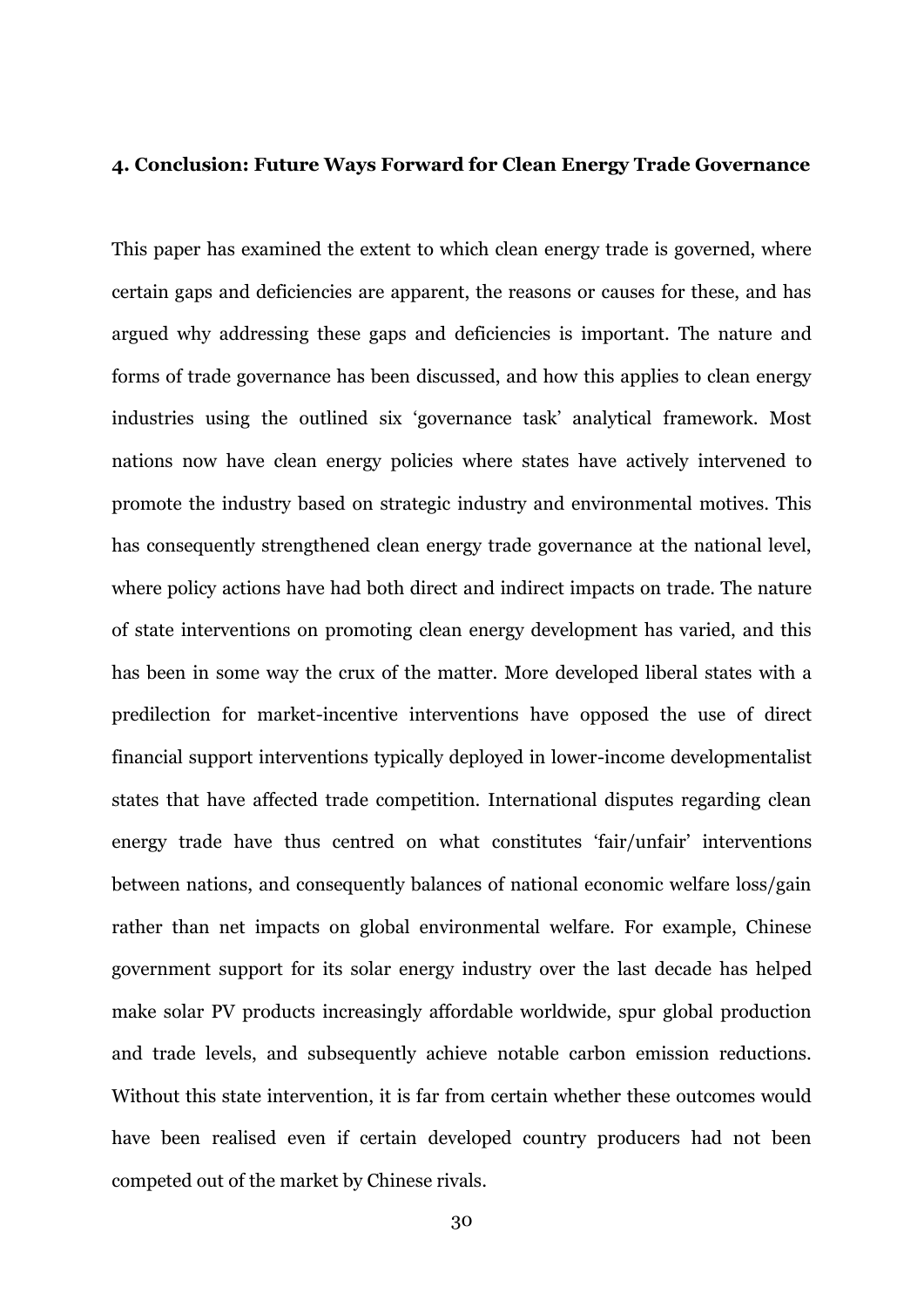Nevertheless, clean energy trade disputes are likely to increase as the industry expands. The current governance *status quo* situation will not help reduce these disputes and other tensions. Re-evaluating the international norms of state interventionism regarding clean energy trade should be a key priority for the WTO, with input from the UNFCCC and other relevant agencies. There is a strong case for WTO rules allowing more policy space for climate interventionism as part of the organisation developing a new approach on trade-climate action more generally. This does not imply a compromise of WTO liberalism, rather its expanded co-existence with national trade-related industrial policies on promoting clean energy development. Bringing back a revised 'non-actionable' subsidy category (ASCM Article 8) to help trade capacity-building here in developing nations, an environmental welfare 'balance test' for industrial policy measures in Article XX, and maximum time periods and stricter conditions of use applied under revised ASCM and ADA provisions to trade remedy measures on clean energy or environmental goods more widely would be a start. New WTO rules and international agreements along these lines will help reduce the scope for trade conflict, unless nation-states increasingly revert instead to unilateral trade remedy actions and other defensive measures.

More ambitiously, a broad EGA could create the basis for new future rules adopted multilaterally on environmental goods with clean energy at its core that promoted both trade liberalism and trade capacity-building. Support and allowances for the latter could be especially given to developing countries, where the greatest scope for marginal gains in environmental welfare and energy efficiency are achievable. This, though, may be unrealistic to expect in the short-to-medium term especially as the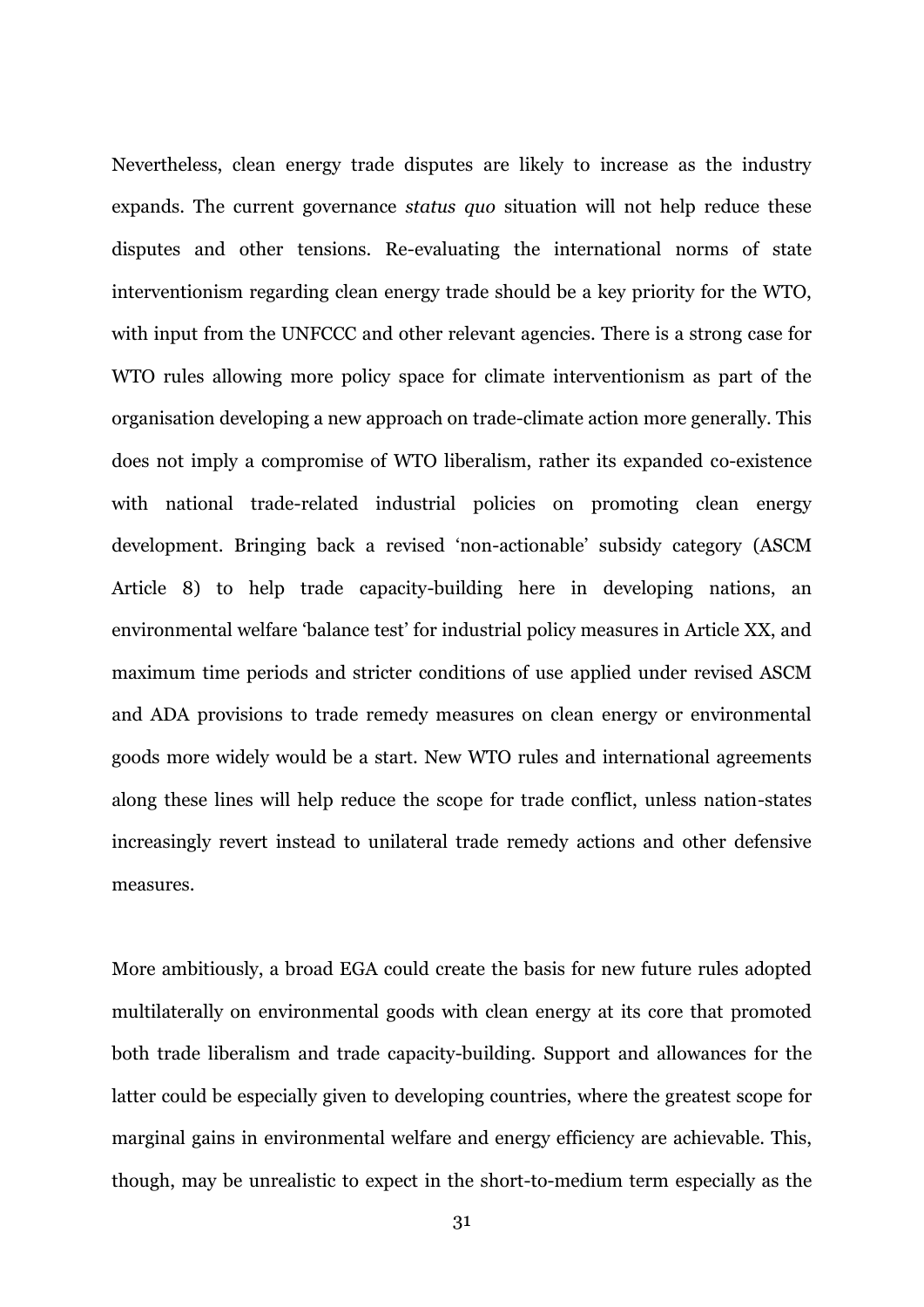international norms of policy conduct on clean energy trade are still in a state of considerable flux, and current EGA negotiations are stalled. Notwithstanding convergence towards conventional trade liberalisation, as noted earlier there still exists asymmetric trade-industrial policy practice in the sector. Again, unilateral trade remedy counteractions against 'unfairly competitive' clean energy exports will make achieving a consensus here less realisable.

Regarding global institutional collaboration on clean energy trade governance, both the WTO and UNFCCC ultimately depend on inter-governmental negotiation and cooperation to advance the respective work agendas. Hence, a key area of institutional co-operation relates to convincing national governments to link their international trade and climate policies together in global-level negotiations at the WTO and UNFCCC. Progress in this area would help address problems arising between conflicting interests from each policy perspective. It was shown how each institution has addressed trade-climate issues but largely independent of the other. Closer interinstitutional co-operation could establish more co-ordinated efforts and dialogue among national governments to create new norms, agreements and global rules on how to better govern and promote trade in clean energy products. This constitutes some form of global governance gap. It was argued that despite the different political economic ideational principles and goals of each institution (WTO liberalism and global free trade, UNFCCC interventionism on addressing climate change) that these are actually reconcilable. Trade liberalisation through multilateral EGA-style agreements (rather than discriminatory FTAs) can expand clean energy trade and thus have positive climate action impact. However, it alone is not enough. Supply side trade capacity-building efforts in clean energy sectors are needed, as being albeit indirectly promoted by default through the UNFCCC and other climate action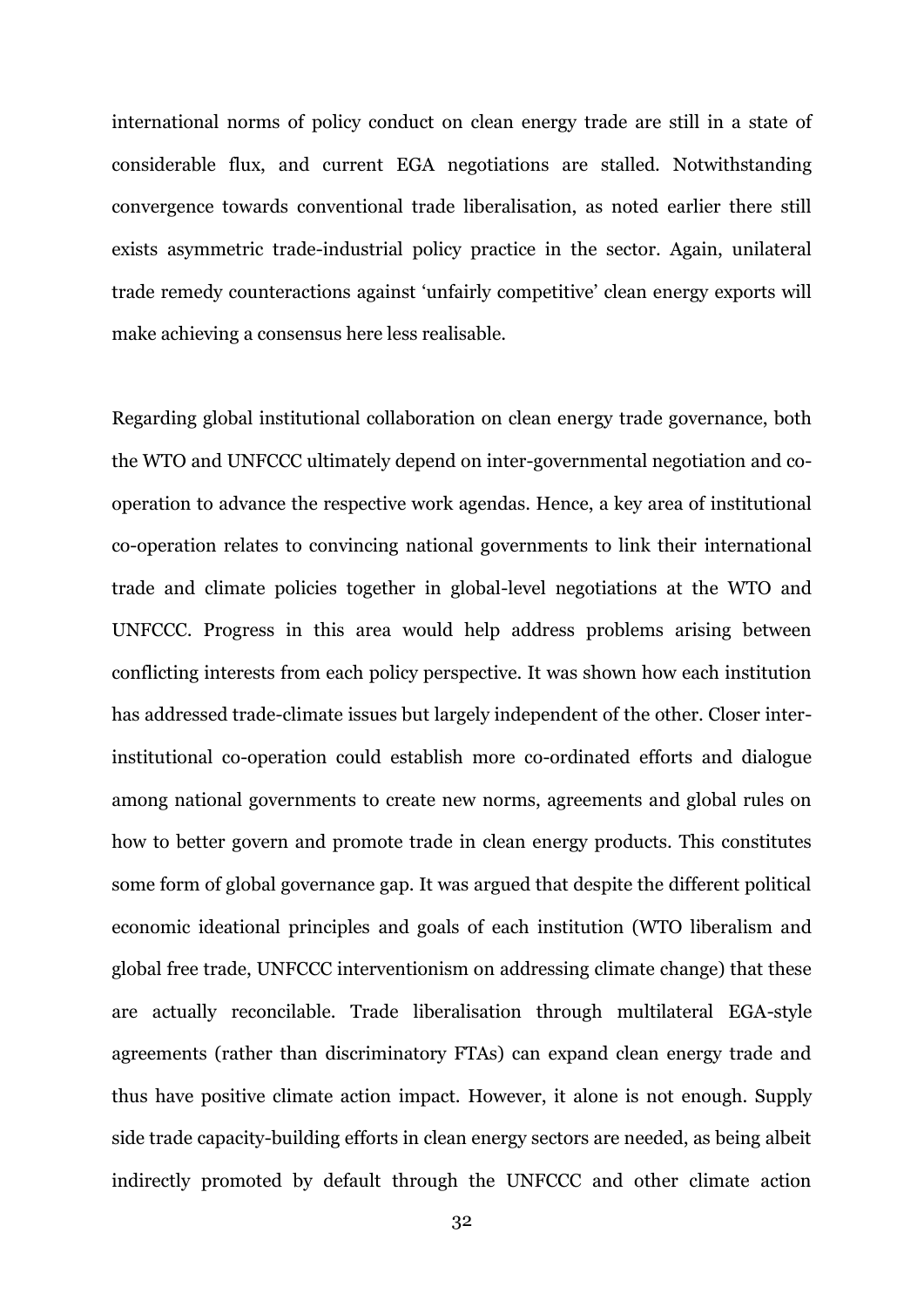endeavours. Furthermore, as Charnovitz (2003) notes, both institutions acknowledge the intermeshing of economic and environmental agendas, promote economic efficiency in order to enhance public welfare, are concerned with free rider problems and the need for universal compliance but recognise that developing countries require more adjustment space to comply with regime goals and standards.

While national governments have been powerful players in clean energy trade governance, city government associations and business groups have too proved influential actors. Future governance could come to rest heavily on different coalitions of these agencies working through the WTO, UNFCCC and other structures. The EGA may itself be presently considered a coalition of nation-states advocating clean energy trade liberalisation. Meanwhile at the 2015 Paris COP21 meeting, India launched of its International Solar Alliance initiative with 120 member country governments committed to undertake industrial policy interventions to achieve the 'massive deployment of affordable solar energy' based on a collective investment of US\$1 trillion by 2030.<sup>49</sup> Also in advance of COP21, a coalition of 20 large developing and developed country producers announced their Mission Innovation: Accelerating the Clean Energy Revolution venture, each participating government agreeing to at least double state expenditure on clean energy research and development. Similarly, at the meeting a group of almost 30 major investor individuals led by Microsoft's Bill Gates formally established the Breakthrough Energy Coalition, whose goal is to mobilise substantial new climate finance investment into the sector. The aforementioned influential ICLEI and C40 city government associations too have a strong vested interest in promoting clean energy given acute urban air quality predicaments many of their members face.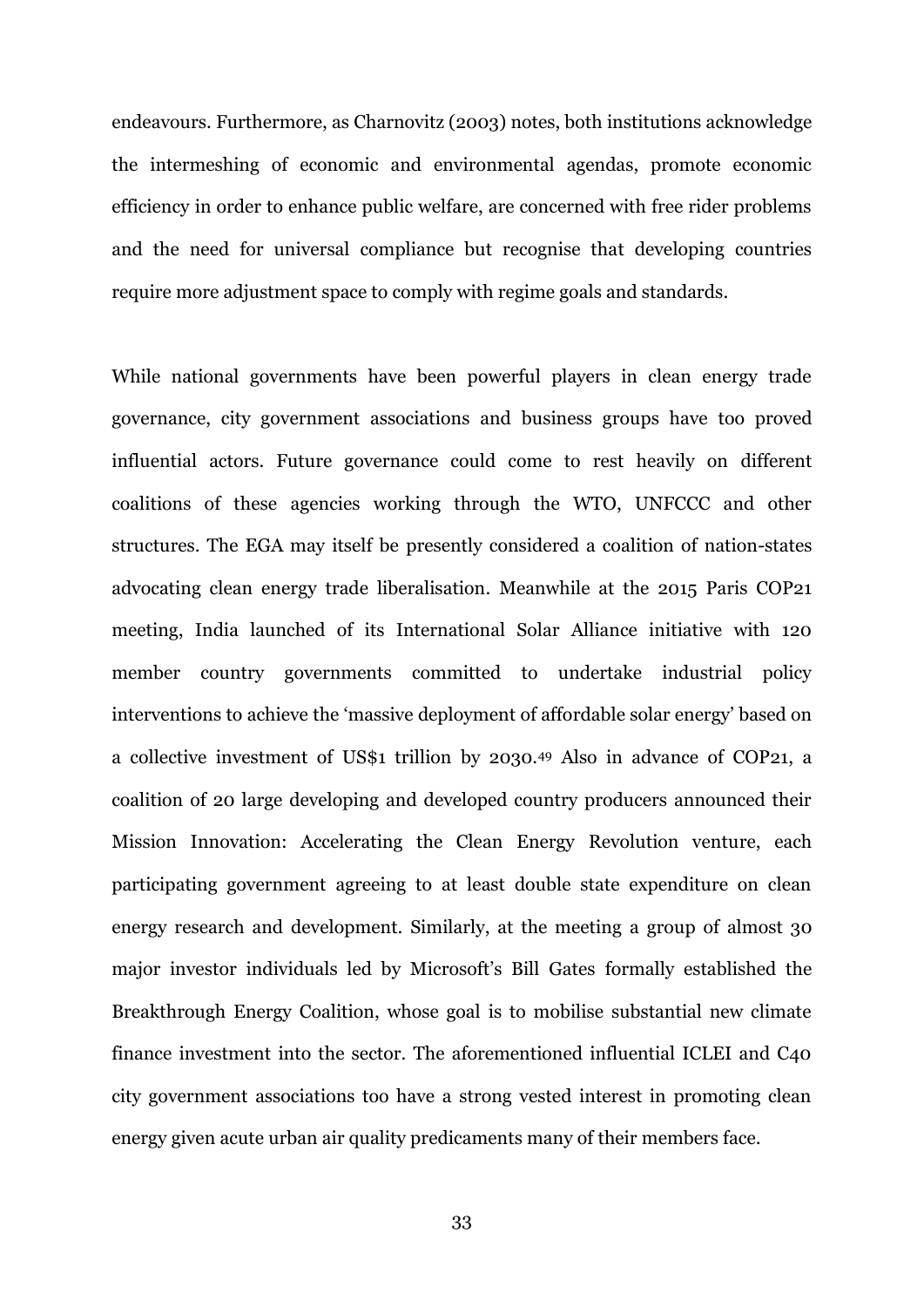It is these major coalitional ventures based on alignments of multiple stakeholder advocacy and shared interests that prove vitally important in strengthening the global governance of clean energy development and trade. Although this should be encouraged on as broad a political front as possible, working within the WTO and UNFCCC institutional structures would bring a critical degree of multilateral order to such common efforts. Difficulties may arise when rival coalitions exist but this has not yet transpired internationally at least within the clean energy sector, although the powerful fossil fuel lobby still presents a formidable block to future clean energy development. However, the most fundamental challenge for the future governance of clean energy trade concerns how to reconcile ramped-up interventionist climate action with an essentially liberal trade order. This will particularly require the creation of more 'policy space' for trade-capacity building regarding clean energy industries within the WTO as part of a wider institutional culture change, where the global trade order is more effectively aligned with interventionist climate action.

# **References**

Ang, G. (2015) *Overcoming Barriers to International Investment in Clean Energy* (Paris: OECD).

Bevir, M. (2013) *Governance: A Very Short Introduction* (Oxford: Oxford University Press).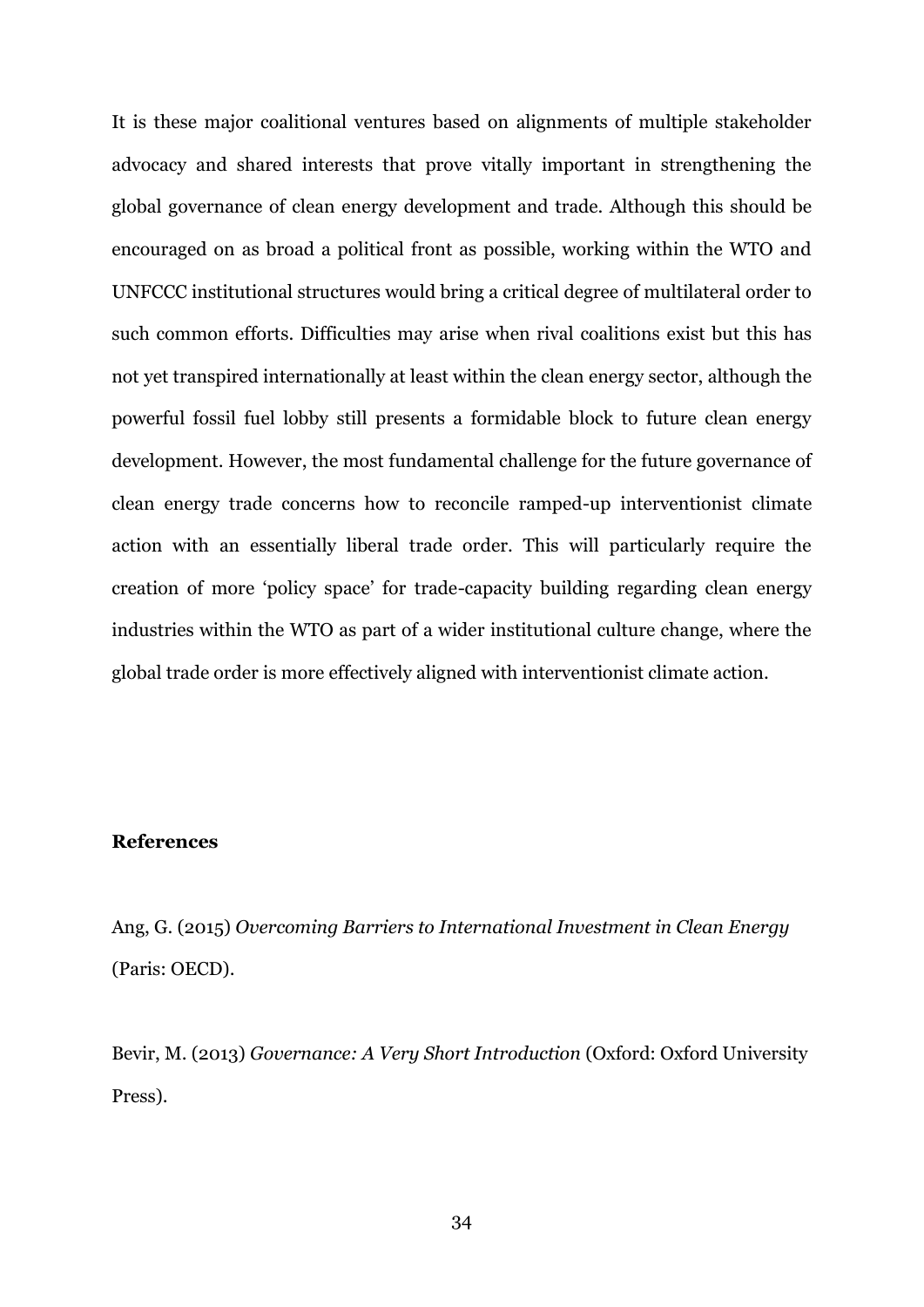Bigdeli, S.Z. (2011) 'Resurrecting the Dead: The Expired Non-Actionable Subsidies and the Lingering Question of Green Space', *Manchester Journal of International Economic Law*, 8 (2), pp 2-37.

Brander, J.A. and Spencer, B.J. (1985) 'Export Subsidies and International Market Share Rivalry', *Journal of International Economics*, 18, pp. 83-100.

Chan, N. (2016) 'The 'new' impacts of the implementation of climate change response measures'. *Review of European, Comparative and International Environmental Law*, 25 (2), pp 228–37.

Chang, H.J. (1996) *The Political Economy of Industrial Policy* (Basingstoke: Palgrave McMillan).

Charnovitz, S. (2003) *Trade and Climate: Potential Conflicts and Synergies* (Washington DC: Pew Centre on Global Climate Change).

Cimino, C. and Hufbauer, G.C. (2014) *Trade Remedies Targeting the Renewable Energy Sector* (Washington DC: Peterson Institute for International Economics).

Corry, O. (2013) 'The Rise and Fall of the Global Climate Polity', in J. Strippel, and H. Bulkeley (eds) *Governing Climate: Rethinking Rationality, Power and Politics* (Cambridge: Cambridge University Press).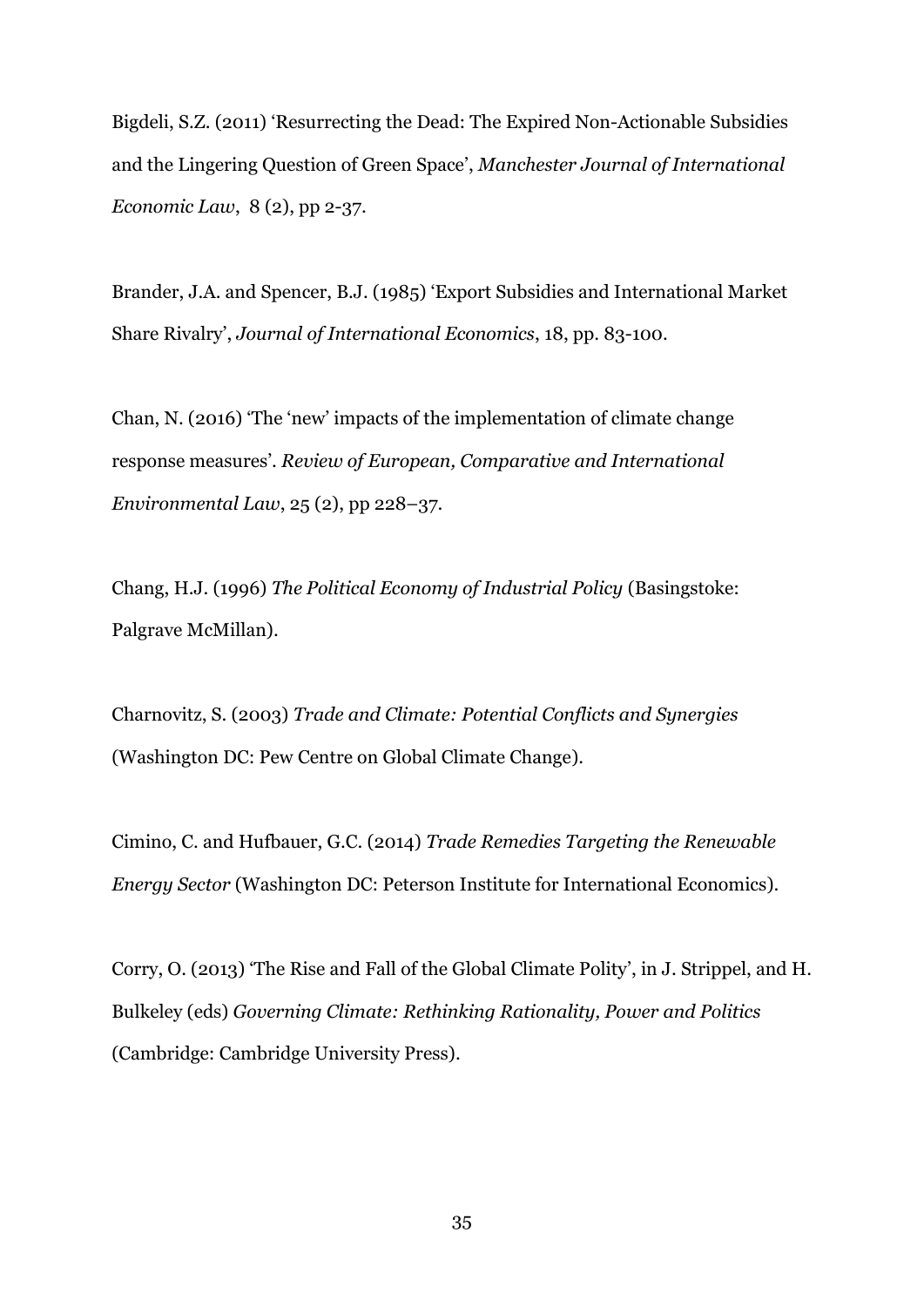Cosbey, A. and Mavroidis, P. (2014) 'A turquoise mess: Green subsidies, blue industrial policy and renewable energy: The case for redrafting the subsidies agreement of the WTO', *Journal of International Economic Law*, 17(1), pp 11–47.

Cosbey, A. and Rubini, L. (2013) *Does it FIT? An assessment of the effectiveness of renewable energy measures and of the implications of the Canada – Renewable Energy/FIT disputes*, E15 Expert Group on Clean Energy Technologies and the Trade System Think Piece (Geneva: ICTSD and World Economic Forum).

Cottier, T., Malumfashi, G., Matteotti-Berkutova, S., Nartova, O., De Sépibus, J. and Bigdeli, S.Z. 'Energy in WTO Law And Policy', *NCCR Working Paper Series*, No 2009/25 (May) (Bern: National Centre for Competence in Research).

Cosbey, A. (2011) *Renewable Energy Subsidies and the WTO: The Wrong Law and the Wrong Venue* (Geneva: Global Subsidies Initiative).

Dent, C.M. (2010) 'Free Trade Agreements in the Asia-Pacific a Decade On: Evaluating the Past, Looking to the Future', *International Relations of the Asia-Pacific*, 10(2), pp 201-45.

Dent, C.M. (2014) *Renewable Energy in East Asia: Towards a New Developmentalism* (London: Routledge).

Dyer, H. (2014) 'Climate Anarchy: Creative Disorder in World Politics', *International Political Sociology*, 8(2), pp 182–200.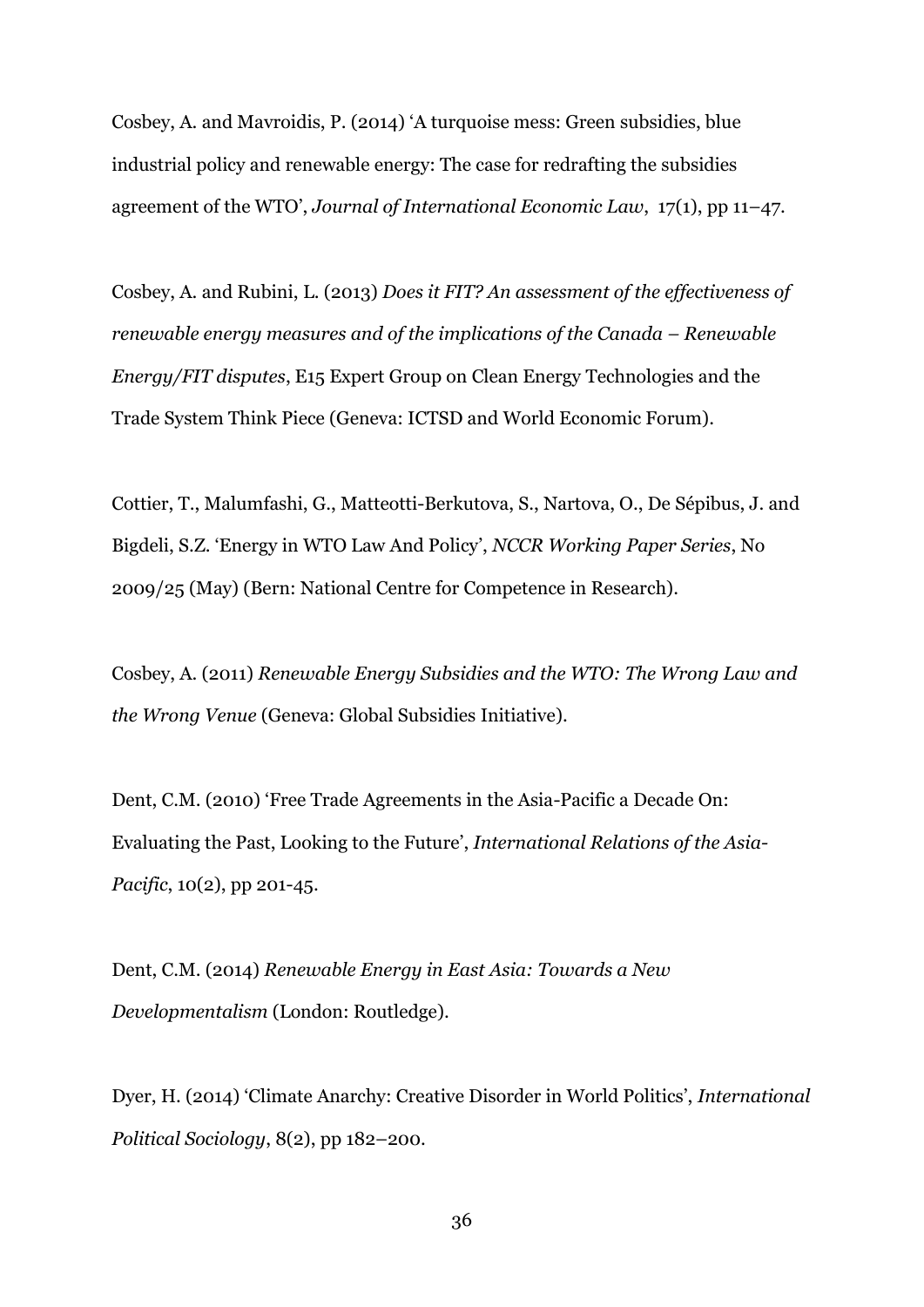E15 Initiative (2013) *Clean Energy Technologies and the Trade System: Proposals and Analysis* (Geneva: ICTSD / E15 Initiative).

E15 Initiative (2016) *Enabling the Energy Transition and Scale-Up of Clean Energy Technologies: Options for the Global Trade System (Geneva: ICTSD / E15* Initiative).

Epps, T. and Green, A. (2010) *Reconciling Trade and Climate: How the WTO Can Help Address Climate Change* (Cheltenham: Edward Elgar).

Espa, I. and Rolland, S.E. (2015) *Subsidies, Clean Energy, and Climate Change* (Geneva: ICTSD / E15 Initiative).

Evans, J.P.M. (2012) *Environmental Governance* (London: Routledge).

Florini, A. and Sovacool, B.K. (2009) 'Who Governs Energy? The Challenges Facing Global Energy Governance', *Energy Policy*, 37, pp 5239-48.

Goldthau, Andreas and Witte, Jan Martin (2010) *Global Energy Governance: the New Rules of the Game* (Berlin: Global Public Policy Institute).

Green, A. (2006) 'Trade Rules and Climate Change Subsidies', *World Trade Review*, 5(3), pp 377–414.

Hart, J.A. and Prakash, A. (2000) 'Strategic Trade and Investment Policies: Implications for the Study of International Political Economy', in J.A. Frieden (ed.)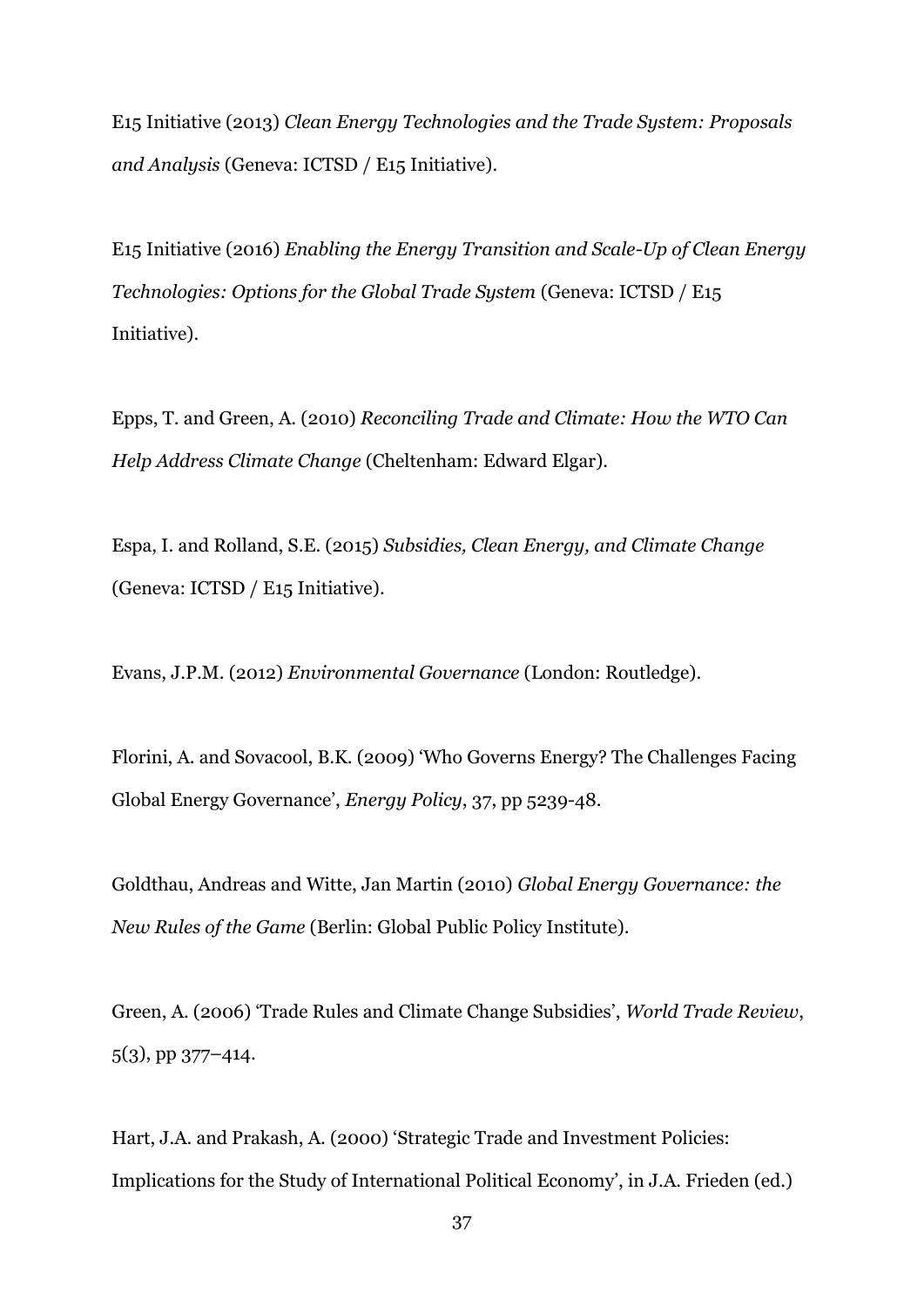*International Political Economy: Perspectives on Global Power and Wealth* (London: Routledge).

Hoppe, R. (2011) *The Governance of Problems: Puzzling, Powering, Participation* (Bristol: Policy Press).

Howse, R. (2010) *Climate Mitigation Subsidies and the WTO Legal Framework: A Policy Analysis* (Winnipeg: International Institute for Sustainable Development).

Hufbauer, G.C. and Kim, J. (2009) 'The World Trade Organisation and Climate Change: Challenges and Options', *Peterson Institute for International Economics Working Paper Series*, No. WP 09-9 (Washington DC: Peterson Institute for International Economics).

International Centre for Trade and Sustainable Development / ICTSD (2006) *Linking Trade, Climate Change and Energy* (Geneva: ICTSD).

International Centre for Trade and Sustainable Development / ICTSD (2011) *Fostering Low Carbon Growth: The Case for a Sustainable Energy Trade Agreement* (Geneva: ICTSD).

International Centre for Trade and Sustainable Development / ICTSD (2015) *Climate Change and Sustainable Energy Measures in Regional Trade Agreements (RTAs): An Overview* (Geneva: ICTSD).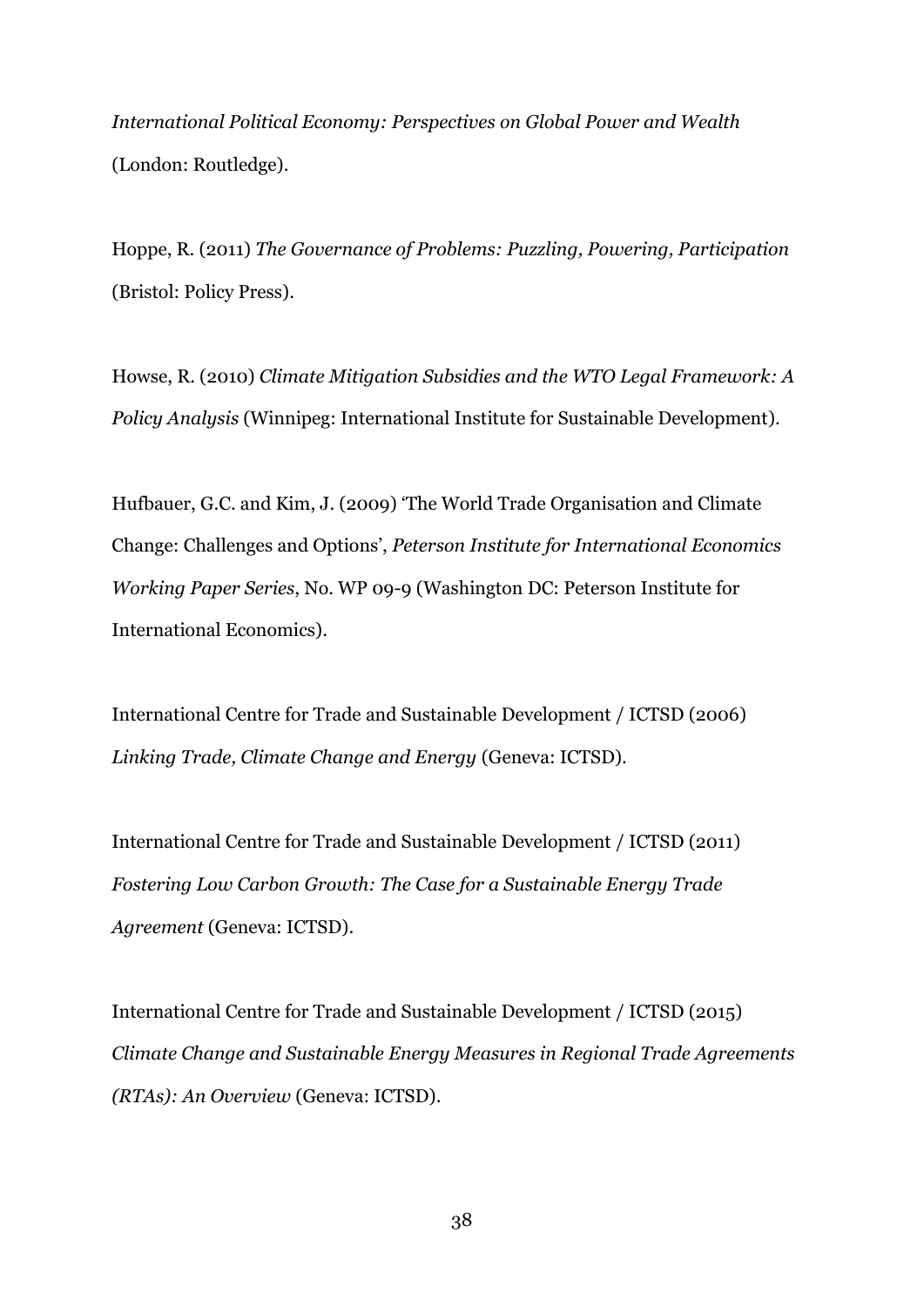International Energy Agency / IEA (2013) *CO2 Emissions from Fuel Combustion: Highlights* (Paris: IEA).

International Energy Agency / IEA (2015a) *Global Electric Vehicles Outlook 2015: Data Update* (Paris: IEA).

International Energy Agency / IEA (2015b) *National Survey Report of PV Power Applications in China*, *2014* (Paris: IEA).

Jagers, S.C., and Stripple, J. (2003) 'Climate Governance beyond the State', *Global Governance*, 9(3), pp 385–99.

Janzen, B.G. (2010) 'The Cleantech Subsidy Wave: A New Source of Trade Conflicts?', *International Law News*, 39(3), internet based: [www.international.law.com](http://www.international.law.com/)

Jha, V. (2009) *Trade Flows, Barriers and Market Drivers in Renewable Energy Supply Goods: The Need to Level the Playing Field* (Geneva: ICTSD).

Krugman, P. (1986) (ed.) *Strategic Trade Policy and the New International Economics* (Cambridge MA: MIT Press).

Krugman, P. (1987) 'Is Free Trade Passé?', *Journal of Economic Perspectives*, Autumn, 1(2), pp 131-41.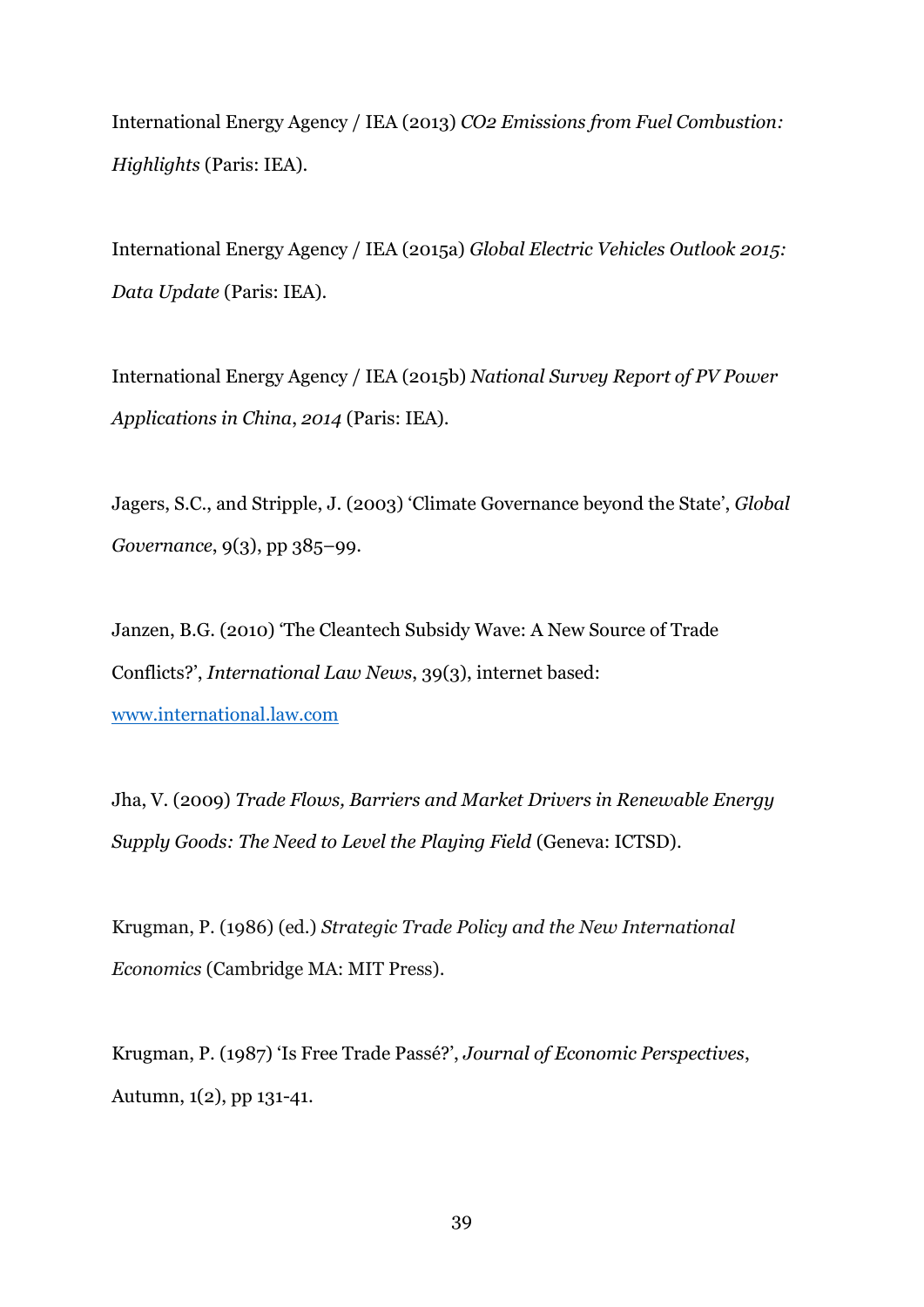Krugman, P. and Obstfeld, M. (2000) *International Economics: Theory and Practice (5th Edition)* (London: Addison Wesley Longman).

Lall, S. (2003) 'Reinventing Industrial Strategy: The Role of Government Policy in Building Industrial Competitiveness', *QEH Working Paper Series*, No. 111 (Oxford: Queen Elizabeth House).

Lewis, J. (2012) *Emerging Conflicts in Renewable Energy Policy and International Trade Law*, mimeo (Washington University: Georgetown University).

Lewis, J. (2014) 'The Rise of Renewable Energy Protectionism: Emerging Trade Conflicts and Implications for Low Carbon Development', *Global Environmental Politics*,14(4) pp 10-35.

Marceau, G. (2012) 'The WTO in the emerging energy governance debate', *Proceedings of the Annual Meeting of the American Society of International Law*,106, pp 385–89.

Morris, A.C., Nivola, P.S. and Schultze, C.L. (2012) 'Clean Energy: Revisiting the Challenges of Industrial Policy', *Energy Economics*,34, pp. S34-S42.

Okereke, C., Bulkeley, H. and Schroeder, H. (2009) 'Conceptualising Climate Governance Beyond the International Regime', *Global Environmental Politics*, 9(1), pp 58-78.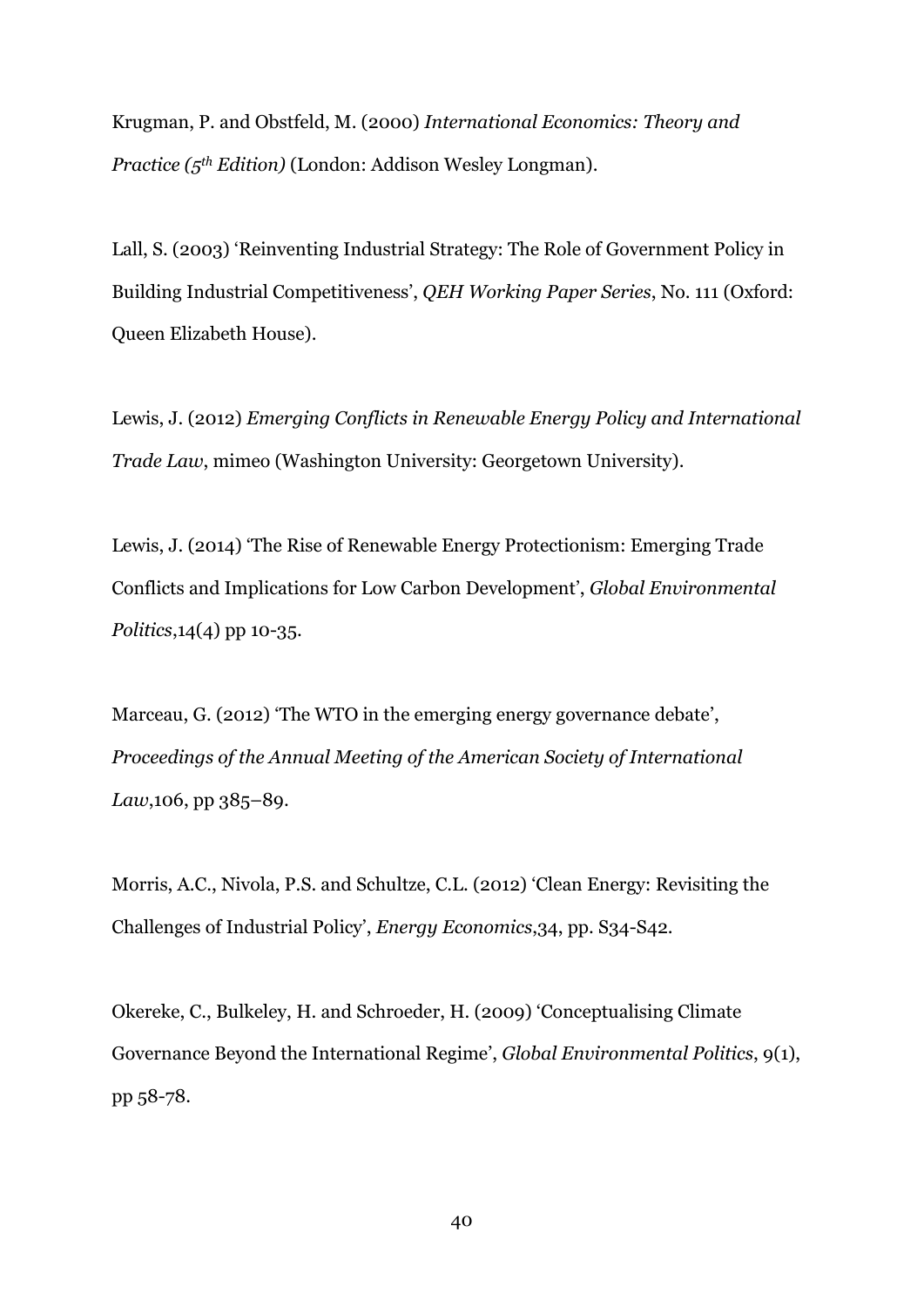Olawuyi, D.S. (2014) 'Harmonizing International Trade and Climate Change Institutions: Legal and Theoretical Basis for Systemic Integration', *The Law and Development Review*,7(1), pp 107–129.

Perez, C. (2002) *Technological Revolutions and Financial Capital: the Dynamics of Bubbles and Golden Ages* (Cheltenham: Edward Elgar).

Perez, C. (2010) 'Technological Revolutions and Techno-Economic Paradigms', *Cambridge Journal of Economics*,34, pp 185-202.

Pew Charitable Trusts (2013) *The U.S.-China Clean Energy Technology Relationship in 2011* (Washington DC: Pew Charitable Trusts).

Prognos (2013) *The Impact of Anti-Dumping and/or Countervailing Measures on Imports of Solar Modules, Cells, and Wafers from China on EU Employment and Value Added* (Basel: Prognos AG).

REN21 (2014) *Global Status Report on Renewable Energy 2014* (Paris: REN21).

REN21 (2015) *Global Status Report on Renewable Energy 2015* (Paris: REN21).

REN21 (2016) *Global Status Report on Renewable Energy 2016* (Paris: REN21).

Rodrik, D. (2004) 'Industrial Policy for the Twenty-First Century', *KSG Working Paper Series*, No. RWP04-047 (Cambridge, MA: Kennedy School of Government).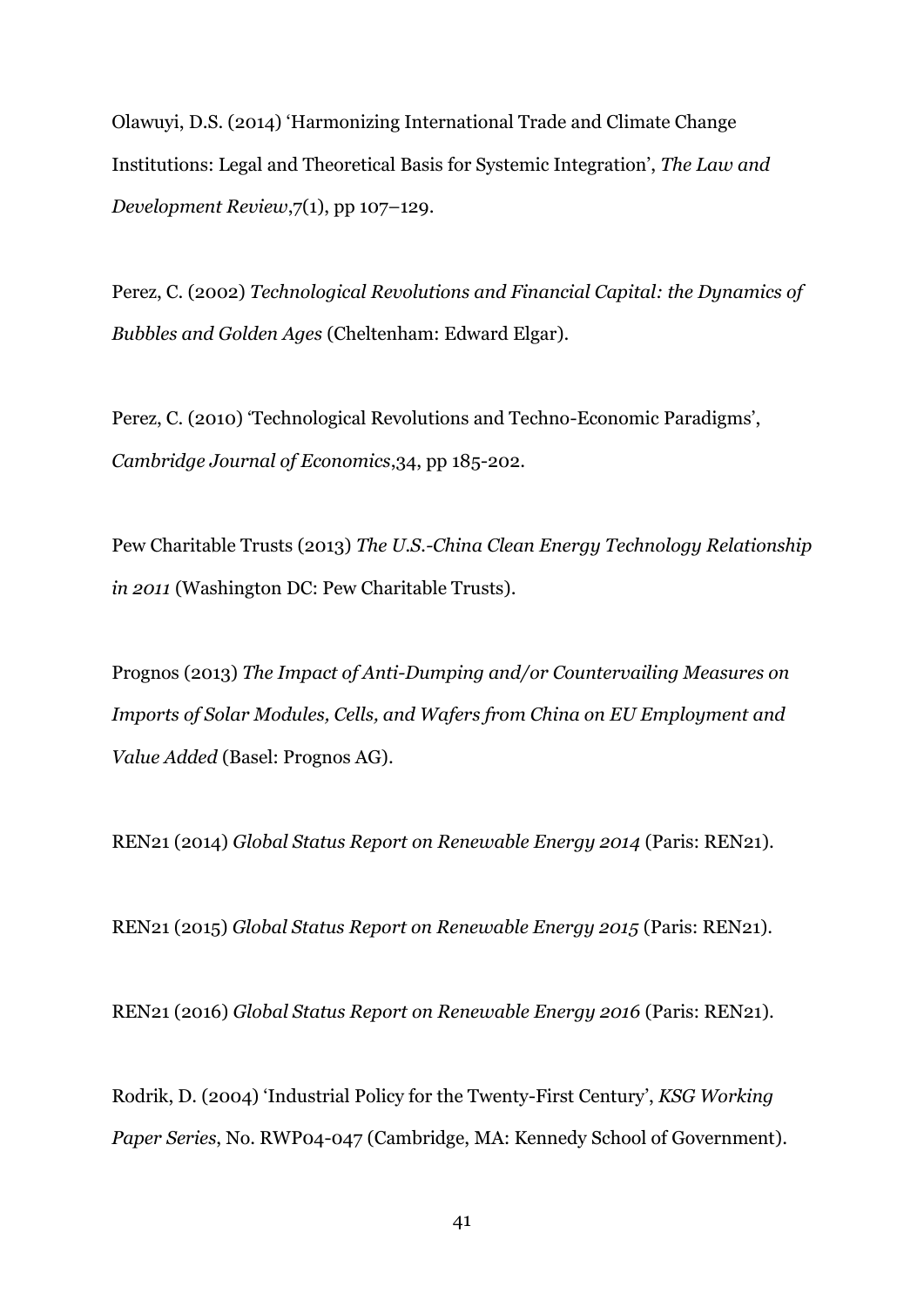Rodrik, D. (2007) 'Normalizing Industrial Policy', paper prepared for the *Commission on Growth and Development* (Harvard University, September 2007).

Rodrik, D. (2014) 'Green Industrial Policy', *Oxford Review of Economic Policy*, 30(3), pp 469-91.

Rubini, L. (2012) 'Ain't wastin' time no more: Subsidies for renewable energy, the SCM Agreement, policy space and law reform', *Journal of International Economic Law*,15(2), pp 525–79.

Schmitz, H. (2007) 'Reducing Complexity in the Industrial Policy Debate', *Development Policy Review*, 25(4): 417-28.

Schreurs, M.A. (2008) 'From the Bottom Up: Local and Subnational Climate Change Politics', *The Journal of Environment and Development*,17(4), pp 343–55.

Schreurs, M.A. (2010) 'Multi-level Governance and Global Climate Change in East Asia', *Asian Economic Policy Review*,5(1), pp 88–105.

Selivanova Y. (ed.) (2011) *Regulation of Energy in International Trade Law. WTO, NAFTA and Energy Charter* (The Hague: Kluwer Law International).

Selivanova, Y. (2015) *Clean Energy and Access to Infrastructure: Implications for the Global Trade System* (Geneva: ICTSD / E15 Initiative).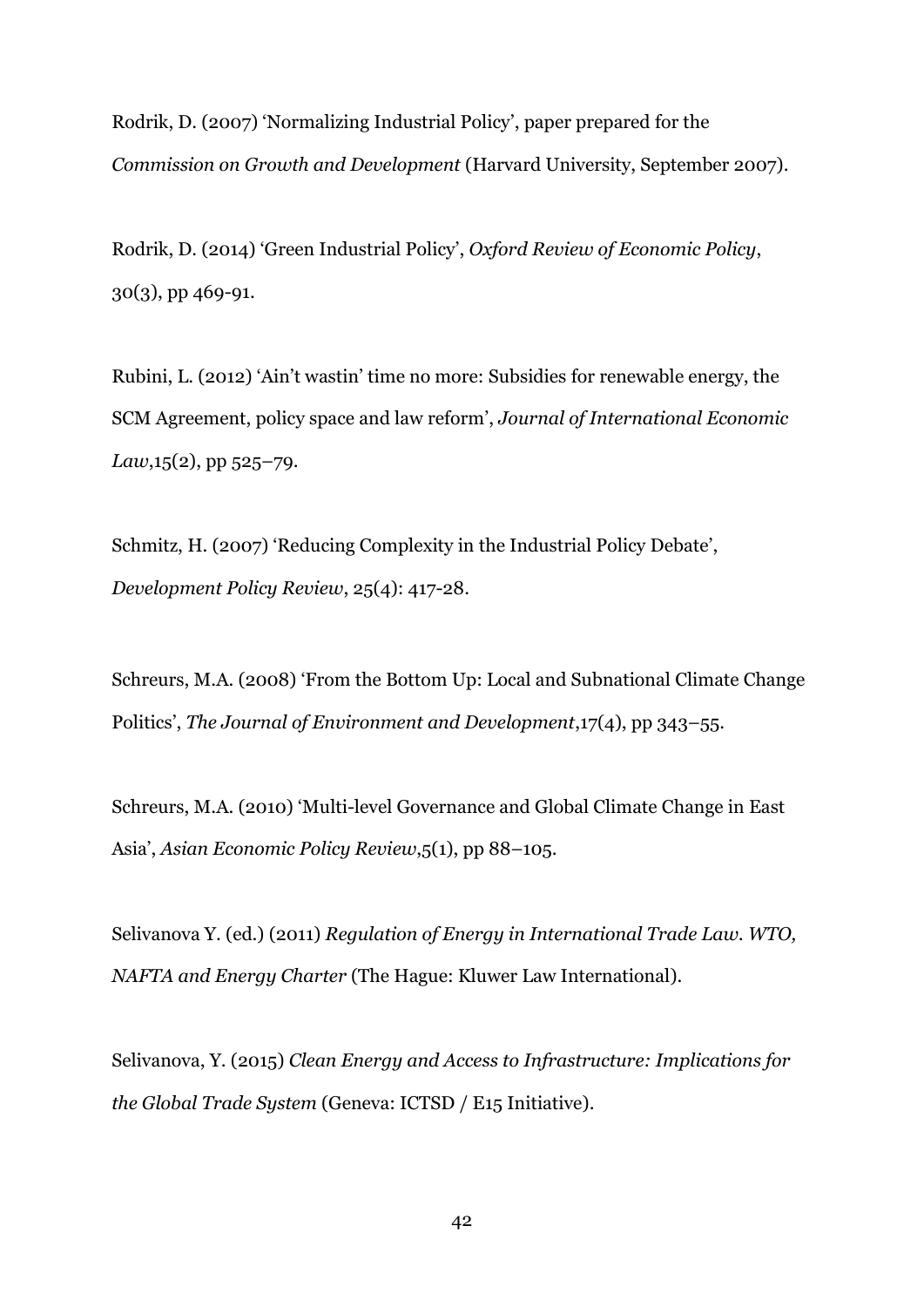Simmons, Z.S. (2014) 'Subsidising Solar: The Case for an Environmental Goods and Services Carve-out from the Global Subsidies Regime', *Journal of Environmental Law*,32(2), pp 422-84.

Solar Power Europe (2015) *Global Market Outlook 2015-2019* (Brussels: Solar Power Europe).

Stegemann, K. (1996) 'Strategic Trade Policy', in D. Greenaway (ed.) *Current Issues in International Trade* (London: MacMillan).

Stepp, M. and Atkinson, R.D. (2012) *Green Mercantilism: Threat to the Clean Energy Economy* (Washington DC: Information Technology and Innovation Foundation).

Stern, N. (2006) *Stern Review on the Economics of Climate Change* (London: HM Treasury).

Stoker, G. (1998) 'Governance as Theory: Five Propositions', *International Social Science Journal*,50, Issue 155, pp. 17-28.

Swedish National Board of Trade (2013) *Targeting the Environment: Exploring a New Trend in the EU's Trade Defence Investigation*s (Stockholm: Swedish National Board of Trade (available at:

[www.kommers.se/Documents/dokumentarkiv/publikationer/2013/rapporter/Targe](http://www.kommers.se/Documents/dokumentarkiv/publikationer/2013/rapporter/Targetingthe-environment.pdf) [tingthe-environment.pdf\)](http://www.kommers.se/Documents/dokumentarkiv/publikationer/2013/rapporter/Targetingthe-environment.pdf).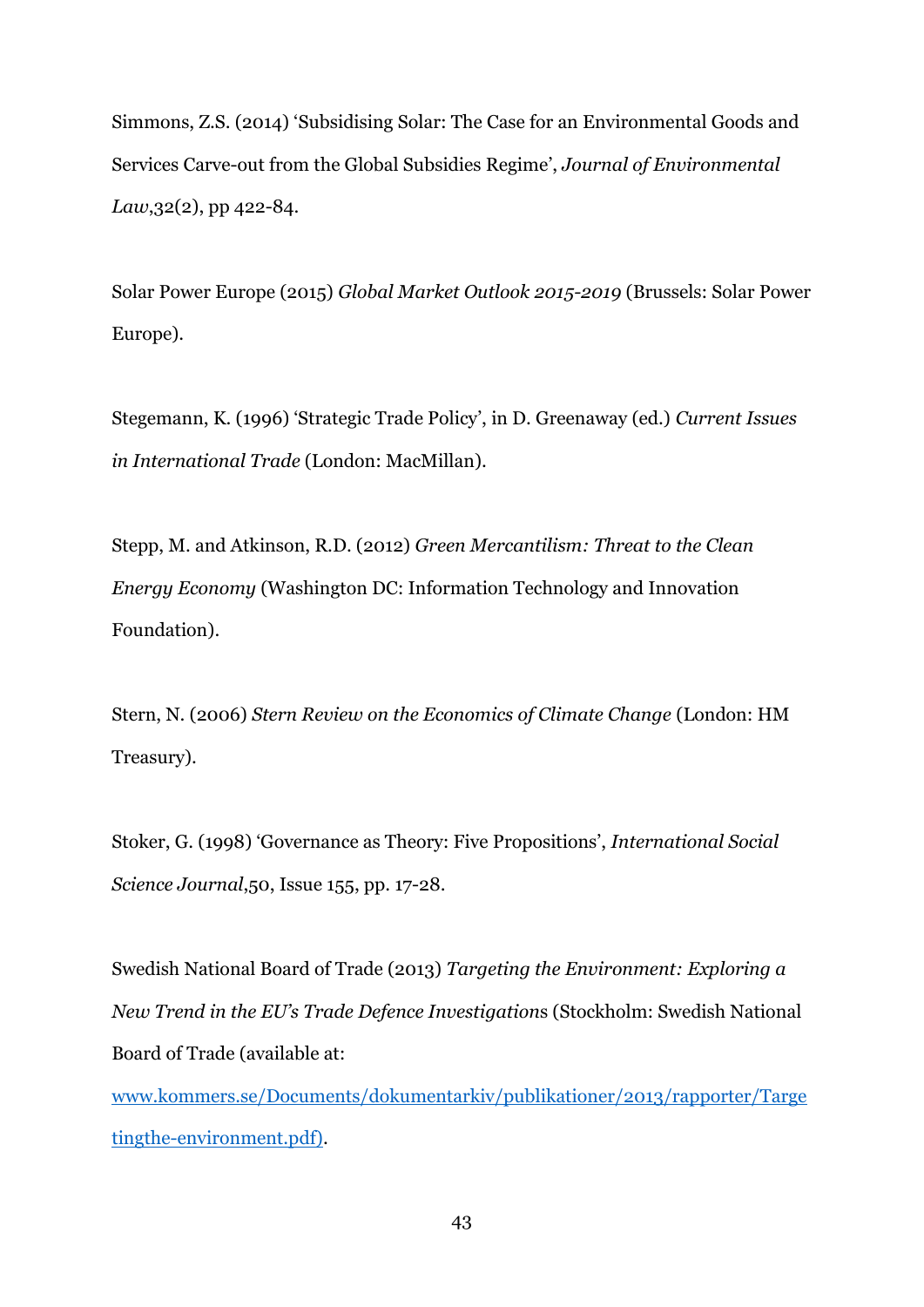United Nations (1992) *United Nations Framework Convention on Climate Change* (Geneva: United Nations).

United Nations (1997) *Kyoto Protocol of the UNFCCC* (Geneva: United Nations).

United Nations (2015) *COP21 Paris Agreement* (Geneva: United Nations).

United Nations (2017) *United Nations Framework Convention on Climate Change (UNFCCC) website*:<http://unfccc.int/2860.php>

United Nations Conference on Trade and Development / UNCTAD (2008) *World Trade Law and Renewable Energy: The Case of Non-Tariff Barriers* (Geneva: UNCTAD).

United Nations Environmental Programme / UNEP (2013) *Green Economy and Trade* (Geneva: United Nations).

UNFCCC (2003) 'Co-operation with Relevant International Organizations: WTO', *Subsidiary Body for Scientific and Technological Advice: Eighteenth Session* (Bonn, 4-13 June).

UNFCCC (2011*) Submission by Singapore to the Ad-hoc Working Group on Longterm Cooperative Action under the Convention (AWG-LCA) Pursuant to Paragraph 93 of Dec. 1/CP 16* (New York: UNFCCC).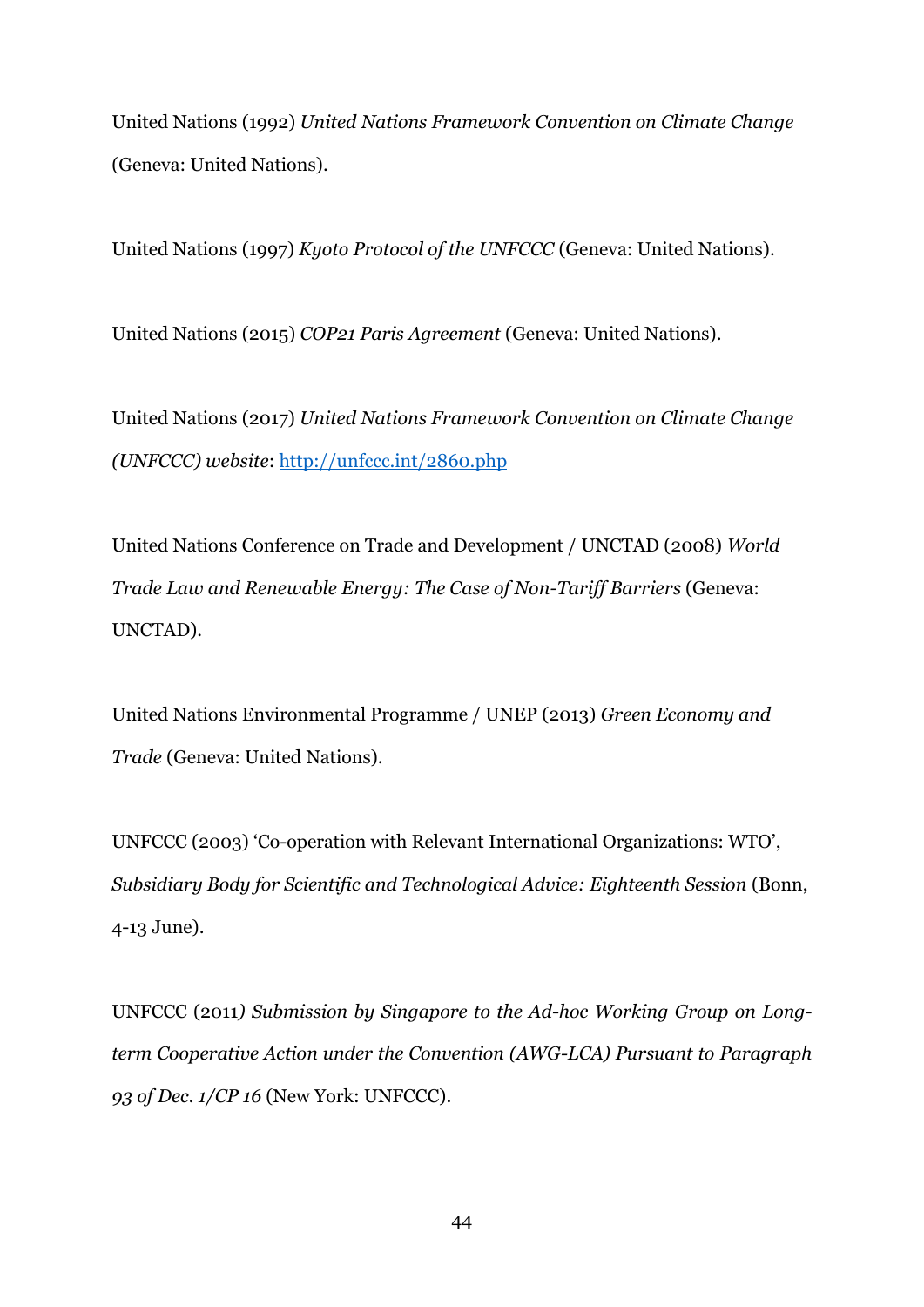Van De Graaf, T. (2013) *The Politics and Institutions of Global Energy Governance* (New York: Palgrave Macmillan).

Vatn, A. (2015) *Environmental Governance: Institutions, Policies and Actions* (Cheltenham: Edward Elgar).

Warner, R. (2010) 'Ecological Modernisation Theory: Towards a Critical Ecopolitics of Change?', *Environmental Politics*,19(4) pp. 538-56.

Weiss, T.G. (2013) *Global Governance: What? Why? Whither?* (Cambridge: Polity).

Whitman, J. (2009) *Global Governance* (Basingstoke: Palgrave).

Wilke, M. (2011) *Feed-in Tariffs for Renewable Energy and WTO Subsidy Rules: An Initial Legal Review* (Geneva: ICTSD).

Wilkinson, R. (2000) *Multilateralism and the World Trade Organisation* (London: Routledge).

Wilkinson, R. (2006) *The WTO: Crisis and the Governance of Global Trade* (London: Routledge).

Wilkinson, R. and Hughes, S. (eds) (2002) *Global Governance: Critical Perspectives* (London: Routledge).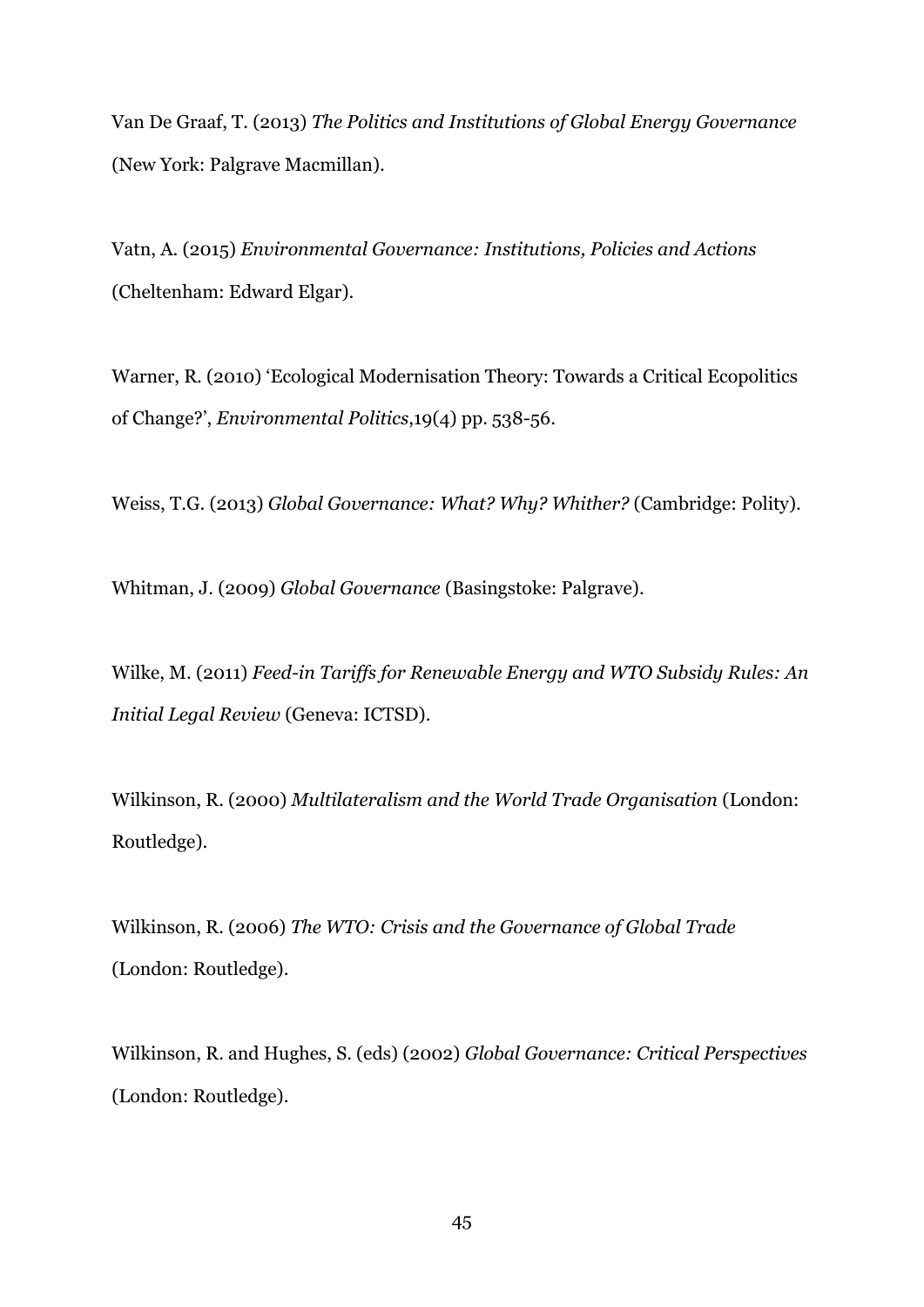Williamson, O.E. (1996) *The Mechanisms of Governance* (Oxford: Oxford University Press).

Wilson, J.D. (2012) 'Resource Security: A New Motivation for Free Trade Agreements in the Asia-Pacific Region', *Pacific Review*,25(4), pp 429-53.

Wind, I. (2011) *HS Codes and the Renewable Energy Sector* (Geneva: ICTSD).

World Bank (2008) *International Trade and Climate Change: Economic, Legal and Institutional Perspectives* (Washington DC: World Bank).

World Bank (2010) *Doing a Dam Better: The Lao People's Democratic Republic and the Story of the Nam Theun 2 (NT2)* (Washington DC: World Bank).

World Summit on Sustainable Development / WSSD (2002) *Plan of Implementation* (Johannesburg: WSSD).

World Trade Organisation (2007) *Existing Forms of Cooperation and Information Exchange between UNEP/MEAs and the WTO*, note TN/TE/S/2/REV.2, 16 January.

World Trade Organisation (2016) *Committee on Trade and Environment: List of Documents*, note WT/CTE/INF/5/Rev.12, 29 February.

World Trade Organisation / United Nations Environmental Programme (2009) *Trade and Climate Change* (Geneva: WTO-UNEP).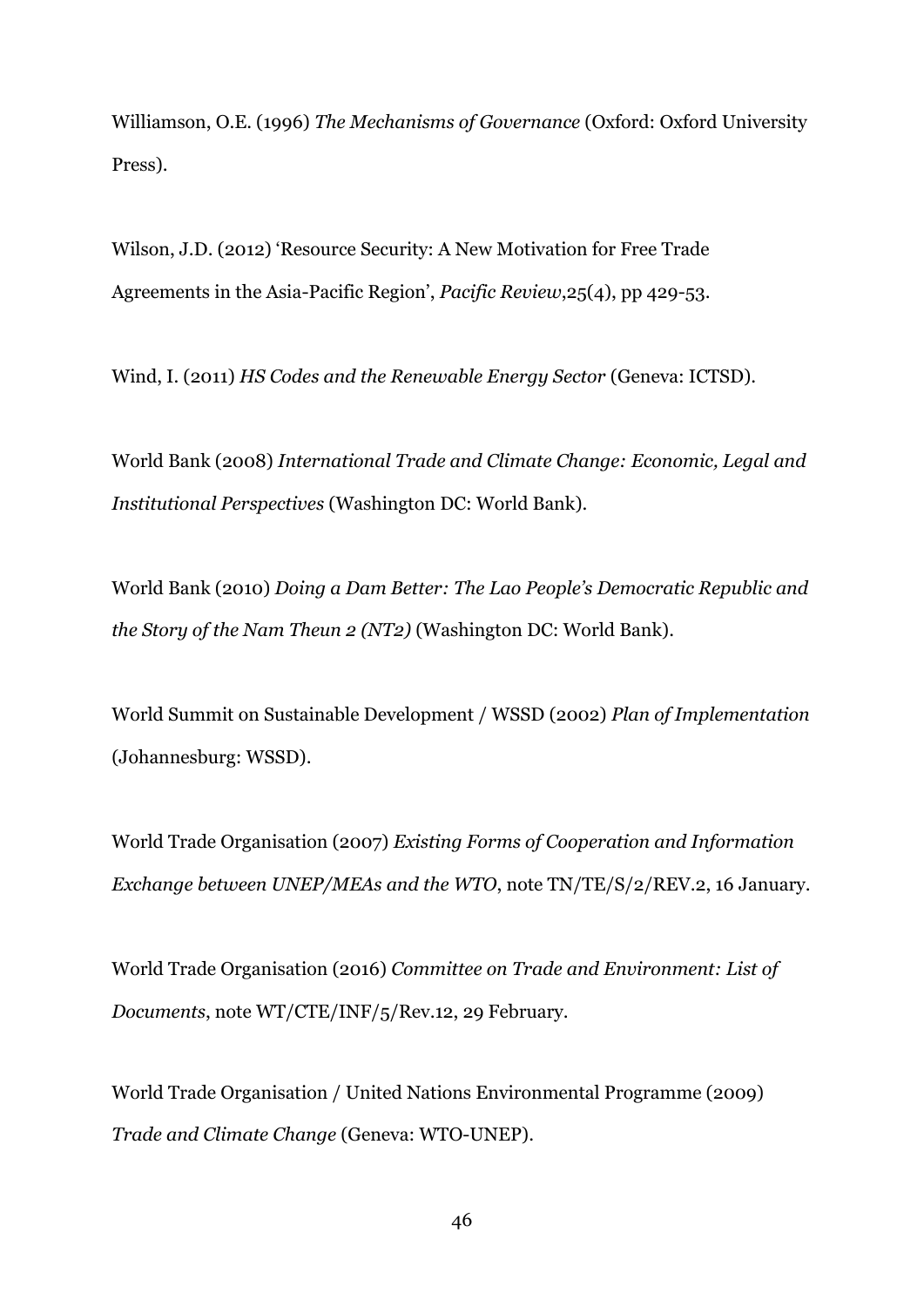Wu, M. and Salzman, J. (2014) 'The Next Generation of Trade and Environment Conflicts: The Rise of Green Industry Policy', *Northwestern University Law Review*,108(2), pp 401-74.

# **Endnotes**

1

<sup>1</sup>The Stern Review (2006) was one of the earliest reports to acknowledge this, stating: "the reduction of tariff and nontariff barriers for low-carbon goods and services, including within the Doha Development Round of international trade negotiations, could provide further opportunities to accelerate the diffusion of key technologies" (pg. xxv).

<sup>2</sup> While code harmonisation has been achieved at the HS 6-digit 'sub-heading' classification level generally worldwide, there remains some variance of practice at the more specific 8- and 10-digit levels, where much of clean energy's supply-chain trade in component and parts (e.g. for solar panels and wind turbines) is located.

<sup>3</sup> For example, ball bearings (e.g. HS code 8482.10.20) are a key component in wind turbine generators as well as other industrial applications non-related to clean energy. Similarly, drilling pipes used in geothermal energy exploration may too be used in the oil and gas sector.

<sup>4</sup>These arise when certain parties argue for including 'cleaner' energy technologies in trade talks. During the Doha Round negotiations on environmental goods and services, Qatar proposed that combined-cycle natural gas and advanced gas-turbine systems be considered eligible based on their energy-efficiency credentials (ICTSD 2006). If tariffs are eliminated on such products subsequent difficulties arise when trying to confer trade advantages to more fundamental clean energy sectors like renewables: under WTO rules once it is agreed to lower tariff levels they cannot be raised in future negotiations.

<sup>5</sup> For example, renewable energy currently contributes around a quarter of global power generation but the solar photovoltaic (PV) sector has experienced 30 to 40 percent annual market growth rates over the last decade, and wind energy around 20 percent (REN21 2015, 2016). Electric vehicles may still have a very small share of the global automotive market but annual production and sales growth has averaged at over 100 percent between 2010 and 2014 (IEA 2015a).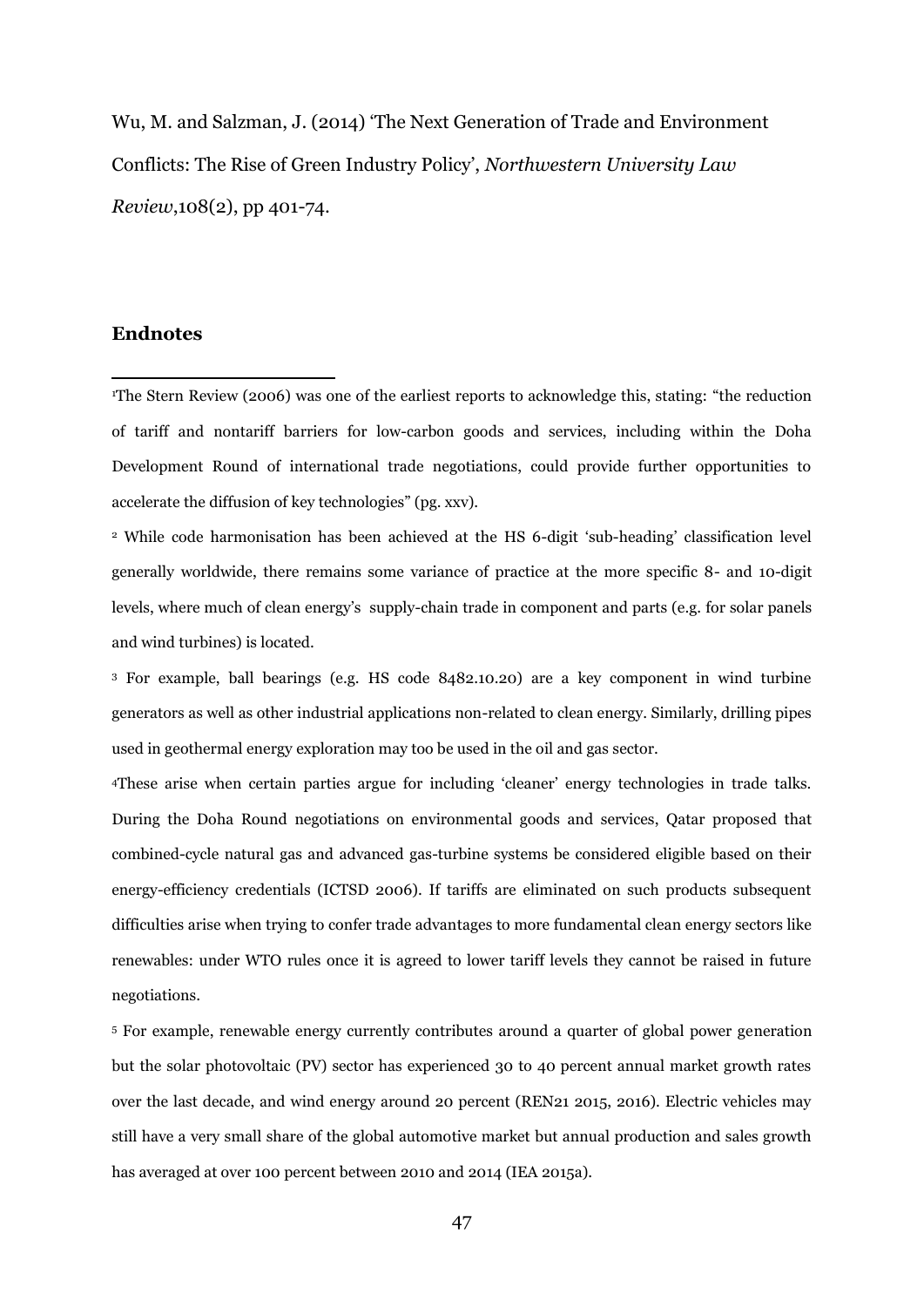<sup>6</sup> Australia, Canada, China, Costa Rica, EU-28, Hong Kong, Japan, New Zealand, Norway, Singapore, South Korea, Switzerland, Taiwan and US.

<u>.</u>

<sup>7</sup>Up until 2010, the US had a positive trade balance with China in the solar energy sector, exporting high valued-added PV capital equipment and polysilicon and then only relatively small volumes of imported Chinese PV modules and cells. The EU's trade deficit with China in the sector has been far greater, partly because it is not a major polysilicon producer. Europe accounts for around 60 percent of China's PV export market and the sector roughly 7 percent of Chinese total exports to the region (Lewis 2014).

<sup>8</sup>By 2014, this had recovered somewhat, with Chinese exports of PV cells rising to US\$14.4 billion and for all solar PV equipment the equivalent of 22GW installed capacity (well over half of that year's 39GW addition to global installed PV capacity) to 192 countries. Japan overtook the EU as the largest importer of Chinese PV products owing to generous new demand side policies introduced by the Japanese government in its post-Fukuyama energy policy. Similar domestic market support provided by the Chinese government around the same time led to sharp rises in imported polysilicon (26 percent in 2014, main sources being South Korea, Germany and the US) and a redirection of sales from export to home markets (IEA 2015b). This involved a mix of state financial incentives and mandatory targets set for China's power generation companies (Dent 2014, Solar Power Europe 2015). <sup>9</sup> For example, in 2012 the Indian Solar Manufacturers Association filed a petition against the alleged price dumping practices of US, Malaysian, Chinese and Taiwanese solar PV manufacturers (Wu and Salzman 2014).

<sup>10</sup> The discrepancy in export and import figures can be explained by differences in reporting and calculating methods used by governments for the same trade flows.

11For example, the Electricity Generating Authority of Thailand were the main investors in new largescale hydropower dams built in Laos during the 1990s and 2000s, these then supplying the Thai market almost exclusively through cross-border transmission connections between the two national grids (World Bank 2010). By the early 2010s, Kenya was meanwhile planning to export geothermal power to other East African countries. Around the same time, the West Indies Power Holdings companies was devising a strategy to develop a regional interconnection system in the Caribbean for trading in geothermal electricity with World Bank and EU financial assistance. Both Mongolia and Ethiopia were reported to devise plans to become wind energy power exporters (UNEP 2013). For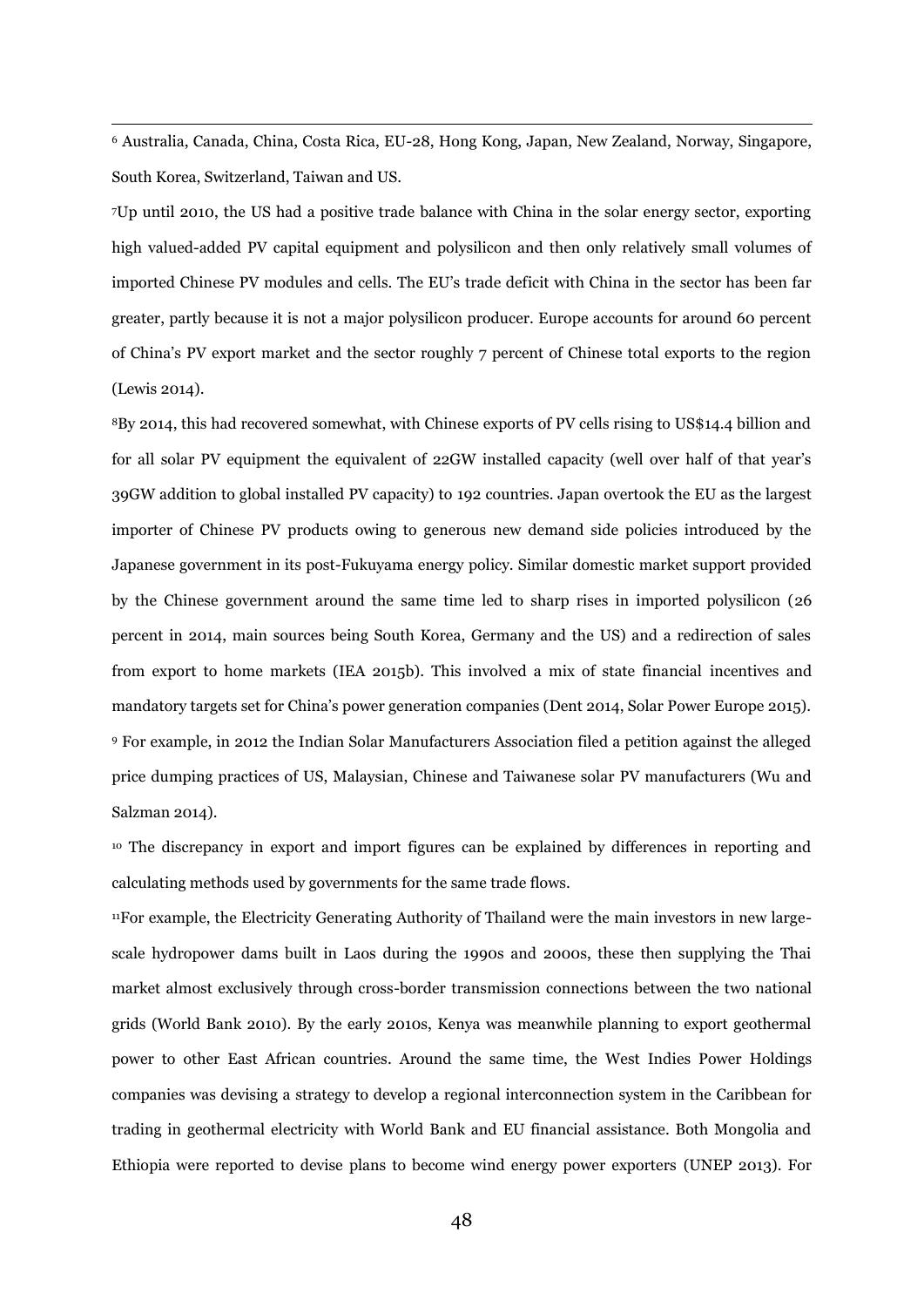some time, there have discussions on hugely ambitious solar energy mega-projects such as DESERTEC (Sahara Desert array system supplying Europe) and GOBITEC (similar in conception and supplying Northeast Asian countries), these being enormously expensive but if realised could contribute very significantly to scaling-up the world's clean energy power generation (REN21 2014).

<sup>12</sup> Very Large-Scale Integrated-circuits programme.

<u>.</u>

<sup>13</sup> For example, three of the seven selected sectors of the Strategic Emerging Industries programme in China's 12th Five Year Plan (2011-2015) were clean energy industries: energy conservation and efficiency technologies, renewables and 'new energy' vehicles.

<sup>14</sup> As political leaders in both the US and China have recently proclaimed: "We're in a competition all around the world, and other countries – Germany, China, South Korea – they know that clean energy technology is what is going to help spur job creation and economic growth for years to come. And that's why we've got to make sure that we win that competition. I don't want the new breakthrough technologies and the new manufacturing taking place in China and India. I want all those new jobs right here … in the United States of America, with American workers, American know-how, American ingenuity" (US President Barack Obama, 6 May 2011, speech given at Allison Transmission Headquarters, Indianapolis, Indiana, cited in Morris *et al* (2012); "We need to… seize the commanding point of having the world's best environmental technology, to win the race between the global industries" (China Vice Premier Li Keqiang, speech given at the 11th Five-Year Plan Environmental Achievement Exhibition, 7th June 2011, Beijing - cited in China Council for International Co-operation on Environment and Development newsletter [\(www.cciced.net/encciced/newscenter/latestnews/201205/t20120517\\_229632.html\)](http://www.cciced.net/encciced/newscenter/latestnews/201205/t20120517_229632.html).

<sup>15</sup>Although the International Energy Agency (IEA) covers all areas of energy policy, it has very limited governance functionality, mainly providing analytical and dialogue-based services only. The global governance of energy (security) is arguably the weakest and most fragmented of the major 'global challenge' areas (Florini and Sovacool 2009, Goldthau *et al* 2010, Van De Graaf 2013).

16*Clean Technica News*, 17 June 2012 (http://cleantechnica.com/2012/06/17/german-solar-industrygetting-hammered-cheap-chinese-imports).

<sup>17</sup>In the wind energy industry, 2013 MFN duty rates for China, Indonesia, Japan, the Philippines, Singapore and Vietnam were zero percent, Taiwan and Malaysia 5 percent, South Korea 8 percent and Thailand 10 percent. This compared to the EU's 3.3 percent, the US's 2.6 percent, Australia's 5 percent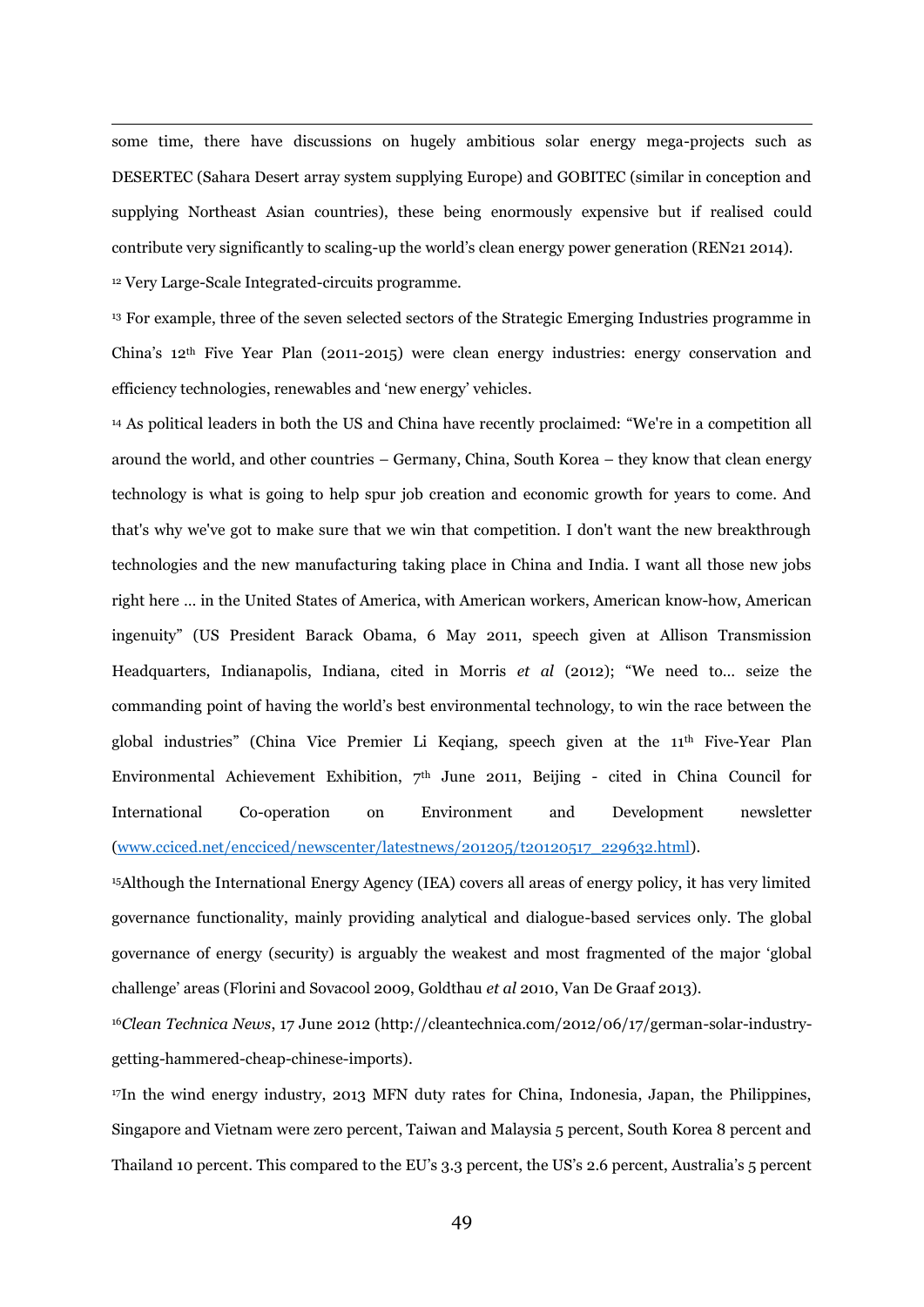and India's 7.6 percent rates. A similar pattern is evident for solar PV modules: zero percent MFN duties for Japan, Malaysia, Singapore, South Korea and Vietnam, 2 percent for Taiwan, 7 percent for the Philippines, and 10 percent for China, Indonesia and Thailand, which compared to 1.5 percent for the US, 3.3 percent again for the EU, 5 percent Australia and 7.5 percent India. Low single digit rates apply for both hydropower and biomass power generation equipment, while somewhat higher rates apply in developing countries in the much smaller geothermal sector. Data available from DutyCalcutor.com: [http://www.dutycalculator.com.](http://www.dutycalculator.com/)

<sup>18</sup> Quebec provincial government's LCR legislation introduced in 2003 on wind power tenders being frequently cited as the earliest case. Soon thereafter a number of Spain's autonomous regional governments trialled the measure in the same industry, and in Brazil (60 percent threshold), China (40 percent), India (30 percent) and in Ontario province (60 percent, part of its feed-in tariff legislation), Canada plus Ukraine, Malaysia and Turkey (Cosbey and Mavroidis 2014, Cosbey and Rubini 2013, E15 Initiative 2016, Kirkegaard *et al* 2009, Lewis 2014, Wu and Salzman 2014).

<sup>19</sup> When the US requested consultations with India in 2013 over its LCRs on solar PV it cited WTO rules on national treatment, subsidies and intellectual property rights (UNEP 2013).

<sup>20</sup>'Dumped' products are allegedly sold in foreign markets at prices well below their domestic market equivalents.

<sup>21</sup> Also referred to as anti-subsidy duties.

<u>.</u>

<sup>22</sup> It is normally 'injured' home companies that petition their governments to take trade remedy action against alleged offending foreign exporter companies.

<sup>23</sup> Of these, 18 cases targeted solar PV, 16 biofuels and 7 wind energy products.

<sup>24</sup> This research also estimated that the application of trade remedy measures during this period reduced clean energy trade by US\$14 billion a year, thus by US\$82 billion over the 6-year study period in question.. Furthermore, studies by the Swedish National Board of Trade (2013) and Prognos (2013) concluded that ADDs and CVDs on clean energy products had net negative impacts on supply chain cost efficiencies, consumer prices, upstream and downstream (e.g. polysilicon producers and PV installers) business and jobs, and led to additional trade retaliatory actions that exacerbated the situation.

<sup>25</sup>This was specifically on the Chinese government's 'Demonstration Bases-Common Service Platform' programme, which was alleged to offer subsidy support for firms meeting export performance criteria.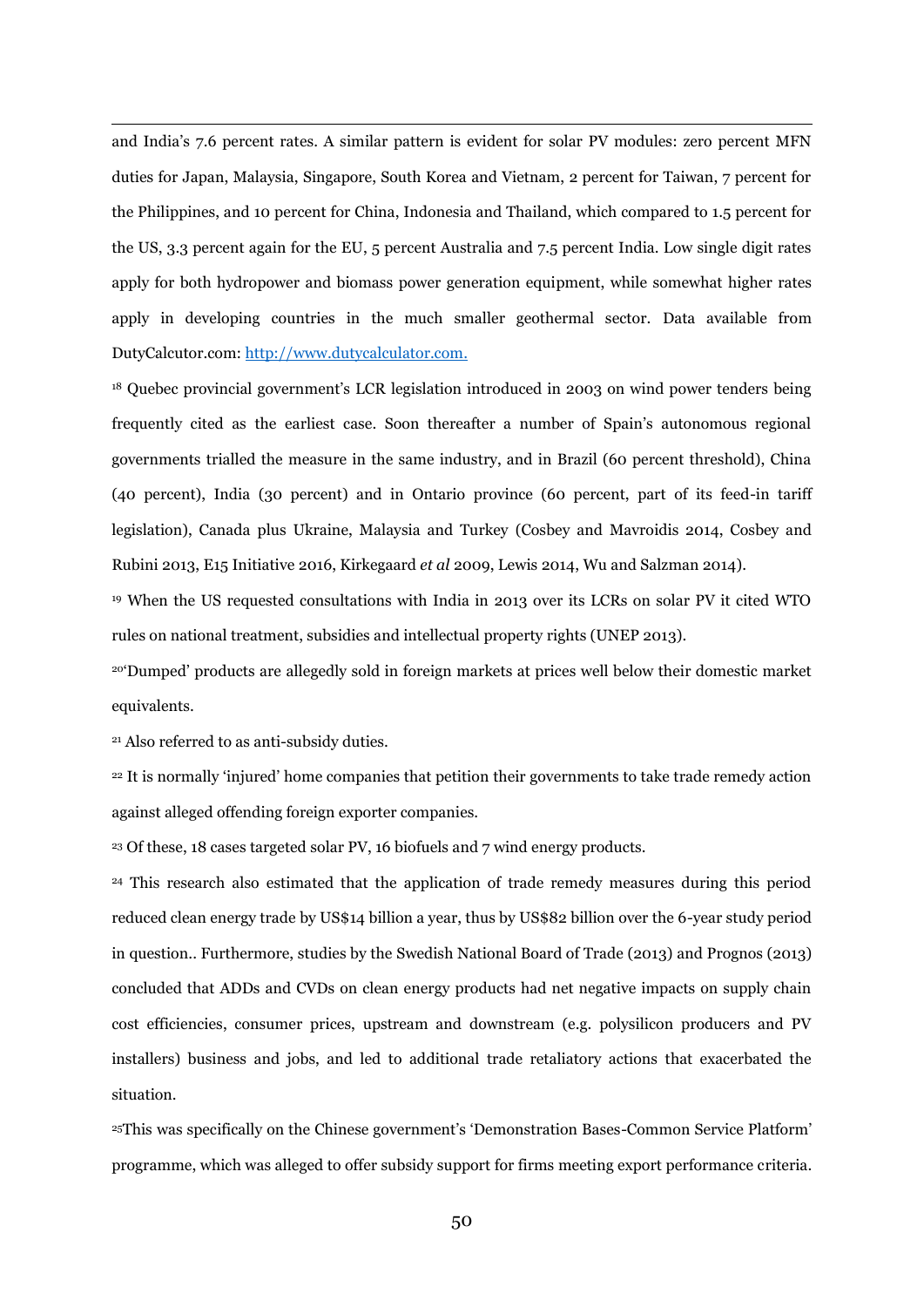*Bridges News*, 21st April 2016 (http://www.ictsd.org/bridges-news/bridges/news/ustr-washingtonbeijing-clinch-deal-in-export-subsidy-disput).

<sup>26</sup>*Washington Post*, 13th August 2013 (http://www.washingtonpost.com).

<sup>27</sup> This relates to GATT/WTO Article XI.

<u>.</u>

<sup>28</sup> WTO DSB cases 431 (United States), 432 (European Union) and 433 (Japan), all initiated on 13 March 2012.

<sup>29</sup>The Energy Charter Treaty, initiated by the EU in early 1990s to primarily manage imported pipeline gas, is currently the world's largest governance structure and rules-system for international energy transit trade, with membership extending from West Europe to Central Asia (Australia is also a member), and hence is not global.

<sup>30</sup> For example, the tuna/dolphin and shrimp/turtle cases of the 1990s.

<sup>31</sup> Export restrictions for environmental reasons are, though, potentially permissible under Article XX, for example as applies to the rare earths case due to the notable environmental impacts generated from mining these minerals.

<sup>32</sup>EGA parties are Australia, Canada, China, Costa Rica, the EU-28, Hong Kong, Iceland, Israel, Japan, Liechtenstein, New Zealand, Norway, South Korea, Switzerland, Singapore, Taiwan (Chinese Taipei), Turkey and the US.

<sup>33</sup> This more or less satisfied the precedent set by the aforementioned ITA whose threshold of 90 percent global market share was designed to avoid free-riding by non-signatory countries.

<sup>34</sup> Officially known as the Agreement on Implementation of Article VI.

<sup>35</sup> The last case (DS510) was initiated by the US against India's renewable energy sector, and the previous two before this (DS473 and DS480) were initiated by respective complainants Argentina (December 2013) and Indonesia (June 2014) concerning the EU's application of ADDs on biodiesel exports from these two countries..

<sup>36</sup> The 1994 North American Free Trade Agreement (NAFTA) and Canada's agreements with certain Latin American states being early examples.

<sup>37</sup> For example, the EU-Korea FTA (in force from July 2011) utilises an Article XX-type exception regarding trade facilitation for "legitimate policy objectives such as the protection of national security, health and the environment" (Article 6.1[g]). More significantly, the EU-Singapore FTA (negotiated in 2014 but not in force at time of writing by mid-2016) text contains a whole chapter on sustainable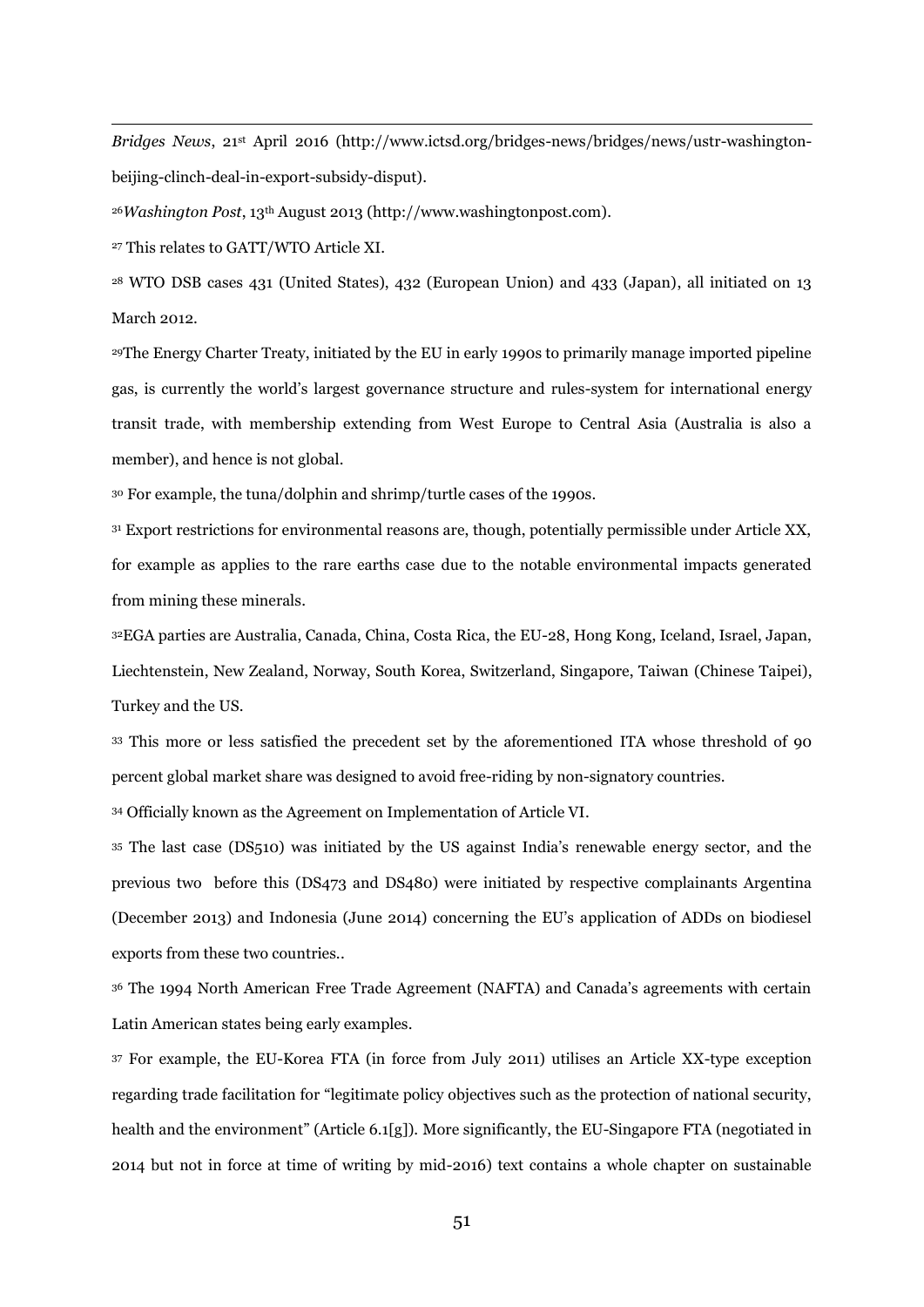energy with ASCM-relevant provisions on 'Prohibited Subsidies' (Article 12.7), a "best endeavours" commitment to address adverse competition effects caused by 'Other Subsidies', and an annex (12-A) listing permissible subsidy actions under certain circumstances, e.g. meeting specific environmental objectives. In addition, Chapter 7 of this agreement includes obligations on 'Non-Tariff Barriers to Trade and Investment in Renewable Energy Generation', most notably: avoiding the use of LCRs; transparent and objective certification and licencing procedures; mutual recognition of compliance testing on solar PV, wind energy and other environmental goods (E15 Initiative 2016). Meanwhile, the Trans-Pacific Partnership (Negotiated in 2015 between 12 APEC member economies but not fully ratified at time of writing by mid-2016) comprises measures for all parties to remove tariffs on environmental goods and enhance trade facilitation on environmental services. Its Environment chapter contain provisions on NTB elimination, while its 'Transition to a Low Emissions and Resilient Economy' section (Article 20.15) includes non-legally binding statements of intent on mutual cooperation among parties, making explicit reference to energy efficiency, low energy emission technologies, renewable energy and sustainable transport systems. In a similar 'aspirational' vein, Article 13.6 of the EU-Korea FTA commits both sides simply to "strive to facilitate trade" in environmental goods and services, while in the EU's FTAs with Colombia, Peru and Central America parties "agree to consider" areas where eliminating trade barriers would support endeavours on climate change mitigation and sustainable development.

<sup>38</sup>*WTO website*: 'The Doha mandate on multilateral environmental agreements', https://www.wto.org/english/tratop\_e/envir\_e/envir\_neg\_mea\_e.htm.

<sup>39</sup> Convention on International Trade in Endangered Species of Wild Fauna and Flora.

<sup>40</sup> International Tropical Timber Organisation.

<u>.</u>

<sup>41</sup> International Commission for the Conservation of Atlantic Tunas.

<sup>42</sup> Convention for the Conservation of Atlantic Marine Living Resources.

<sup>43</sup> As yet, no timetable – country-specific or otherwise – has been incorporated into the accord. However, the scientific consensus is that we have already reached the 1°C mark, and that zero net emissions globally will need to be realised around mid-century for achieving the 1.5°C goal.

<sup>44</sup> Singapore is one of the very few nations to have acted on Article 3.5, when in its October 2011 submission to the UNFCCC's Subsidiary Body for Scientific and Technological Advice (UNFCCC 2011) criticised the then emerging trend of trade remedy measures being applied on clean energy and other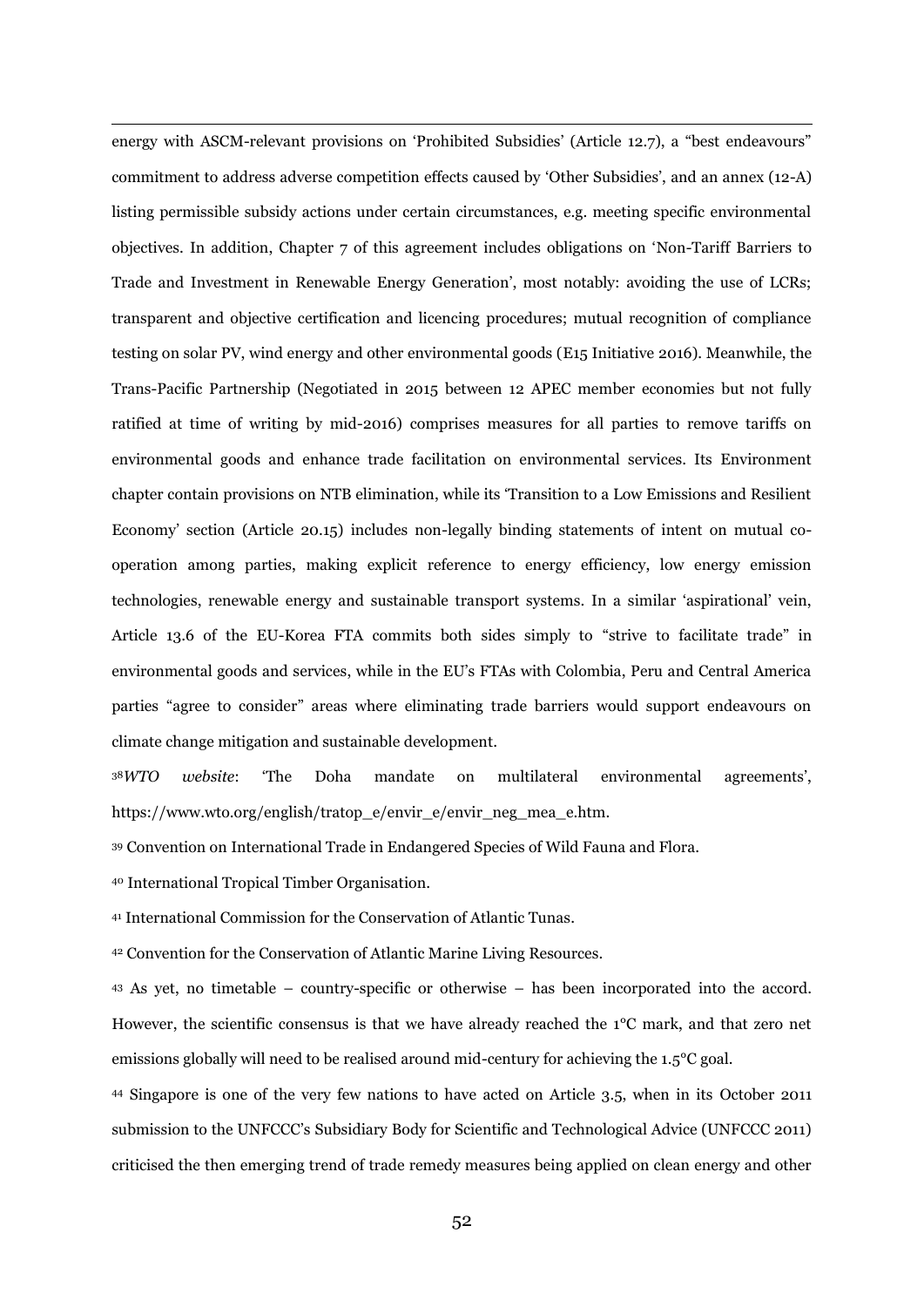environmental goods, noting that: "The UNFCCC provides flexibility to its Parties to adopt domestic actions as part of their efforts to combat climate change. However, experience in area of Antidumping and Safeguard Measures in trade tells us that even permitted measures can be abused. Hence, as required by the UNFCCC Article 3.5 and the WTO Agreements, all Parties, both developed and developing, have a responsibility to adhere fully to their UNFCCC and WTO obligations in maintaining a supportive, open and rules-based multilateral trading system" (page 8).

<u>.</u>

<sup>45</sup> Article 2.1(a) contains policy recommendations on enhancing energy efficiency (i); research on, and promotion of "new and renewable forms of energy, of carbon dioxide sequestration technologies and of advanced and innovative environmentally sound technologies" (iv); and the "progressive reduction or phasing out of market imperfections, fiscal incentives, tax and duty exemptions and subsidies in all greenhouse gas emitting sectors that run counter to the objective of the Convention and application of market instruments" (v). Later, Article 2.3 commits Annex I parties (i.e. developed countries) to "strive to implement policies and measures …in such a way as to minimise adverse effects, including… effects on international trade".

<sup>46</sup>*The Guardian*, 14 December 2015; *New Scientist*, 12 December 2015; *BBC News*, 13 December 2015. <sup>47</sup>An October 2011 submission made by Singapore to the UNFCCC's Subsidiary Body for Scientific and Technological Advice (UNFCCC 2011) summed up the case for the WTO's primacy over the UNFCCC on governing climate-related trade matters by stating: "Parties should ensure that any outcome at the UNFCCC does not undermine the delicate balance of rights and obligations contained in the WTO Agreements. As a general principle, discussions in the UNFCCC should respect the competencies of other multilateral bodies. The WTO remains the only competent multilateral body with the requisite expertise to deal with trade rulemaking. The UNFCCC is not competent to review, rewrite nor reinterpret the WTO Agreements (page 8)."

<sup>48</sup> A reciprocal observer status arrangement between the WTO and UNFCCC has operated since 1995. WTO officials attend COP meetings and the UNFCCC Secretariat is sits in on CTE meetings. At the 2002 World Summit on Sustainable Development in Johannesburg, its resulting Plan of Implementation called for strengthened global institutional co-operation on trade and environment between the WTO and other relevant multilateral bodies (WSSD 2002). A UNFCCC (2003) document also specifically highlighted paragraph 98 of the Plan, which in addition committed governments to "promote mutual supportiveness between the multilateral trading system and the multilateral